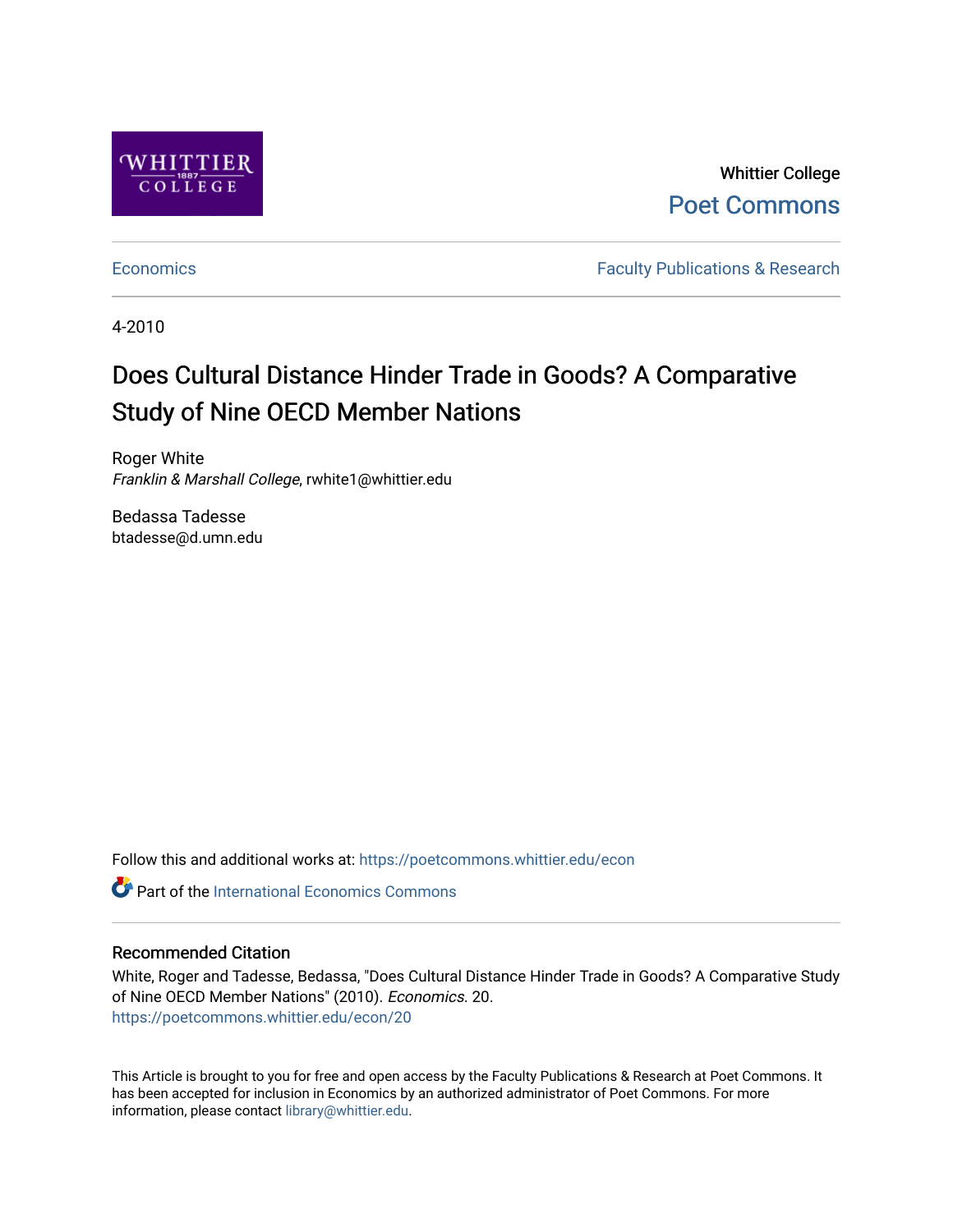RESEARCH ARTICLE

# Does Cultural Distance Hinder Trade in Goods? A Comparative Study of Nine OECD Member Nations

Bedassa Tadesse *&* Roger White

 $\oslash$  Springer Science + Business Media, LLC 2008

Abstract We examine the effect of cultural distance, a proxy for the lack of a minimum reservoir of trust necessary to initiate and complete trade deals, on bilateral trade flows. Employing data for 67 countries that span the years 1996– 2001, we estimate a series of modified gravity specifications and find that cultural dissimilarity between nations has an economically significant and consistently negative effect on aggregate and disaggregated trade flows; however, estimated effects vary in magnitude and economic significance across measures of trade and our cohort of OECD reference countries. The consistently negative influence of cultural distance indicates that policymakers may wish to consider mechanisms that enhance the build-up of trust and commitment when seeking to facilitate the initiation and completion of international trade deals. Our findings also imply that coefficient estimates from related studies that do not account for the trade-inhibiting effect of cultural distance may be biased.

Keywords Cultural distance . Gravity . Immigration . Trade

JEL Classification F14 . F15 . F22

# 1 Introduction

Using data from the World Values Surveys and the European Values Surveys, we employ a relatively new measure of cultural distance between countries to examine

B. Tadesse ( $\boxtimes$ )

R. White

Electronic supplementary material The online version of this article (doi:[10.1007/s11079-008-9090-8\)](http://dx.doi.org/10.1007/s11079-008-9090-8) contains supplementary material, which is available to authorized users.

Department of Economics, University of Minnesota—Duluth, Duluth, MN 55812, USA e-mail: btadesse@d.umn.edu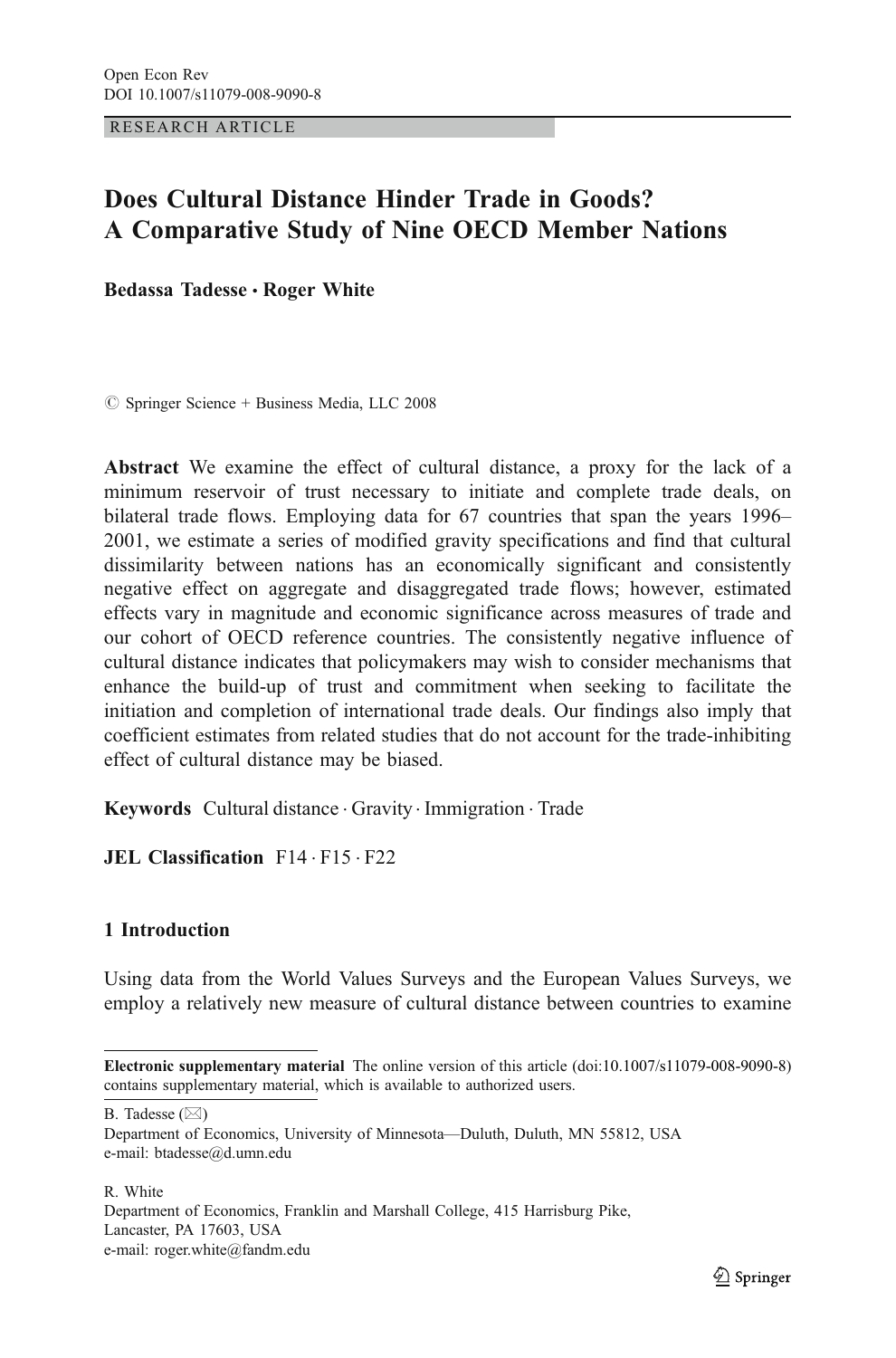the relationship between cultural differences and international trade in goods. Prior studies that have examined the determinants of trade flows have generally given little attention to the effects of cultural differences; having instead treated cultural dissimilarity as a component of a more broadly-defined set of transaction costs, commonly represented by variables that measure geographic distance between trading partners or that identify commonality of language and/or colonial ties. Despite plausible correlations between cultural differences and these variables, common language and colonial ties are, at best, imperfect representations of cultural similarity. Transportation cost—as represented by geographic distance—are also not synonymous with transaction costs. For example, while Mexico and Canada are located at comparable geographic distances from the US, there exists significant disparity in the cultural distance between the US and Mexico as compared to the corresponding distance between the US and Canada, even when accounting for (un)commonality of languages. The resulting implication is that transaction costs that are related to cultural differences between trading partners may not be fully or accurately represented by geographic distance or by variables that represent either prior colonial relationships or linguistic dissimilarity.

Following Deardorff [\(2004](#page-24-0)), we argue that observed transaction costs do not fully explain variation in cross-border trade flows and postulate that cultural dissimilarity between nations inhibits international trade. As such, the objective of our research and corresponding contribution to the literature is two-fold: (1) to evaluate the effect of differences in the shared norms and values of people in different countries (i.e., cultural distance) on bilateral trade flows, and (2) to examine potential variation in the effects of cultural distance on trade using data from nations with heterogeneous socio-economic characteristics. To this end, we define a nation's culture as an amalgam of its population's shared habits and traditions, learned beliefs and customs, attitudes, norms and values. Cultural dissimilarity between nations thus corresponds to social and institutional dissimilarity and/or information asymmetries and serves as a proxy for the lack of trust and commitment necessary to initiate trade deals and to complete transactions. Our empirical analysis explores this relationship using data that span the years 1996–2001 for a panel of nine OECD member countries, namely Australia, Canada, Denmark, Germany, Italy, the Netherlands, Norway, Sweden and the US, and 58 other countries for which data on cultural distance are available. $<sup>1</sup>$ </sup>

Our study is relevant to the literature for the following reasons. First, a consensus is lacking among studies that consider the effect of cultural distance on trade. Guiso et al. [\(2005\)](#page-24-0) reports a positive relationship between cultural distance and trade, while Tadesse and White [\(2007](#page-24-0)), Linders et al. [\(2005](#page-24-0)) and Boisso and Ferrantino [\(1997](#page-24-0)) report that greater cultural distance inhibits trade. These studies are discussed in detail in "Section [2](#page-3-0)". Second, owing to global economic integration and the increased fragmentation of production processes, a large number of firms now rely on production chains that straddle politically-and culturally-dissimilar nations. Understanding how cultural dissimilarities between people in different nations may affect the successful completion of transactions is thus desirable. Third, driven in

<sup>1</sup> "Appendix [1](#page-22-0)" provides a listing of the countries in our data set.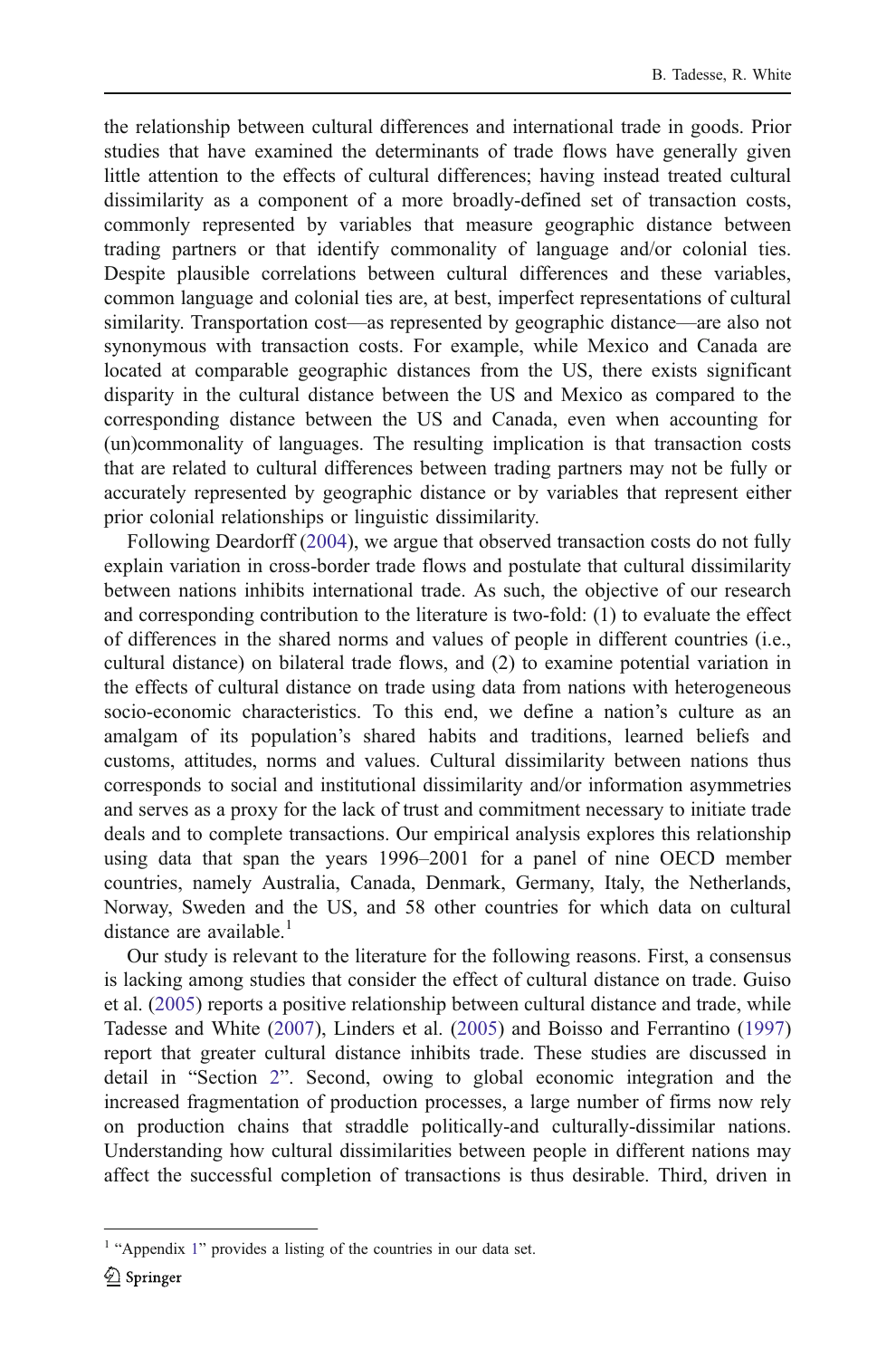<span id="page-3-0"></span>part by the burgeoning frequency of Internet-based transactions, the volume of international trade is on the rise. Given that parties involved in Internet-based transactions often have little recourse to formal courts of law to enforce obligations (especially when they reside in different countries), understanding the influence of cultural dissimilarity on trade flows is both topical and important.

While our selection of a socio-economically heterogeneous cohort of OECD countries allows evaluation of whether the effect of cultural differences on trade is consistent across countries, it also permits consideration of whether the effect of cultural distance on trade persists when accounting for any pro-trade effects of immigrants. Gould ([1994\)](#page-24-0), using data for the US, first documents a positive effect of immigrants on bilateral trade flows, and more recent studies have confirmed an immigrant-trade link for several other immigrant host countries. White and Tadesse [\(2007](#page-25-0)) provide a review of the immigrant-trade literature. Our results, obtained from the estimation of a series of modified gravity specifications, consistently indicate that cultural dissimilarities do indeed influence cross-border trade flows. We contend that the observed negative relationship results from a lack of the necessary trust and commitment required for initiating and completing trade deals. In addition to confirming the robustness of our results, the consistency of the observed effect of cultural differences on trade across our group of heterogeneous reference countries indicates a possible need for policymakers to consider mechanisms that enhance the build-up of trust and commitments to facilitate the initiation and completion of international trade deals. We also document that immigrants have economically significant pro-trade effects; however, their ability to offset the trade-inhibiting effects of cultural dissimilarity is limited. Finally, our findings imply that coefficient estimates from related studies that do not account for the effect of cultural distance may be biased.

The paper proceeds as follows. In "Section 2", we outline the plausible relationships between cultural distance and trade while reviewing the relevant literature. In "Section [3](#page-5-0)", we present the empirical model and data, while placing particular emphasis on the measurement of cultural distance. "Section [4](#page-10-0)" discusses the econometric results, while "Section [5](#page-21-0)" concludes.

#### 2 Review of related literature

The literature examining the relationship between cultural distance and trade can be considered sparse. Tadesse and White [\(2007\)](#page-24-0), Guiso et al. ([2005](#page-24-0)), Linders et al. [\(2005\)](#page-24-0), and Boisso and Ferrantino [\(1997\)](#page-24-0) are notable exceptions, yet among these studies there is no consensus regarding the effect of cultural distance on trade. While it is difficult to discern definite reasons for the lack of consensus, the variation in results across the available studies appears to be driven, in part, by the use of different measures of cultural dissimilarity between trading partners and from the examination of different cohorts of trading partners over a variety of time periods. In this section, we summarize the findings of the available literature and, in doing so, illustrate why the effect of cultural distance on trade remains an open empirical question.

Employing Hofstede's [\(1980\)](#page-24-0) four-dimensional measure of national culture and bilateral trade data between 92 countries for the year 1999, Linders et al. [\(2005\)](#page-24-0) report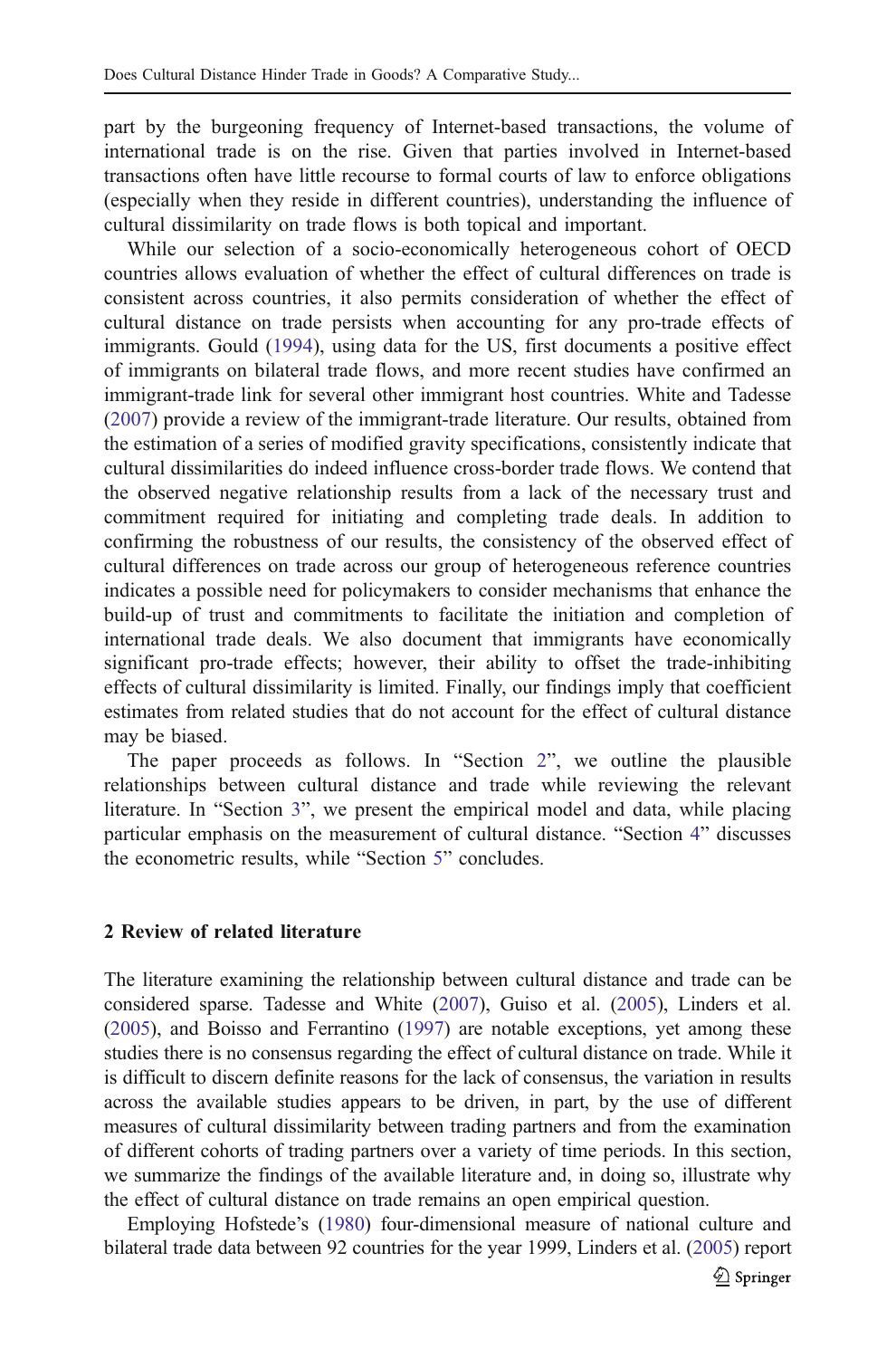that greater cultural distance corresponds with higher volumes of trade. The authors suggest that their findings may indicate that firms prefer to serve culturally-distant markets via exporting rather than by producing in such countries. Using the measure of cultural distance provided by Hofstede [\(1980\)](#page-24-0) and a composite index of cultural distance developed by Kogut and Singh ([1988](#page-24-0)), Larimo [\(2003\)](#page-24-0) also indicates that as greater cultural differences between countries correspond with greater differences in firms' organizational and management practices, firms might find it difficult and costly to transfer home country practices to subsidiaries in culturally-dissimilar locales. Likewise, Barkema et al. [\(1997\)](#page-24-0), Agarwal ([1994](#page-24-0)) and Anderson and Gatignon ([1996](#page-24-0)) all posit that cultural dissimilarity between firms' home countries and their potential subsidiary locations affects their foreign investment decisions.

Greater cultural distance may also correspond with institutional dissimilarity between nations. Hence, the lack of incentives to invest in culturally-distant environments may have more to do with dissimilarities in institutions that govern firms' operations than with cultural differences. Thus, while the choice of firms to export rather than invest in culturally/institutionally different markets may indicate a plausible positive correlation between exports and cultural distance, by obstructing the initiation and realization of business deals cultural distance may also, ultimately, limit the amount of trade (Neal [1998;](#page-24-0) Campbell et al. [1988](#page-24-0); Graham et al. [1988\)](#page-24-0). Guiso et al. ([2005\)](#page-24-0) use survey data to construct a measure of relative trust based on respondents' stereotypes of foreign nationals (a proxy for cultural differences) and examine data for 16 EU member countries during the years 1970–1996. The authors conclude that lower levels of trust between countries diminish the frequency and magnitude of international trade, portfolio investment and foreign direct investment. Thus, when viewed from the perspective of a firms' strategic choice of serving a culturally-different foreign market, it is plausible to say that exports would rise with increases in cultural distance. However, as it may hinder the development of rapport and the creation of trust required to complete trade deals, an increase in cultural distance could also reduce the likelihood that transactions will occur, and subject to their occurrence, the amount of trade taking place.

While not explicitly taking language as representative of cultural similarity, a number of empirical studies have used dummy variables to indicate commonality of language across trading partners and, as such, have indirectly employed linguistic similarity as a measure of cultural similarity (e.g., Dunlevy [2006;](#page-24-0) Hutchinson [2002\)](#page-24-0). Such studies consistently report a positive relationship between shared languages and trade flows. Somewhat similarly, Boisso and Ferrantino ([1997\)](#page-24-0) employ an index of linguistic distance as a proxy for cultural differences and estimate gravity specifications, for each year, during the 1960–1985 period. Supporting the notion of a negative relationship between cultural differences and trade, the authors report that greater linguistic dissimilarity corresponds with decreased trade flows. Further, they also report that the trade-inhibiting effects of cultural distance increased in magnitude until the early 1970s and then began to decrease thereafter, with the trade-inhibiting influence of linguistic dissimilarity remaining negative and significant throughout the period.

Using data from the World Values Surveys (WVS) and the European Values Surveys (EVS), Tadesse and White ([2007\)](#page-24-0) construct a measure of cultural distance and examine its effects on US state-level exports to 75 trading partners during the 2 Springer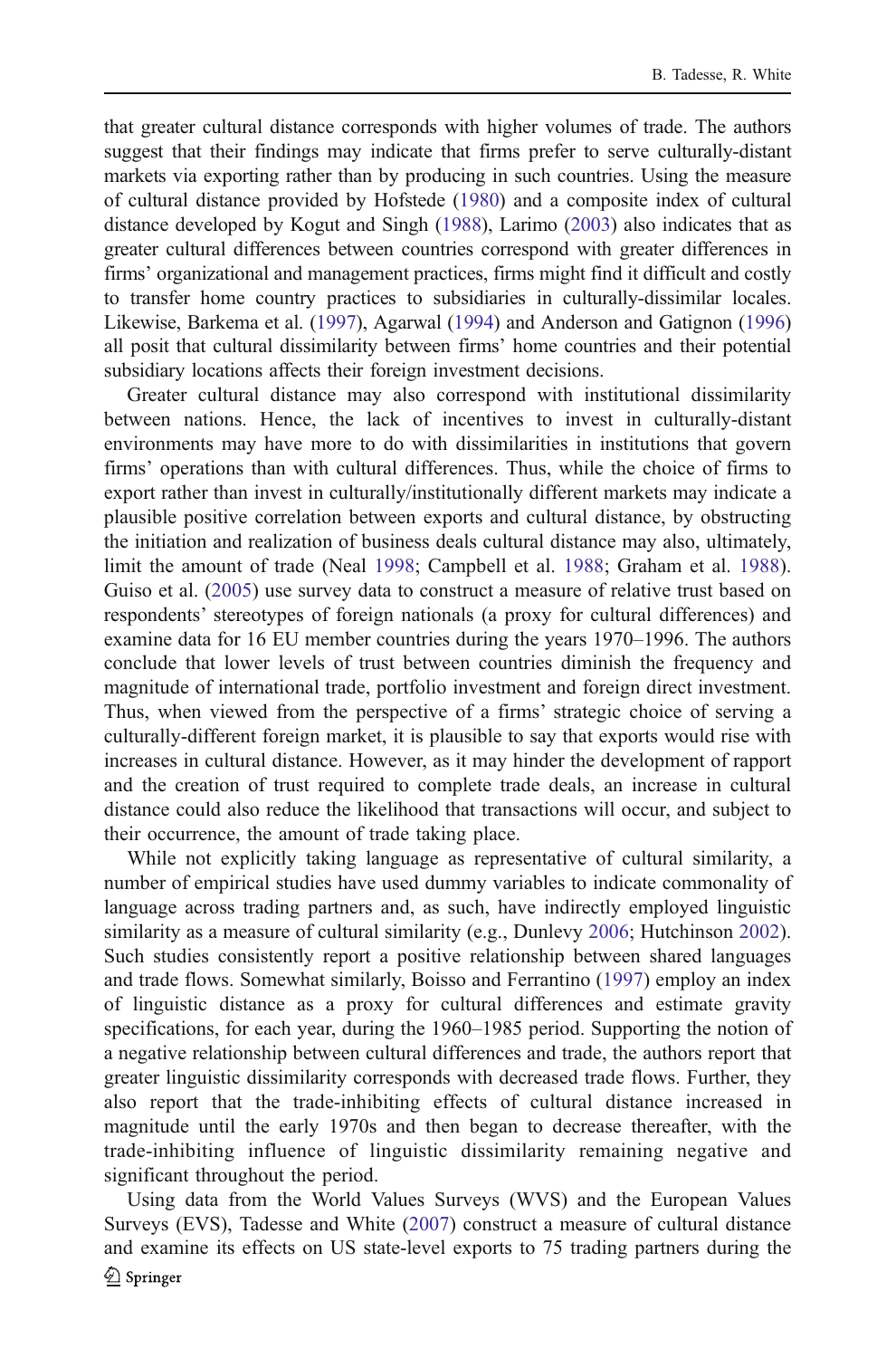<span id="page-5-0"></span>year 2000. The authors report that greater cultural differences consistently reduce aggregate exports as well as exports of both cultural and non-cultural products; however, the influence of cultural distance is found to vary across goods classifications, with exports of cultural products affected to a greater extent. While we employ the same measure of cultural distance, our study extends the literature in several ways. First, we consider the influence of cultural distance on trade (both imports and exports) for a broader set of countries. Second, we employ data that both represent a more-detailed set of trade measures and that span a lengthier time period. Third, we examine the consistency of the effect of cultural distance on trade across a set of nine OECD reference countries. In the next section, we first present the theoretical framework and empirical specification that permits evaluation of the relationship between cultural distance and trade flows and then discuss the data while placing particular focus on the measurement of cultural distance.

#### 3 The theoretical framework, empirical model and the data

In developing our empirical model, we build upon the gravity framework first employed by Tinbergen ([1962\)](#page-25-0) and for which Anderson [\(1979](#page-24-0)) provides theoretical foundations. In its basic form, the gravity model posits that trade between two countries *i* and *j* during year t  $(\tilde{T}_{ijt})$  increases with the countries' combined economic mass, which is given as the product of the countries' incomes  $(Y_{it}Y_{it})$ . Higher incomes imply greater capacities for both country i and country j to either import or export. Greater geodesic distance  $(GD_{ii})$ , which serves as a proxy for transportation costs, is assumed to decrease trade. Adding  $\kappa$  as the constant of proportionality, we can express the basic gravity model as follows:

$$
T_{ijt} = \kappa \left( \frac{Y_{it} Y_{jt}}{GD_{ij}} \right) \tag{1}
$$

From Eq. 1, we derive our econometric specification by defining  $T_{ijt}$  as country *i*'s trade (exports or imports) with country j during year t as a function of the trading partners' incomes, geodesic distance and other factors that may inhibit trade (formal and informal barriers to trade) or facilitate trade (trade agreements, common language, adjacency, immigrant stock, etc.). Given our assumption that observed transaction costs do not fully explain cross-border trade flows (Deardorff, [2004](#page-24-0)), we augment the theoretical gravity model with a measure of cultural distance  $(CD_{ii})$  that reflects the degree to which shared norms and values among people in each of our OECD reference countries (country  $i$ ) differ from those in each country  $j$ . Effectively, we employ our measure of cultural distance to account for unobserved transaction costs that result from the lack of a minimum reservoir of trust and commitments between trading partners. To account for other trade-facilitating/ inhibiting factors that are often discussed in the literature, we also append the vector  $Z_{ii}$  to Eq. 1. Equation 2 illustrates.

$$
T_{ijt} = \kappa \left( \frac{Y_{it}^{\gamma_1} Y_{jt}^{\gamma_2}}{GD_{ij}^{\gamma_3}} \right) exp \left( CD_{ij}^{-\gamma_4} \beta' Z_{ij} \right)
$$
 (2)

 $\bigcirc$  Springer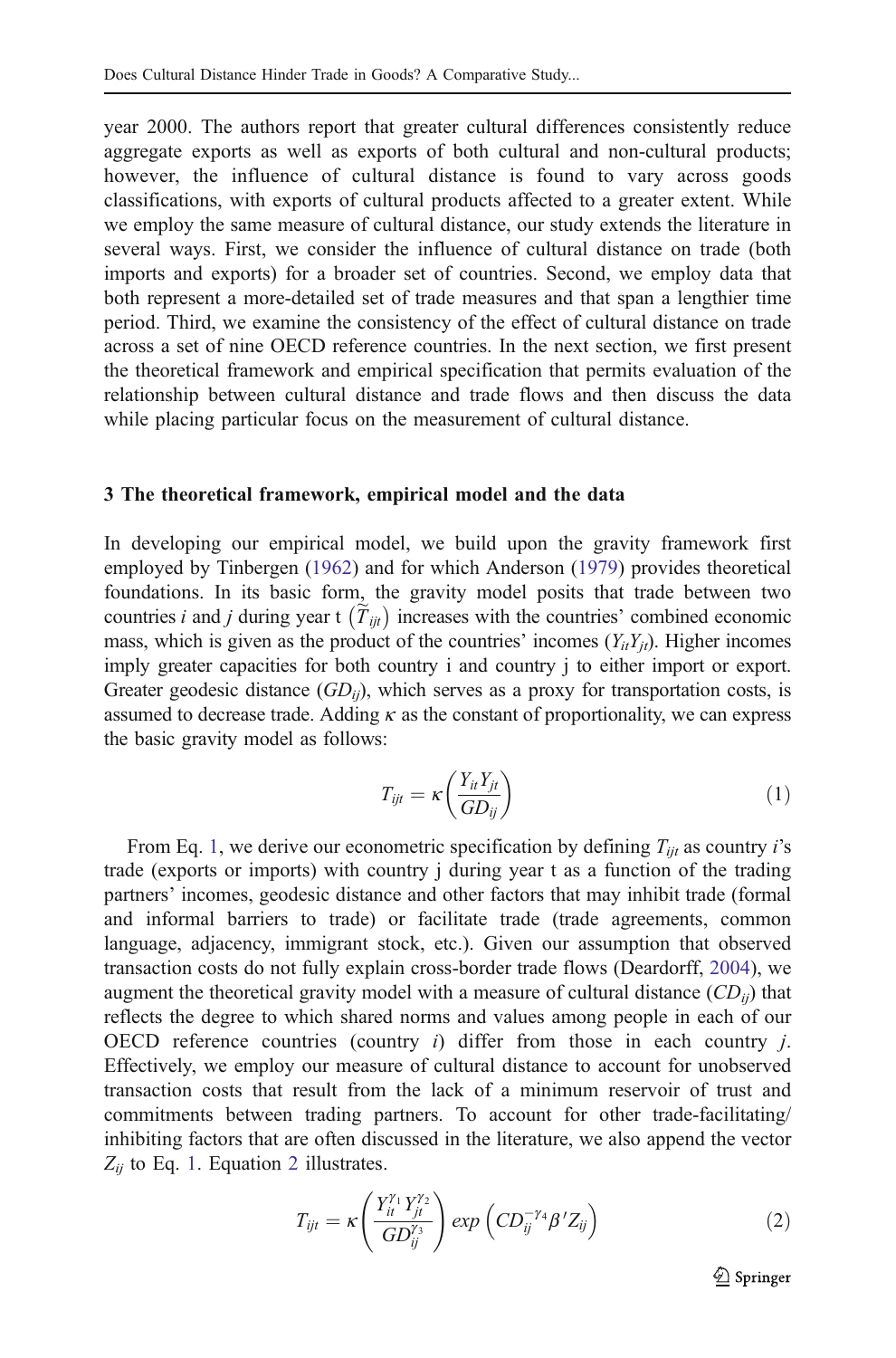$(4)$ 

<span id="page-6-0"></span>Equation [2](#page-5-0) predicts strictly positive realizations of imports and exports; however, trade data often contain cases where values are equal to zero. Following Ranjan and Tobias ([2005\)](#page-24-0), Eaton and Tamura ([1994\)](#page-24-0) and Head and Ries ([1998\)](#page-24-0), we modify Eq. [2](#page-5-0) to permit the realization of zero trade values. The result is provided as Eq. 3.

$$
\widetilde{T}_{ijt} = \kappa \left( \frac{Y_{it}^{\gamma_1} Y_{jt}^{\gamma_2}}{GD_{ij}^{\gamma_3}} \right) \exp \left( CD_{ij}^{-\gamma_4} \beta' Z_{ij} - \eta \right)
$$
\n(3)

 $\eta$  is a fixed amount of trade that is subtracted from the level predicted by Eq. [2.](#page-5-0) When the latent trade values are negative, observed imports and/or exports will be zero. Thus, the observed data on country  $i$ 's imports from or exports to country  $j$  can be described as  $T_{ijt} = \max[\tilde{T}_{ijt}, 0]$ . Substituting this identity, expanding the variables in the vector  $Z_{ii}$ , reintroducing time subscripts where appropriate, taking natural logarithms of the continuous variables on both sides of the resulting equation, and assuming that  $\varepsilon_{iit}$  is an identically and independently distributed error term results in our estimation equation:

$$
\ln (T_{ijt} + \eta) = \kappa + \alpha_1 \ln CD_{ij} + \alpha_2 \ln IM_{ijt} + \alpha_{3i} (\ln IM_{ijt} \times \ln CD_{ij} \times OECD_i) + \alpha_{4i} OECD_i
$$
  
+  $\alpha_5 Y_{jt} + \alpha_6 \ln GD_{ij} + \alpha_7 \Delta \ln XRATE_{ijt} + \alpha_8 \ln OPEN_{ijt} + \alpha_9 \ln POP_{jt}$   
+  $\alpha_{10} \ln REM_{jt} + \alpha_{11} BORDER_{ij} + \alpha_{12} COMLANG_{ij} + \alpha_{13} ETA_{ijt} + \alpha_{14} OPEC_{jt}$   
+  $\alpha_{15} SEAPORT_j + \beta_{\Omega t} \Omega_t + \epsilon_{ijt}$ 

Our vector of dependent variables includes aggregate import and export values as well as disaggregated (non-manufactured and manufactured goods and one-digit SITC level) import and export values, each of which is regressed in turn on our set of explanatory variables. All trade data are from the SourceOECD database (OECD [2007\)](#page-24-0) and measure trade in goods.

To capture other possible time-invariant country-specific heterogeneity that yields variation in trade flows, we include a vector of country-specific dummy variables,  $OECD$ <sub>i</sub>, that identify each member of our OECD country cohort. Since a number of studies report that immigrants act to increase their host countries' imports from and exports to their home countries, we also include the immigrant stock variable,  $IM_{ii}$ , and a series of terms that interact the cultural distance, immigrant stock and OECD  $(i.e.,\text{immigrams' host})$  country dummy variables.<sup>2</sup> Thus, our empirical specification allows for variation in the influences of cultural distance across our reference OECD countries while controlling for the role that immigrants may play in influencing trade flows between their home and host countries through their connections to social and/ or business networks, their abilities to offset information asymmetries and via their preferences for home country-produced goods. In Eq. 4,  $\alpha_1$  and  $\alpha_2$  are estimates of the "base effects" of cultural distance and immigrants, respectively, that apply equally across OECD country–country  $j$  pairs. The coefficients on the terms that interact the  $CD_{ii}$ ,  $IM_{ii}$  and variables  $OECD_i$  variables,  $\alpha_{3i}$ , capture any variation from the corresponding base effect that is specific to each of the reference OECD

<sup>&</sup>lt;sup>[2](#page-22-0)</sup> "Appendix 2" provides details regarding data sources and the construction of the immigrant stock series.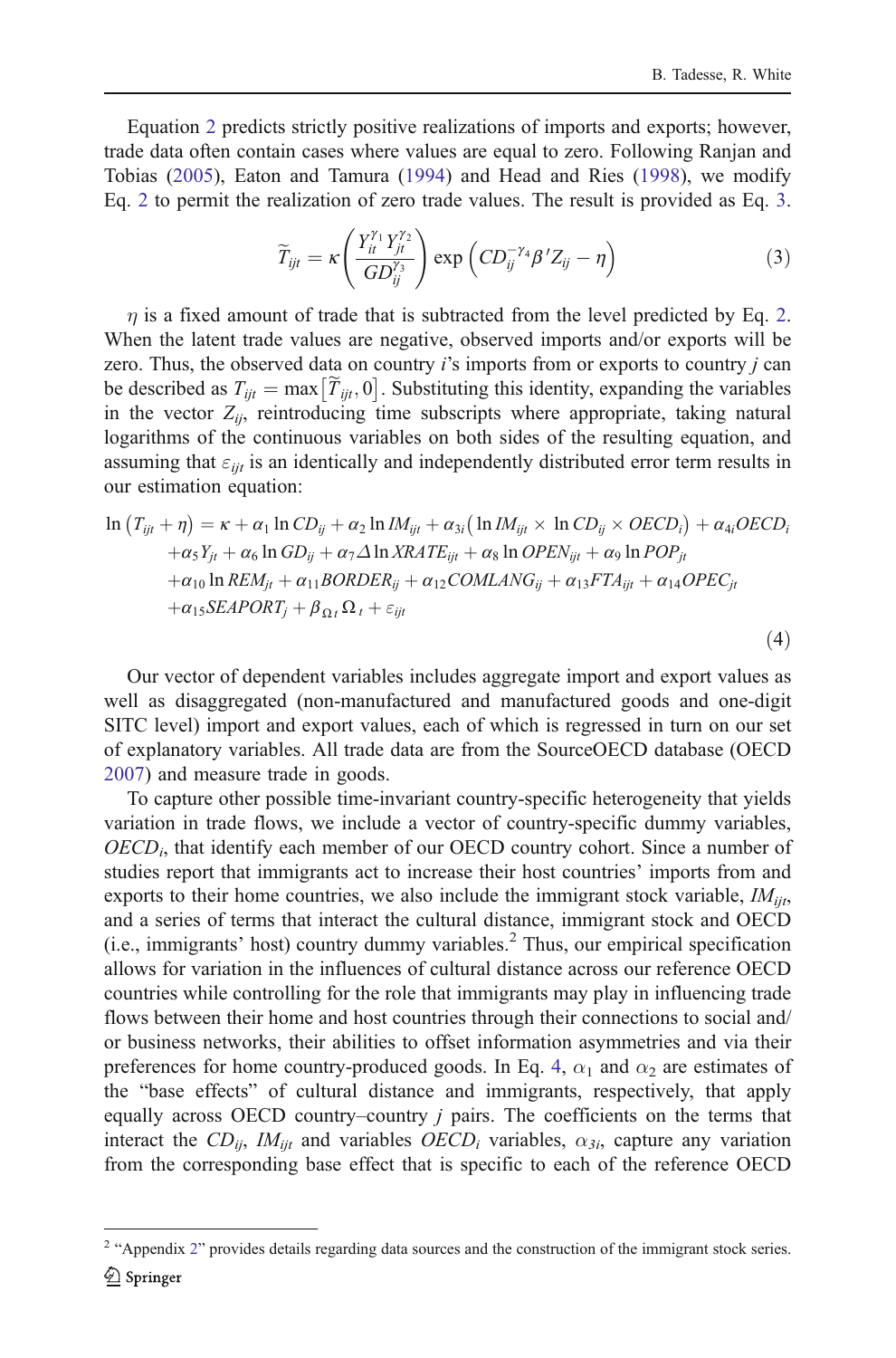countries.<sup>3</sup> Thus, the proportional influence of cultural distance on trade for each reference country is given by the sum of the coefficients on the cultural distance variable,  $\hat{\alpha}_1$ , and the corresponding interaction term,  $\hat{\alpha}_3$ .

#### 3.1 Measuring cultural distance

Inglehart et al. [\(2004](#page-24-0)) defines cultural distance as the degree to which shared norms and values between people in one country differ from those in another country. Using data from the WVS and the EVS (Inglehart et al. [2004;](#page-24-0) Hagenaars et al. [2003\)](#page-24-0), we calculate the cultural distance between each of the nine OECD reference countries and each of the remaining countries in our sample.<sup>4</sup> Conducted between 1998 and 2001, the surveys provide standardized data from representative national samples for a broad and varying set of topics that relate to economics, politics, religion, sexual behavior, gender roles, family values, communal identities, civic engagement, ethical concerns, environmental protection, and scientific and technological progress (Inglehart et al. [2004\)](#page-24-0). Since the surveys were not conducted on an annual basis, our measure of cultural distance is time-invariant. Guiso et al. ([2005\)](#page-24-0), Linders et al. ([2005\)](#page-24-0) and Boisso and Ferrantino ([1997\)](#page-24-0) also employ time-invariant measures of cultural differences. Following the leads of these prior studies, we assume that any relative changes in national cultures that occurred during the 6-year period that our data represents were negligible.

Employing factor analysis, Inglehart et al. [\(2004](#page-24-0)) classify survey respondents along two dimensions of culture: traditional vs. secular-rational authority (TSR) and survival vs. self-expression values (SSE). The TSR dimension reflects the contrast between societies in which deference to the authority of a God, the nation or to the family is considered important or an expectation and those societies in which individualism and self-expression are stressed. Traditional authority emphasizes obedience to religious authority, adherence to family or communal obligations, national pride and norms of sharing. It is common for members of such societies to view large families and large numbers of children as positive, or desirable, achievements. Divorce, abortion, euthanasia, and suicide are all viewed in a very negative light. Members of secular-rational societies tend to hold opposing views on these topics. Secular-rational societies adhere to rational-legal norms and tend to emphasize economic accumulation and individual achievement. The SSE dimension of culture, on the other hand, reflects differences between societies that emphasize hard work and self-denial (survival values) and those that place greater emphasis on quality of life issues, such as women's emancipation and equal status for racial and sexual minorities (self-expression values). Societies in which individuals focus more on survival tend to emphasize economic and physical security more than autonomy. Generally speaking, members of these societies find foreigners and outsiders, ethnic diversity, and cultural change to be threatening. This correlates with an intolerance of homosexuals and minorities, adherence to traditional gender roles, and an

 $3$  The effect of immigrants on trade between each OECD country-country  $j$  pairing can be computed similarly.

<sup>&</sup>lt;sup>4</sup> The number of trading partners in our analysis is determined by the availability of data on cultural distance. On average, the values surveys provide data for 1,121 residents of each nation in our sample.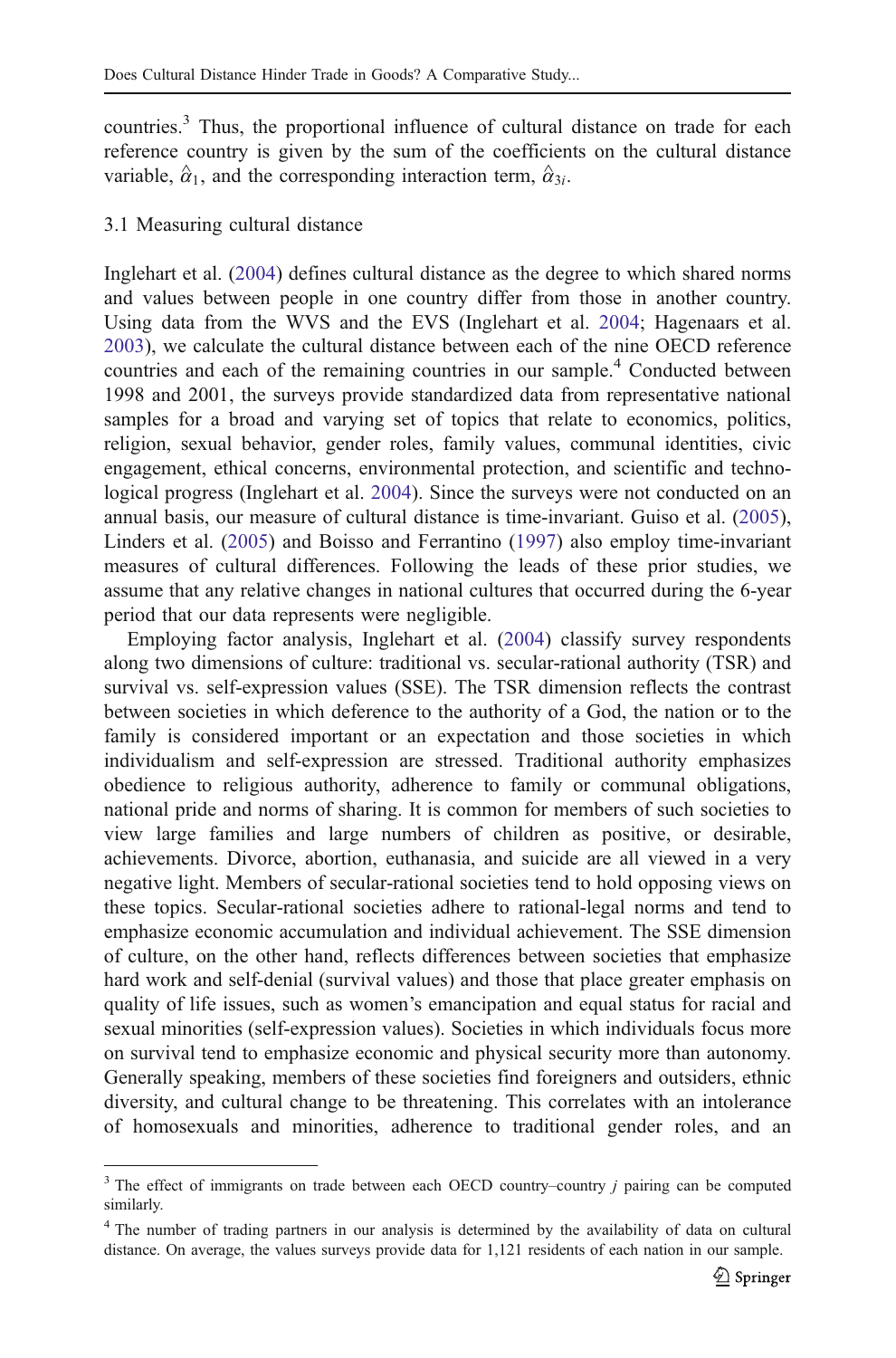authoritarian political outlook. Members of societies in which self-expression values are emphasized tend to hold opposing preferences on these issues.

We employ average TSR and SSE values to calculate the cultural distances between each of our nine OECD reference countries and the remaining countries in our data set. The resulting values, calculated as  $CD_{ij} = \sqrt{(\overline{TSR}_j - \overline{TSR}_i)^2 + (\overline{SSE}_j - \overline{SSE}_i)^2}$ , are presented in Table [1](#page-9-0). The greatest reported cultural distance is between Sweden and Morocco (3.96), while the two most culturally-similar countries are Canada and the US (0.25), an indication of the heterogeneity of cultural (dis)similarity among our reference OECD countries. While the US and Canada are the most culturally-similar pair of countries in our sample, the cultural distances of the US and Canada from the remaining countries in our sample are quite different, indicating that any two culturally-similar countries are not necessarily equidistant from a given third country. While the cultural distance rankings generally conform to expectations, it is important to note, however, that the values are estimates and, as such, strict ordinal interpretation of the rankings may prove problematic.

### 3.2 Additional variables in the empirical model

The remaining explanatory variables in Eq. [4](#page-6-0) are standard in most studies that apply the gravity specification to trade flows.<sup>5</sup> The annual change in the exchange rate,  $XRATE_{iit}$ , captures terms of trade effects. Expressed for each OECD member country– country j pairing, as foreign currency units per unit of the OECD country's currency, an increase in the variable is expected to decrease the OECD member's exports to country *j* and increase that country's imports from country *j. OPEN<sub>it</sub>*, the sum of each country's imports and exports divided by its GDP, measures the general propensity to trade. To represent market size, we include a variable that indicates the population of each country *j* (*POP<sub>it</sub>*). Controlling for each country's relative lack of trading opportunities, we follow Wagner et al. ([2002](#page-25-0)) and include a measure of economic remoteness, given as  $REM_{jt} = 1 / \sum_{i=1}^{K}$  $\sum_{k=1}^{N} \left[ \left( Y_{kt} / Y_{wt} \right) / GD_{jk} \right]$ , where  $Y_{wt}$  represents gross global product and  $k$  identifies the availability of potential trading partners for country j other than our nine reference OECD countries. As the annual GDP values (included in Eq. [3](#page-6-0)) for the reference OECD countries do not vary across trading partners, in our estimation equation the related effects are subsumed into the coefficients on the  $OECD_i$  dummy variables.

A number of dummy variables are also included in our regression specification. As common language has been identified as an important determinant of trade flows (Dunlevy [2006;](#page-24-0) Hutchinson [2002\)](#page-24-0), we include a dummy variable which is equal to one if the predominant language used in the respective OECD country is also commonly used in country  $j$  (CIA [2006](#page-25-0)). As being landlocked is an important geographic impediment to trade, we include a dummy variable,  $SEAPORT<sub>i</sub>$ , which is equal to one if country  $j$  has direct access to international waters. Similarly, BORDER<sub>ij</sub> is equal to one for OECD country–country *j* pairs that are geographically adjacent. Capturing the effects of trade agreements  $FTA_{\text{int}}$  is equal to one if the

<sup>&</sup>lt;sup>5</sup> "Appendix [3](#page-23-0)" lists the variables, corresponding data sources and additional notes.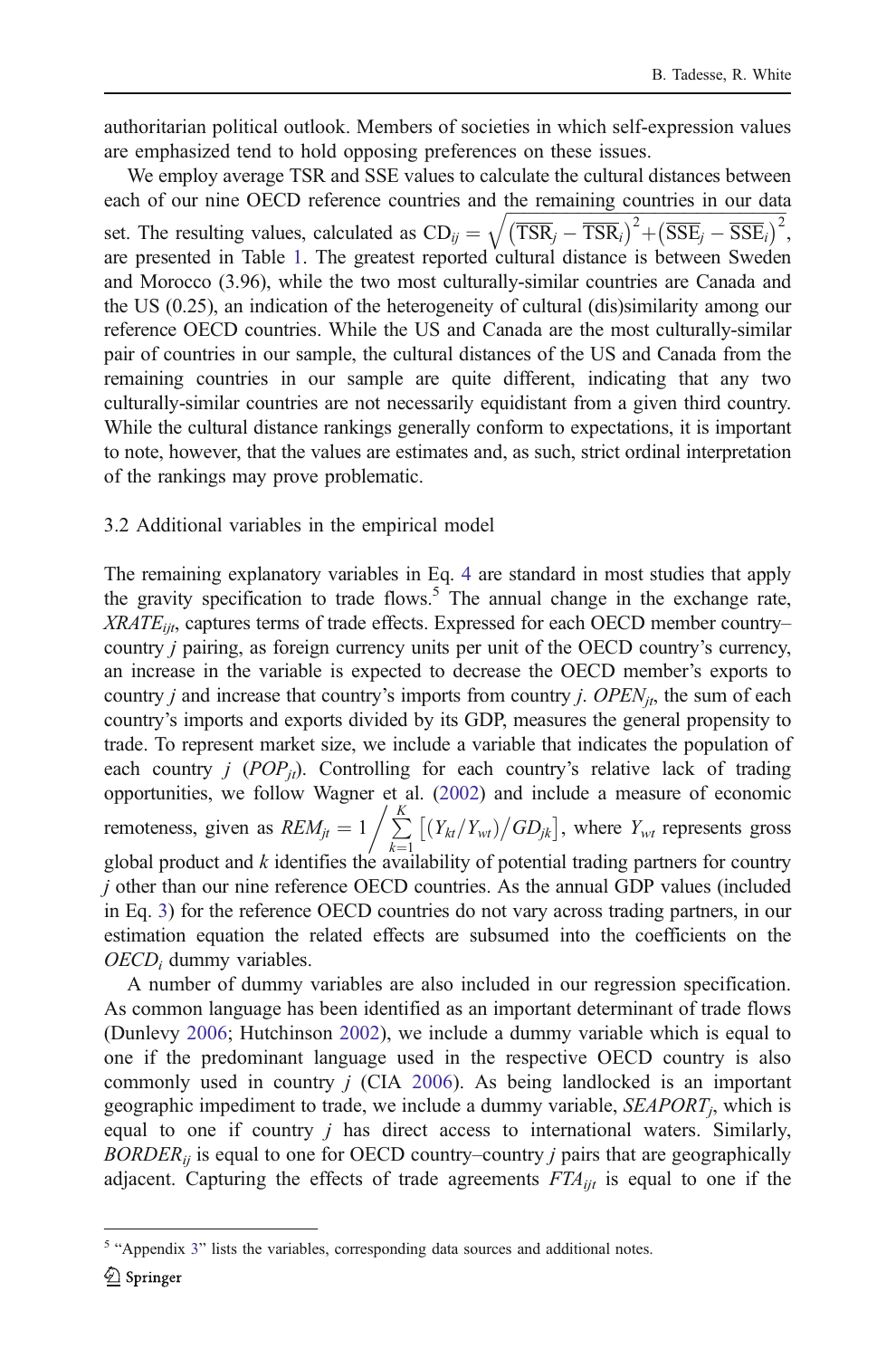|                    |      |      | Cultural distance between OECD member and |      |          |                                                           |      |        |      |
|--------------------|------|------|-------------------------------------------|------|----------|-----------------------------------------------------------|------|--------|------|
| Country            |      |      |                                           |      |          | Australia Canada Denmark Germany Italy Netherlands Norway |      | Sweden | US.  |
| Albania            | 1.58 | 1.61 | 2.02                                      | 1.24 | 0.94     | 1.82                                                      | 1.73 | 2.33   | 1.54 |
| Algeria            | 1.89 | 1.83 | 2.63                                      | 2.09 | 1.45     | 2.38                                                      | 2.34 | 2.97   | 1.64 |
| Argentina          | 1.09 | 1.04 | 1.88                                      | 1.54 | 0.75     | 1.62                                                      | 1.61 | 2.22   | 0.85 |
| Armenia            | 1.77 | 1.83 | 2.06                                      | 1.16 | 1.12     | 1.90                                                      | 1.78 | 2.35   | 1.79 |
| Australia          | 0.00 | 0.16 | 0.93                                      | 1.21 | 0.65     | 0.67                                                      | 0.74 | 1.25   | 0.39 |
| Austria            | 0.34 | 0.48 | 0.81                                      | 0.88 | 0.42     | 0.56                                                      | 0.55 | 1.16   | 0.63 |
| Azerbaijan         | 1.87 | 1.89 | 2.35                                      | 1.56 | 1.26     | 2.15                                                      | 2.07 | 2.67   | 1.79 |
| Bangladesh         | 1.80 | 1.76 | 2.51                                      | 1.95 | 1.34     | 2.27                                                      | 2.23 | 2.85   | 1.58 |
| Belgium            | 0.63 | 0.77 | 0.87                                      | 0.60 | 0.33     | 0.66                                                      | 0.58 | 1.21   | 0.88 |
| <b>Brazil</b>      | 1.42 | 1.36 | 2.20                                      | 1.78 | 1.05     | 1.95                                                      | 1.92 | 2.54   | 1.16 |
| Bulgaria           | 1.93 | 2.01 | 2.04                                      | 1.06 | 1.30     | 1.92                                                      | 1.79 | 2.29   | 2.01 |
| Canada             | 0.16 | 0.00 | 1.08                                      | 1.36 | 0.72     | 0.82                                                      | 0.90 | 1.39   | 0.25 |
| Chile              | 1.21 | 1.16 | 1.98                                      | 1.59 | 0.83     | 1.73                                                      | 1.70 | 2.32   | 0.97 |
| China              | 2.07 | 2.18 | 1.96                                      | 0.97 | 1.50     | 1.90                                                      | 1.75 | 2.15   | 2.23 |
| Colombia           | 1.85 | 1.73 | 2.76                                      | 2.58 | 1.76     | 2.50                                                      | 2.53 | 3.10   | 1.48 |
| Croatia            | 1.00 | 1.05 | 1.48                                      | 0.90 | 0.36     | 1.27                                                      | 1.19 | 1.81   | 1.01 |
| Czech Republic     | 1.27 | 1.42 | 1.04                                      | 0.06 | 0.89     | 0.99                                                      | 0.83 | 1.27   | 1.54 |
| Denmark            | 0.93 | 1.08 | 0.00                                      | 1.00 | 1.18     | 0.26                                                      | 0.29 | 0.34   | 1.32 |
| Dominican Republic | 1.23 | 1.16 | 2.03                                      | 1.67 | 0.90     | 1.77                                                      | 1.76 | 2.37   | 0.96 |
| Egypt              | 1.64 | 1.57 | 2.44                                      | 2.01 | 1.28     | 2.18                                                      | 2.16 | 2.78   | 1.36 |
| El Salvador        | 2.33 | 2.18 | 3.25                                      | 3.17 | 2.33     | 2.99                                                      | 3.04 | 3.57   | 1.94 |
| Estonia            | 1.84 | 1.94 | 1.90                                      | 0.92 | 1.23     | 1.80                                                      | 1.66 | 2.15   | 1.96 |
| Finland            | 0.60 | 0.75 | 0.68                                      | 0.62 | 0.51     | 0.47                                                      | 0.39 | 1.01   | 0.91 |
| France             | 0.71 | 0.82 | 1.02                                      | 0.62 | 0.23     | 0.81                                                      | 0.73 | 1.35   | 0.89 |
| Germany            | 1.21 | 1.36 | 1.00                                      | 0.00 | 0.84     | 0.93                                                      | 0.78 | 1.23   | 1.48 |
| Greece             | 0.80 | 0.90 | 1.11                                      | 0.61 | 0.24     | 0.91                                                      | 0.83 | 1.44   | 0.95 |
| Hungary            | 1.69 | 1.75 | 1.98                                      | 1.10 | 1.04     | 1.82                                                      | 1.71 | 2.28   | 1.71 |
| Iceland            | 0.30 | 0.47 | 0.65                                      | 0.98 | 0.65     | 0.38                                                      | 0.44 | 0.99   | 0.69 |
| India              | 1.09 | 1.08 | 1.73                                      | 1.24 | 0.55     | 1.49                                                      | 1.44 | 2.07   | 0.97 |
| Indonesia          | 1.59 | 1.56 | 2.28                                      | 1.72 | 1.10     | 2.04                                                      | 1.99 | 2.62   | 1.39 |
| Ireland            | 0.75 | 0.64 | 1.65                                      | 1.60 | 0.77     | 1.39                                                      | 1.42 | 1.99   | 0.40 |
| Israel             | 0.79 | 0.87 | 1.20                                      | 0.72 | 0.16     | 0.99                                                      | 0.91 | 1.53   | 0.90 |
| Italy              | 0.65 | 0.72 | 1.18                                      | 0.84 | 0.00     | 0.94                                                      | 0.89 | 1.52   | 0.73 |
| Japan              | 1.35 | 1.51 | 0.89                                      | 0.31 | 1.10     | 0.91                                                      | 0.76 | 1.05   | 1.67 |
| Jordan             | 2.00 | 1.94 | 2.74                                      | 2.20 | 1.57     | 2.50                                                      | 2.46 | 3.09   | 1.74 |
| Korea, Republic of | 1.55 | 1.63 | 1.75                                      | 0.84 | 0.91     | 1.60                                                      | 1.48 | 2.03   | 1.62 |
| Latvia             | 1.85 | 1.92 | 2.06                                      | 1.13 | 1.20     | 1.92                                                      | 1.80 | 2.34   | 1.90 |
| Lithuania          | 1.68 | 1.76 | 1.84                                      | 0.90 | 1.04     | 1.71                                                      | 1.58 | 2.11   | 1.76 |
| Luxembourg         | 0.64 | 0.79 | 0.73                                      | 0.57 | 0.47     | 0.53                                                      | 0.44 | 1.06   | 0.93 |
| Macedonia, FYR     | 2.20 | 2.25 | 2.50                                      | 1.58 | 1.55     | 2.34                                                      | 2.23 | 2.78   | 2.18 |
| Mexico             | 1.08 | 0.98 | 1.97                                      | 1.80 | 0.96     | 1.70                                                      | 1.72 | 2.31   | 0.75 |
| Morocco            | 2.85 | 2.78 | 3.62                                      | 3.05 | 2.45     | 3.37                                                      | 3.34 | 3.96   | 2.56 |
| Netherlands        | 0.67 | 0.82 | 0.26                                      | 0.93 | 0.94     | 0.00                                                      | 0.16 | 0.60   | 1.06 |
| New Zealand        | 0.32 | 0.48 | 0.62                                      | 0.98 | $0.67\,$ | 0.36                                                      | 0.42 | 0.96   | 0.71 |
| Nigeria            | 1.66 | 1.56 | 2.52                                      | 2.21 | 1.43     | 2.26                                                      | 2.26 | 2.87   | 1.33 |
| Norway             | 0.74 | 0.90 | 0.29                                      | 0.78 | 0.89     | 0.16                                                      | 0.00 | 0.63   | 1.12 |
| Pakistan           | 1.94 | 1.89 | 2.66                                      | 2.10 | 1.48     | 2.42                                                      | 2.38 | 3.00   | 1.70 |
| Peru               | 1.44 | 1.38 | 2.20                                      | 1.76 | 1.04     | 1.95                                                      | 1.92 | 2.54   | 1.19 |
| Philippines        | 1.39 | 1.35 | 2.13                                      | 1.66 | 0.96     | 1.88                                                      | 1.85 | 2.47   | 1.16 |
| Poland             | 1.40 | 1.39 | 2.03                                      | 1.44 | 0.86     | 1.80                                                      | 1.74 | 2.37   | 1.26 |
| Portugal           | 1.21 | 1.20 | 1.87                                      | 1.35 | 0.69     | 1.63                                                      | 1.58 | 2.21   | 1.06 |
| Romania            | 2.04 | 2.07 | 2.47                                      | 1.63 | 1.41     | 2.29                                                      | 2.19 | 2.78   | 1.97 |
| Russian Federation | 2.17 | 2.25 | 2.31                                      | 1.33 | 1.53     | 2.19                                                      | 2.06 | 2.56   | 2.23 |

<span id="page-9-0"></span>Table 1 Cultural distances between country pairs

 $\underline{\textcircled{\tiny 2}}$  Springer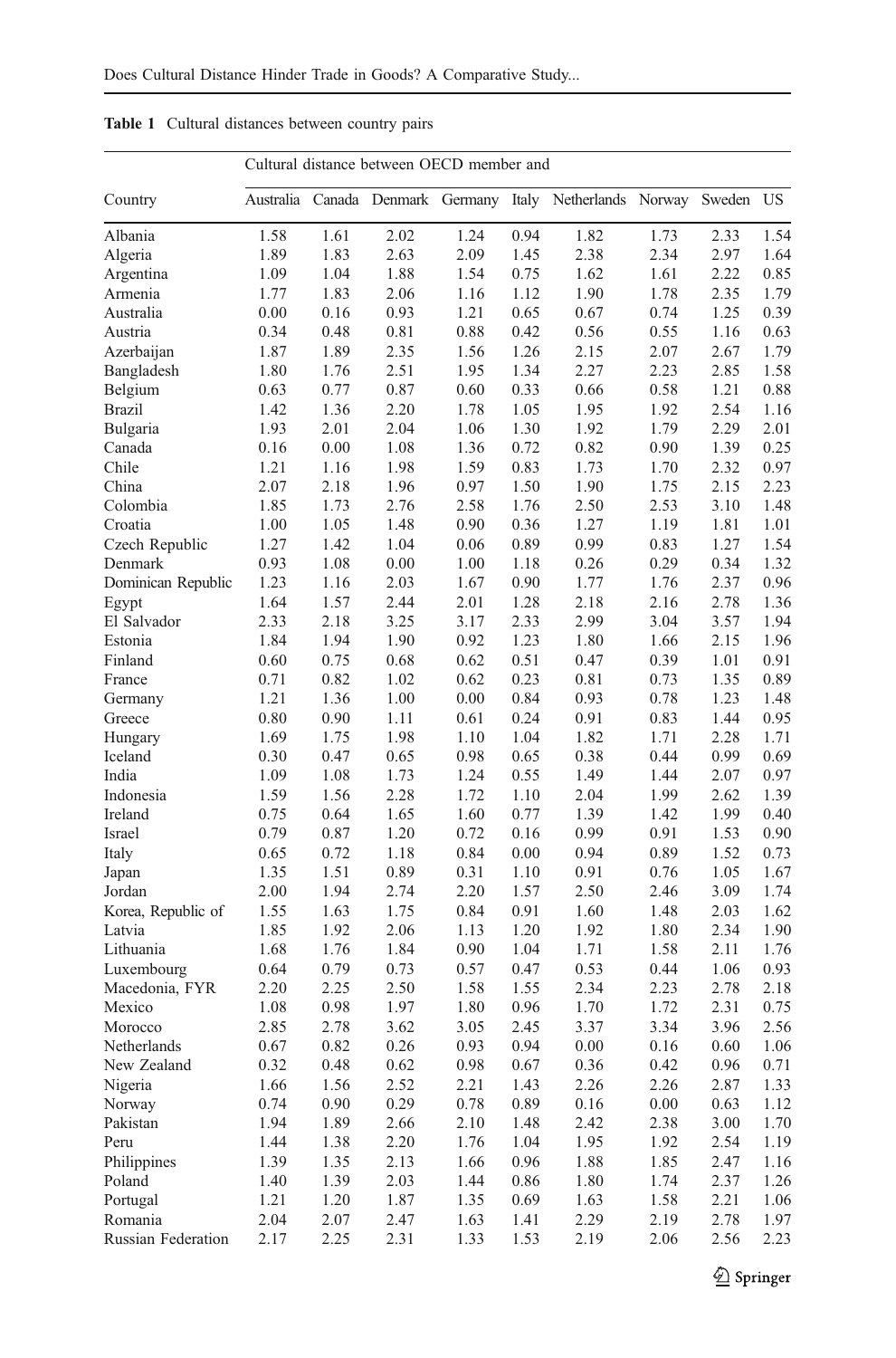|                 |           |      | Cultural distance between OECD member and |      |      |                                                 |      |           |      |
|-----------------|-----------|------|-------------------------------------------|------|------|-------------------------------------------------|------|-----------|------|
| Country         | Australia |      |                                           |      |      | Canada Denmark Germany Italy Netherlands Norway |      | Sweden US |      |
| Slovak Republic | 1.26      | 1.36 | 1.45                                      | 0.60 | 0.65 | 1.30                                            | 1.18 | 1.75      | 1.38 |
| Slovenia        | 1.14      | 1.27 | 1.14                                      | 0.27 | 0.65 | 1.02                                            | 0.88 | 1.41      | 1.35 |
| South Africa    | 1.33      | 1.28 | 2.09                                      | 1.66 | 0.93 | 1.84                                            | 1.81 | 2.43      | 1.09 |
| Spain           | 0.81      | 0.89 | 1.24                                      | 0.75 | 0.17 | 1.03                                            | 0.95 | 1.58      | 0.90 |
| Sweden          | 1.25      | 1.39 | 0.34                                      | 1.23 | 1.52 | 0.60                                            | 0.63 | 0.00      | 1.64 |
| Switzerland     | 0.60      | 0.75 | 0.63                                      | 0.64 | 0.56 | 0.42                                            | 0.34 | 0.96      | 0.93 |
| Tanzania        | 1.70      | 1.61 | 2.55                                      | 2.21 | 1.44 | 2.29                                            | 2.29 | 2.89      | 1.38 |
| Turkey          | 1.73      | 1.72 | 2.34                                      | 1.68 | 1.18 | 2.12                                            | 2.05 | 2.67      | 1.57 |
| Uganda          | 1.67      | 1.62 | 2.41                                      | 1.89 | 1.24 | 2.16                                            | 2.13 | 2.75      | 1.43 |
| Ukraine         | 2.08      | 2.15 | 2.26                                      | 1.30 | 1.44 | 2.13                                            | 2.00 | 2.53      | 2.13 |
| UK              | 0.20      | 0.35 | 0.73                                      | 1.13 | 0.72 | 0.47                                            | 0.56 | 1.05      | 0.59 |
| US              | 0.39      | 0.25 | 1.32                                      | 1.48 | 0.73 | 1.06                                            | 1.12 | 1.64      | 0.00 |
| Uruguay         | 0.86      | 0.90 | 1.42                                      | 0.95 | 0.25 | 1.19                                            | 1.13 | 1.76      | 0.85 |
| Venezuela       | 1.25      | 1.14 | 2.14                                      | 1.96 | 1.13 | 1.88                                            | 1.90 | 2.48      | 0.90 |
| Vietnam         | 1.31      | 1.27 | 2.05                                      | 1.60 | 0.88 | 1.80                                            | 1.77 | 2.39      | 1.09 |
| Zimbabwe        | 2.06      | 2.02 | 2.76                                      | 2.15 | 1.58 | 2.52                                            | 2.47 | 3.10      | 1.84 |

#### <span id="page-10-0"></span>Table 1 (continued)

See text for details regarding calculation of cultural distances

OECD member and country j are parties to the same trade agreement during year t.  $OPEC_{it}$  controls for petroleum imports and is equal to one if country j was an OPEC member for at least  $6$  months during year  $t$ . Coefficients on the year dummy variables,  $\Omega_t$ , represent the effects of changes in country-specific economic policies that may influence levels of trade.

We expect the signs of the coefficient estimates for geodesic distance and cultural distance to be negative. With the exception of the coefficients on the annual changes in the OECD member country–country j exchange rate, OPEC membership and the economic remoteness of each country, which could take either positive or negative values depending on the measure of trade employed as the dependent variable, following the standard literature a priori we expect all other coefficients to be positive.

#### 4 Empirical results and discussion

#### 4.1 Heterogeneity of the reference countries

Table [2](#page-11-0) presents descriptive statistics for the full sample and for each of the reference OECD countries, ordered by average cultural distance from the trading partners in our data set. We find that Italy, followed by the US and Australia, are the least culturally-distant countries with average cultural distance values varying from 0.998 (Italy) to 1.316 (Australia). All three countries have values that are significantly less than the average for the full sample. With cultural distance values of 2.062 and 1.749, Sweden and Denmark, respectively, are the most culturally-distant from the trading partners considered. Average cultural distance values for Canada, Germany, Norway and the Netherlands are not significantly different from that of the full 2 Springer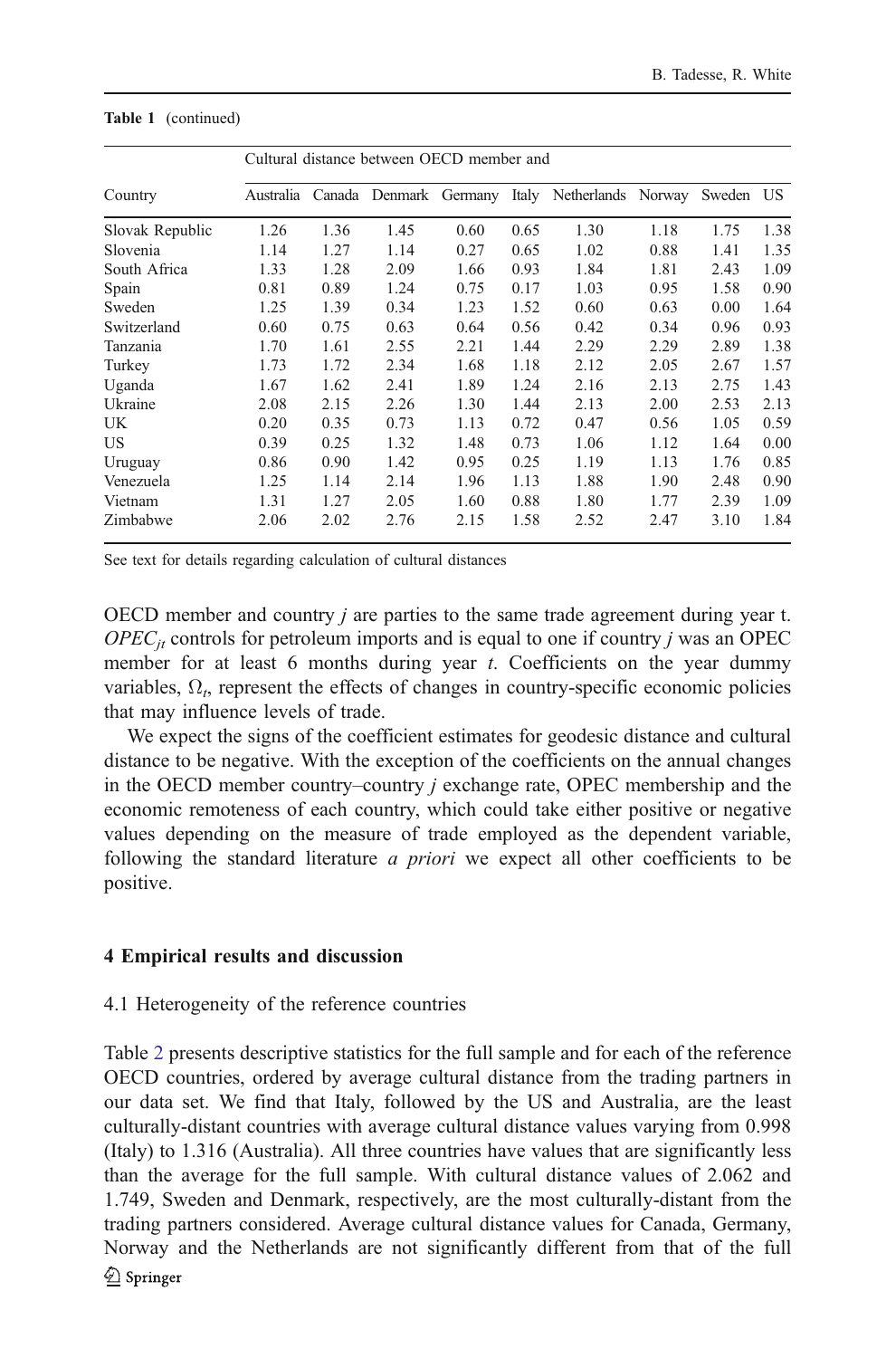<span id="page-11-0"></span>

| Variable                                   | All countries | Italy                                                                                                                                                                                                                                                                               | SU                                                                                                                                                                              | Australia                                                                                                                                                                                                      | Canada                                                                                                                                                                                                                                                         | jermany                                                                                                                                                                                                                                                                                                                                                                | Vorway                                                                                                                                                                                                   | Netherlands                                                                                                                                                                                                                                                             | <b>Denmark</b>                                                                                                                                                                                                                                                   | sweden                                                                                                                                                                                          |
|--------------------------------------------|---------------|-------------------------------------------------------------------------------------------------------------------------------------------------------------------------------------------------------------------------------------------------------------------------------------|---------------------------------------------------------------------------------------------------------------------------------------------------------------------------------|----------------------------------------------------------------------------------------------------------------------------------------------------------------------------------------------------------------|----------------------------------------------------------------------------------------------------------------------------------------------------------------------------------------------------------------------------------------------------------------|------------------------------------------------------------------------------------------------------------------------------------------------------------------------------------------------------------------------------------------------------------------------------------------------------------------------------------------------------------------------|----------------------------------------------------------------------------------------------------------------------------------------------------------------------------------------------------------|-------------------------------------------------------------------------------------------------------------------------------------------------------------------------------------------------------------------------------------------------------------------------|------------------------------------------------------------------------------------------------------------------------------------------------------------------------------------------------------------------------------------------------------------------|-------------------------------------------------------------------------------------------------------------------------------------------------------------------------------------------------|
| Aggregate exports <sub>it</sub>            |               | $\begin{array}{l} 22929,166\\ (6,181,892)\\ (6,181,892)\\ (7,574,322)\\ (7,574,322)\\ (8,814,895)\\ (9,814,895)\\ (19,761)\\ (19,761)\\ (19,772)\\ (19,72)\\ (19,72)\\ (19,72)\\ (19,72)\\ (19,72)\\ (19,72)\\ (19,73)\\ (11,72)\\ (11,72)\\ (11,72)\\ (11,72)\\ (11,72)\\ (11,72)$ | $8,067,804a$ $(20,963,739)$ $(1,948,455a$ $(2,685,990)$ $(1,8,627,374)$ $(1,818,257a$ $(1,818,257a)$ $(1,818,257a)$ $(1,818,257a)$ $(1,818,257a)$ $(1,818,257a)$ $(1,818,257a)$ | $(0.00,654^a) \n(1.606,299) \n(1.605,424) \n(770,635) \n(770,635) \n(770,635) \n(770,635) \n(770,635) \n(770,635) \n(770,635) \n(770,635) \n(770,635) \n(770,680) \n(770,680) \n(770,680) \n(770,680) \n(770,$ | 3,04,109<br>(21,953,655)<br>(21,953,655)<br>(3,142,456)<br>(5,142,506,31156<br>(1,485,270)<br>(1,32,44,857)<br>(1,3,86,545)<br>(1,147,248)<br>(1,147,248)<br>(1,147,248)<br>(1,147,248)<br>(1,147,248)<br>(1,147,25,708,94<br>(4,4879)<br>(3,881°)<br>(0,00000 | $(1,118) \newline (0,651,118) \newline (1,117,709) \newline (1,117,709) \newline (1,017,709) \newline (1,017,709) \newline (1,017,709) \newline (1,017,835) \newline (1,017,835) \newline (1,017,835) \newline (1,017,395) \newline (1,017,395) \newline (1,017,395) \newline (1,017,396) \newline (1,017,397) \newline (1,017,396) \newline (1,017,396) \newline (1,$ | $(555,7879\n(1,568,749)\n(1,169,514)\n(1,169,514)\n(1,169,514)\n(1,169,514)\n(1,169,514)\n(1,169,514)\n(1,169,514)\n(1,169,60)\n(1,169,60)\n(1,169,60)\n(1,160,72)\n(1,160,72)\n(1,160,72)\n(1,160,72)\$ | $\begin{array}{l} 2,062,156^b\\ (5,722,386)\\ (3,623,54^a\\ (1,427,504^a)\\ (1,427,504^a)\\ (1,4369,482)\\ (1,490,492^s)\\ (1,490,492^s)\\ (1,490,492^s)\\ (1,490,492^s)\\ (1,400,492^s)\\ (1,400,492^s)\\ (1,413,70^a)\\ (1,413,70^a)\\ (1,413,71)\\ (1,47,571)\\ (1,$ | $(1,368,579)\\ (1,368,579)\\ (1,3673^4)\\ (178,673^4)\\ (178,673^4)\\ (178,673^4)\\ (174,673)\\ (171,154^2)\\ (171,154^3)\\ (171,154^3)\\ (171,154^3)\\ (171,154^3)\\ (171,156,805)\\ (171,156,805)\\ (171,156,805)\\ (171,156,805)\\ (171,156,805)\\ (171,156,$ | $[1,060,7429\n(1,919,262)\n(1,919,262)\n(1,670,911)\n(1,670,911)\n(1,670,911)\n(1,670,911)\n(1,671,7734\n(1,671,7734\n(1,675,7,588)\n(1,675,7,588)\n(1,675,7,574,15)\n(1,675,7,574,15)\n(1,675$ |
| Non-manufactured                           |               |                                                                                                                                                                                                                                                                                     |                                                                                                                                                                                 |                                                                                                                                                                                                                |                                                                                                                                                                                                                                                                |                                                                                                                                                                                                                                                                                                                                                                        |                                                                                                                                                                                                          |                                                                                                                                                                                                                                                                         |                                                                                                                                                                                                                                                                  |                                                                                                                                                                                                 |
| goods exports;                             |               |                                                                                                                                                                                                                                                                                     |                                                                                                                                                                                 |                                                                                                                                                                                                                |                                                                                                                                                                                                                                                                |                                                                                                                                                                                                                                                                                                                                                                        |                                                                                                                                                                                                          |                                                                                                                                                                                                                                                                         |                                                                                                                                                                                                                                                                  |                                                                                                                                                                                                 |
| Manufactured                               |               |                                                                                                                                                                                                                                                                                     |                                                                                                                                                                                 |                                                                                                                                                                                                                |                                                                                                                                                                                                                                                                |                                                                                                                                                                                                                                                                                                                                                                        |                                                                                                                                                                                                          |                                                                                                                                                                                                                                                                         |                                                                                                                                                                                                                                                                  |                                                                                                                                                                                                 |
| goods exports <sub>it</sub>                |               |                                                                                                                                                                                                                                                                                     |                                                                                                                                                                                 |                                                                                                                                                                                                                |                                                                                                                                                                                                                                                                |                                                                                                                                                                                                                                                                                                                                                                        |                                                                                                                                                                                                          |                                                                                                                                                                                                                                                                         |                                                                                                                                                                                                                                                                  |                                                                                                                                                                                                 |
| Aggregate imports <sub>iit</sub>           |               |                                                                                                                                                                                                                                                                                     |                                                                                                                                                                                 |                                                                                                                                                                                                                |                                                                                                                                                                                                                                                                |                                                                                                                                                                                                                                                                                                                                                                        |                                                                                                                                                                                                          |                                                                                                                                                                                                                                                                         |                                                                                                                                                                                                                                                                  |                                                                                                                                                                                                 |
|                                            |               |                                                                                                                                                                                                                                                                                     |                                                                                                                                                                                 |                                                                                                                                                                                                                |                                                                                                                                                                                                                                                                |                                                                                                                                                                                                                                                                                                                                                                        |                                                                                                                                                                                                          |                                                                                                                                                                                                                                                                         |                                                                                                                                                                                                                                                                  |                                                                                                                                                                                                 |
| Non-manufactured goods                     |               |                                                                                                                                                                                                                                                                                     |                                                                                                                                                                                 |                                                                                                                                                                                                                |                                                                                                                                                                                                                                                                |                                                                                                                                                                                                                                                                                                                                                                        |                                                                                                                                                                                                          |                                                                                                                                                                                                                                                                         |                                                                                                                                                                                                                                                                  |                                                                                                                                                                                                 |
| imports <sub>ijt</sub>                     |               |                                                                                                                                                                                                                                                                                     |                                                                                                                                                                                 |                                                                                                                                                                                                                |                                                                                                                                                                                                                                                                |                                                                                                                                                                                                                                                                                                                                                                        |                                                                                                                                                                                                          |                                                                                                                                                                                                                                                                         |                                                                                                                                                                                                                                                                  |                                                                                                                                                                                                 |
| Manufactured goods imports <sub>iit</sub>  |               |                                                                                                                                                                                                                                                                                     |                                                                                                                                                                                 |                                                                                                                                                                                                                |                                                                                                                                                                                                                                                                |                                                                                                                                                                                                                                                                                                                                                                        |                                                                                                                                                                                                          |                                                                                                                                                                                                                                                                         |                                                                                                                                                                                                                                                                  |                                                                                                                                                                                                 |
|                                            |               |                                                                                                                                                                                                                                                                                     |                                                                                                                                                                                 |                                                                                                                                                                                                                |                                                                                                                                                                                                                                                                |                                                                                                                                                                                                                                                                                                                                                                        |                                                                                                                                                                                                          |                                                                                                                                                                                                                                                                         |                                                                                                                                                                                                                                                                  |                                                                                                                                                                                                 |
| Cultural distance;                         |               |                                                                                                                                                                                                                                                                                     |                                                                                                                                                                                 |                                                                                                                                                                                                                |                                                                                                                                                                                                                                                                |                                                                                                                                                                                                                                                                                                                                                                        |                                                                                                                                                                                                          |                                                                                                                                                                                                                                                                         |                                                                                                                                                                                                                                                                  |                                                                                                                                                                                                 |
|                                            |               |                                                                                                                                                                                                                                                                                     |                                                                                                                                                                                 |                                                                                                                                                                                                                |                                                                                                                                                                                                                                                                |                                                                                                                                                                                                                                                                                                                                                                        |                                                                                                                                                                                                          |                                                                                                                                                                                                                                                                         |                                                                                                                                                                                                                                                                  |                                                                                                                                                                                                 |
| Immigrants <sub>ijt</sub>                  |               |                                                                                                                                                                                                                                                                                     |                                                                                                                                                                                 |                                                                                                                                                                                                                |                                                                                                                                                                                                                                                                |                                                                                                                                                                                                                                                                                                                                                                        |                                                                                                                                                                                                          |                                                                                                                                                                                                                                                                         |                                                                                                                                                                                                                                                                  |                                                                                                                                                                                                 |
|                                            |               |                                                                                                                                                                                                                                                                                     |                                                                                                                                                                                 |                                                                                                                                                                                                                |                                                                                                                                                                                                                                                                |                                                                                                                                                                                                                                                                                                                                                                        |                                                                                                                                                                                                          |                                                                                                                                                                                                                                                                         |                                                                                                                                                                                                                                                                  |                                                                                                                                                                                                 |
| Geodesic distance;                         |               |                                                                                                                                                                                                                                                                                     |                                                                                                                                                                                 |                                                                                                                                                                                                                |                                                                                                                                                                                                                                                                |                                                                                                                                                                                                                                                                                                                                                                        |                                                                                                                                                                                                          |                                                                                                                                                                                                                                                                         |                                                                                                                                                                                                                                                                  |                                                                                                                                                                                                 |
|                                            |               |                                                                                                                                                                                                                                                                                     |                                                                                                                                                                                 |                                                                                                                                                                                                                |                                                                                                                                                                                                                                                                |                                                                                                                                                                                                                                                                                                                                                                        |                                                                                                                                                                                                          |                                                                                                                                                                                                                                                                         |                                                                                                                                                                                                                                                                  |                                                                                                                                                                                                 |
| $\operatorname{GDP}_{\mathrm{jt}}$         |               |                                                                                                                                                                                                                                                                                     |                                                                                                                                                                                 |                                                                                                                                                                                                                |                                                                                                                                                                                                                                                                |                                                                                                                                                                                                                                                                                                                                                                        |                                                                                                                                                                                                          |                                                                                                                                                                                                                                                                         |                                                                                                                                                                                                                                                                  |                                                                                                                                                                                                 |
|                                            |               |                                                                                                                                                                                                                                                                                     |                                                                                                                                                                                 |                                                                                                                                                                                                                |                                                                                                                                                                                                                                                                |                                                                                                                                                                                                                                                                                                                                                                        |                                                                                                                                                                                                          |                                                                                                                                                                                                                                                                         |                                                                                                                                                                                                                                                                  |                                                                                                                                                                                                 |
| Population <sub>jt</sub>                   |               |                                                                                                                                                                                                                                                                                     |                                                                                                                                                                                 |                                                                                                                                                                                                                |                                                                                                                                                                                                                                                                |                                                                                                                                                                                                                                                                                                                                                                        |                                                                                                                                                                                                          |                                                                                                                                                                                                                                                                         |                                                                                                                                                                                                                                                                  |                                                                                                                                                                                                 |
|                                            |               |                                                                                                                                                                                                                                                                                     |                                                                                                                                                                                 |                                                                                                                                                                                                                |                                                                                                                                                                                                                                                                |                                                                                                                                                                                                                                                                                                                                                                        |                                                                                                                                                                                                          |                                                                                                                                                                                                                                                                         |                                                                                                                                                                                                                                                                  |                                                                                                                                                                                                 |
| Trade openness;                            |               |                                                                                                                                                                                                                                                                                     |                                                                                                                                                                                 |                                                                                                                                                                                                                |                                                                                                                                                                                                                                                                |                                                                                                                                                                                                                                                                                                                                                                        |                                                                                                                                                                                                          |                                                                                                                                                                                                                                                                         |                                                                                                                                                                                                                                                                  |                                                                                                                                                                                                 |
|                                            |               |                                                                                                                                                                                                                                                                                     |                                                                                                                                                                                 |                                                                                                                                                                                                                |                                                                                                                                                                                                                                                                |                                                                                                                                                                                                                                                                                                                                                                        |                                                                                                                                                                                                          |                                                                                                                                                                                                                                                                         |                                                                                                                                                                                                                                                                  |                                                                                                                                                                                                 |
| Economic remoteness <sub>it</sub>          |               |                                                                                                                                                                                                                                                                                     |                                                                                                                                                                                 |                                                                                                                                                                                                                |                                                                                                                                                                                                                                                                |                                                                                                                                                                                                                                                                                                                                                                        |                                                                                                                                                                                                          |                                                                                                                                                                                                                                                                         |                                                                                                                                                                                                                                                                  |                                                                                                                                                                                                 |
|                                            |               |                                                                                                                                                                                                                                                                                     |                                                                                                                                                                                 |                                                                                                                                                                                                                |                                                                                                                                                                                                                                                                |                                                                                                                                                                                                                                                                                                                                                                        |                                                                                                                                                                                                          |                                                                                                                                                                                                                                                                         |                                                                                                                                                                                                                                                                  |                                                                                                                                                                                                 |
| $\Delta$<br>In Exchange rate <sub>ji</sub> |               |                                                                                                                                                                                                                                                                                     |                                                                                                                                                                                 |                                                                                                                                                                                                                |                                                                                                                                                                                                                                                                |                                                                                                                                                                                                                                                                                                                                                                        |                                                                                                                                                                                                          |                                                                                                                                                                                                                                                                         |                                                                                                                                                                                                                                                                  |                                                                                                                                                                                                 |
|                                            |               |                                                                                                                                                                                                                                                                                     |                                                                                                                                                                                 |                                                                                                                                                                                                                |                                                                                                                                                                                                                                                                |                                                                                                                                                                                                                                                                                                                                                                        |                                                                                                                                                                                                          |                                                                                                                                                                                                                                                                         |                                                                                                                                                                                                                                                                  |                                                                                                                                                                                                 |
| Common language <sub>ij</sub>              |               |                                                                                                                                                                                                                                                                                     |                                                                                                                                                                                 |                                                                                                                                                                                                                |                                                                                                                                                                                                                                                                |                                                                                                                                                                                                                                                                                                                                                                        |                                                                                                                                                                                                          |                                                                                                                                                                                                                                                                         |                                                                                                                                                                                                                                                                  |                                                                                                                                                                                                 |
|                                            |               |                                                                                                                                                                                                                                                                                     |                                                                                                                                                                                 |                                                                                                                                                                                                                |                                                                                                                                                                                                                                                                |                                                                                                                                                                                                                                                                                                                                                                        |                                                                                                                                                                                                          |                                                                                                                                                                                                                                                                         |                                                                                                                                                                                                                                                                  |                                                                                                                                                                                                 |

Table 2 Descriptive statistics Table 2 Descriptive statistics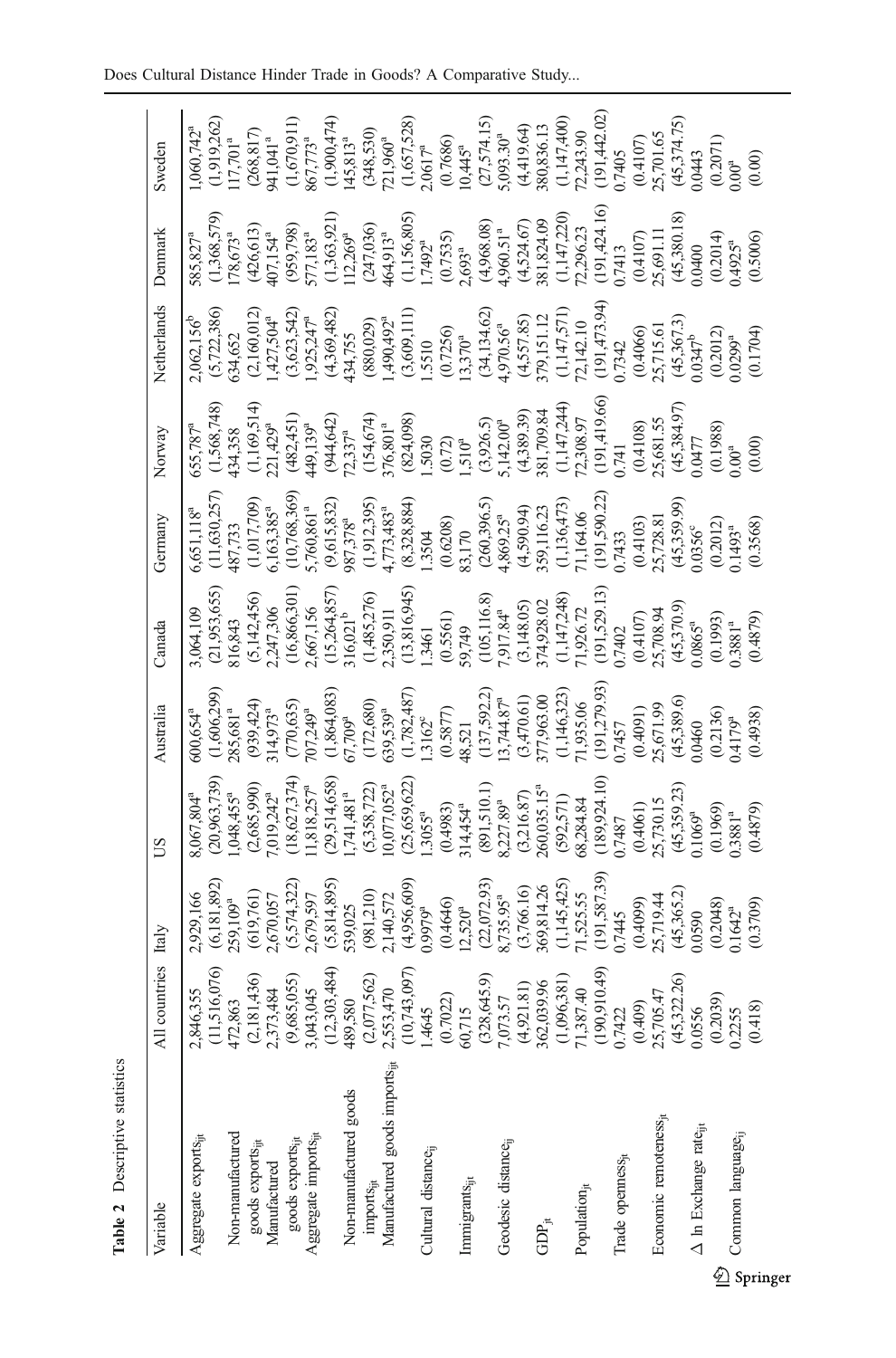|            | countries                                          | ľalv                                                                                         |                                                                                                                                 | <b>Australia</b>                                                                                        | Janada                                                                                                                      | Germany                                                                                                    | Vorway                                                                                           | Netherlands                                                                                                                       | Denmark                                                                                                     | sweden                                                                                                                 |
|------------|----------------------------------------------------|----------------------------------------------------------------------------------------------|---------------------------------------------------------------------------------------------------------------------------------|---------------------------------------------------------------------------------------------------------|-----------------------------------------------------------------------------------------------------------------------------|------------------------------------------------------------------------------------------------------------|--------------------------------------------------------------------------------------------------|-----------------------------------------------------------------------------------------------------------------------------------|-------------------------------------------------------------------------------------------------------------|------------------------------------------------------------------------------------------------------------------------|
|            | 0.205                                              | $0.2786^{a}$                                                                                 |                                                                                                                                 | $0.0149^{a}$                                                                                            |                                                                                                                             |                                                                                                            |                                                                                                  |                                                                                                                                   | $0.2786^{a}$                                                                                                | $0.3085^{a}$                                                                                                           |
|            | $\widehat{\mathfrak{g}}_{\overline{\mathfrak{m}}}$ |                                                                                              | $\begin{array}{l} (0.0448^{\rm a} \ (0.2071) \ 0.0299 \ 0.01704) \ (0.1704) \ 0.0597 \ 0.0397 \ (0.2372) \ 0.08209 \end{array}$ | $\begin{array}{c} (0.1214) \\ 0.00^8 \\ (0.00) \\ (0.0597 \\ (0.2372) \\ (0.8209 \\ 0.8209 \end{array}$ | $\begin{array}{l} (0.0522^a) \ (0.2228) \ 0.0149^a \ (0.1214) \ 0.0597 \ (0.2372) \ (0.2372) \ 0.8209 \ 0.8329 \end{array}$ | $\begin{array}{l} (0.2786^a\ (0.4489)\ 0.1194^a\ (0.3247)\ 0.0597\ (0.2372)\ 0.08209\ 0.8209\ \end{array}$ | $(0.3134^a)$<br>$(0.4645)$<br>$(0.0448)$<br>$(0.2071)$<br>$(0.2372)$<br>$(0.2372)$<br>$(0.2372)$ | $\begin{array}{l} 0.2786^a \\ (0.4489) \\ 0.0299 \\ (0.1704) \\ 0.0597 \\ (0.2372) \\ (0.2372) \\ 0.8209 \\ (0.3839) \end{array}$ | $\begin{array}{c} (0.4489) \\ 0.0149^a \\ (0.1214) \\ 0.0597 \\ (0.2372) \\ 0.38209 \\ 0.3839) \end{array}$ | $\begin{array}{l} (0.4624) \\ 0.0299 \\ (0.1704) \\ (0.1704) \\ (0.0597 \\ (0.2372) \\ 0.8209 \\ (0.3839) \end{array}$ |
| hared l    | 0.038                                              |                                                                                              |                                                                                                                                 |                                                                                                         |                                                                                                                             |                                                                                                            |                                                                                                  |                                                                                                                                   |                                                                                                             |                                                                                                                        |
|            | (916)                                              |                                                                                              |                                                                                                                                 |                                                                                                         |                                                                                                                             |                                                                                                            |                                                                                                  |                                                                                                                                   |                                                                                                             |                                                                                                                        |
| )PEC       | 0.059                                              |                                                                                              |                                                                                                                                 |                                                                                                         |                                                                                                                             |                                                                                                            |                                                                                                  |                                                                                                                                   |                                                                                                             |                                                                                                                        |
|            |                                                    | $\begin{array}{c} (0.4489)\ 0.0597\ 0.02372)\ 0.0597\ 0.0597\ 0.02372)\ 0.8209\ \end{array}$ |                                                                                                                                 |                                                                                                         |                                                                                                                             |                                                                                                            |                                                                                                  |                                                                                                                                   |                                                                                                             |                                                                                                                        |
| $S$ caport | $\frac{(0.237)}{0.8209}$<br>0.820                  |                                                                                              |                                                                                                                                 |                                                                                                         |                                                                                                                             |                                                                                                            |                                                                                                  |                                                                                                                                   |                                                                                                             |                                                                                                                        |
|            | 835)<br>$\overline{0.3}$                           | (0.3839)                                                                                     | (0.3839)                                                                                                                        |                                                                                                         |                                                                                                                             |                                                                                                            |                                                                                                  |                                                                                                                                   |                                                                                                             |                                                                                                                        |

Sample sizes for individual host countries equal 402 observations. The "all hosts" sample is equal to 3,618 observations. Population and trade values in 1,000s. GDP values in<br>100,000s. All monetary values are in 1995 US do Sample sizes for individual host countries equal 402 observations. The "all hosts" sample is equal to 3,618 observations. Population and trade values in 1,000s. GDP values in 100,000s. All monetary values are in 1995 US dollars 100,000s. All monetary values are in 1995 US dollars

a ba Statistical significance from the "all hosts" mean at the 1% level

 $b$  Statistical significance from the "all hosts" mean at the 5% level Statistical significance from the "all hosts" mean at the 10% level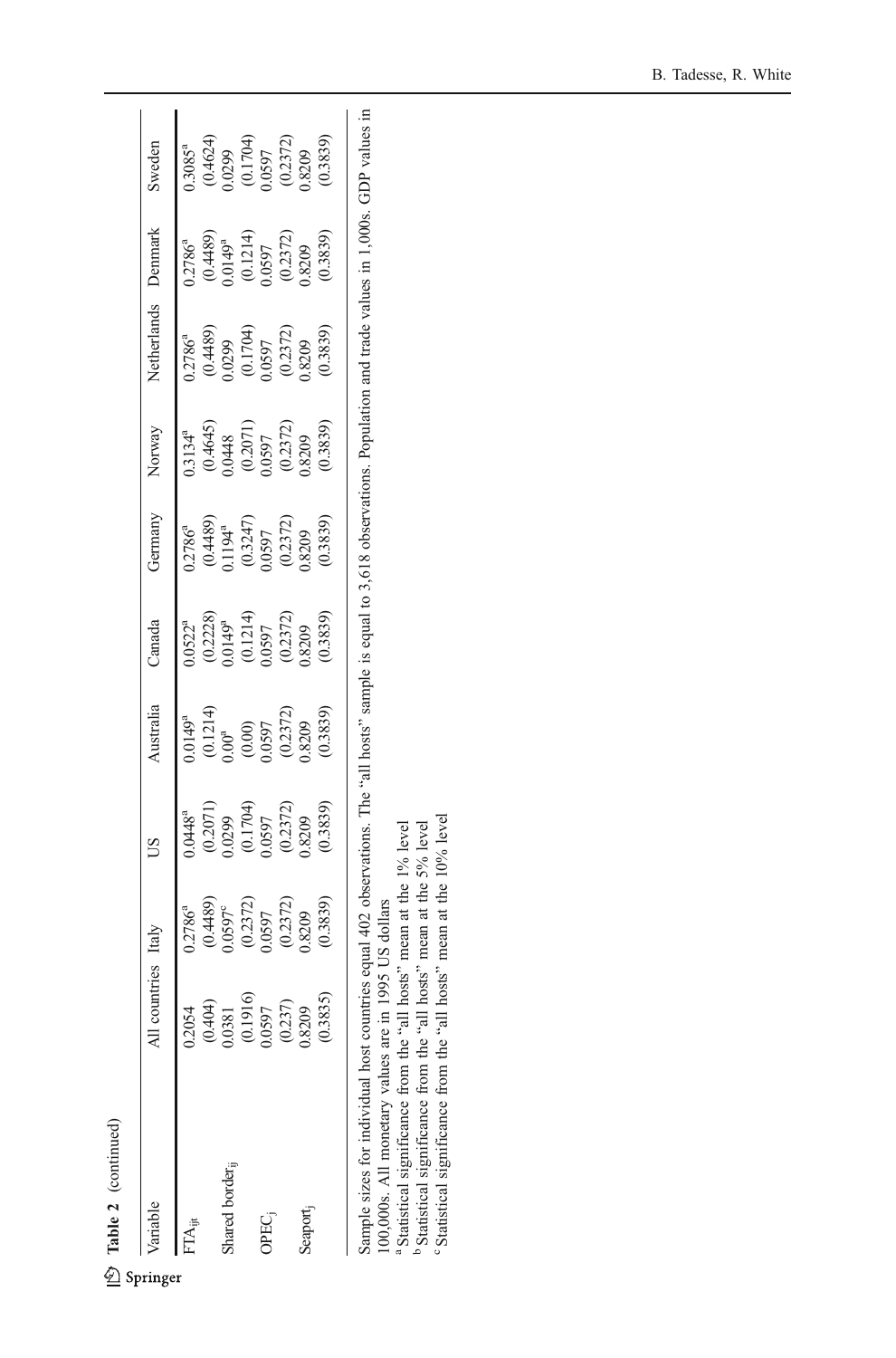sample. Based on this ordering and the corresponding incidence of significance from the full sample average, we can say that Canada, Germany, Norway and the Netherlands are culturally closer to the remaining countries in our data set than are Denmark and Sweden, while Italy, the US and Australia are culturally closer to the remaining countries than are Canada, Germany, Norway and the Netherlands.

We also observe that while the average geodesic distances of both the US (8,228 km) and Italy (8,736 km) from the remaining countries are not significantly different from one another, the US and Australia both trade (import as well as export) more with the countries in our sample than do relatively culturally-distant countries such as Sweden and Denmark. With respect to the number of immigrants residing in each of the reference OECD countries, the US is home to significantly more immigrants while Italy and the more culturally-distant countries (i.e., Norway, the Netherlands, Denmark and Sweden) have significantly fewer immigrants compared to the overall average value. Not surprisingly, the US is also an outlier in terms of its average GDP value. In addition to examining whether or not cultural differences affect trade flows, heterogeneities such as these permit us to test the consistency of the influences of cultural distance on trade across our reference countries.

#### 4.2 Cross-border trade-inhibiting and facilitating factors

Table [3](#page-14-0) presents coefficients (marginal effects) for estimations that employ, as dependent variables, aggregate and disaggregated (manufactured and non-manufactured goods) trade values. $6\degree$  We derive the estimates using a Tobit specification as in Eaton and Tamura ([1994\)](#page-24-0) and Head and Ries ([1998\)](#page-24-0). Results indicate that the signs of most coefficients correspond with our  $a$  priori expectations. Accordingly, increased geodesic distance and depreciation of each country's currency vis-à-vis each respective OECD reference countries' currency corresponds to declines in exports and increases in the aggregate as well as disaggregated (manufactured and non-manufactured goods) imports of the OECD countries considered. Consistent with the predictions of the theoretical gravity model, with increases in the incomes of trading partners we observe increases in the level of trade, with estimated coefficients lying below unity across all estimations. We also find that shared borders, larger populations (a proxy for market size), sharing a common language, having access to international waters, and being parties to a free trade agreement increase our reference countries' exports and imports at both the aggregate level and for the disaggregated measures of trade. Coefficients on the trade openness variable are generally positive and are significant with respect to aggregate imports and imports of non-manufactured goods. On the other hand, our OECD reference countries tend to trade less with countries that are more economically remote and those that are OPEC members. The notable exception is the case where trade in nonmanufactured goods is considered; however, this is intuitive as our OECD countries' primary import from OPEC members is petroleum, which is classified as part of the SITC-3 (mineral fuels, lubricants and related materials) industry classification.

<sup>&</sup>lt;sup>6</sup> We also estimate the relationship using the Random Effects Generalized Least Squares approach. The results do not differ from those presented here.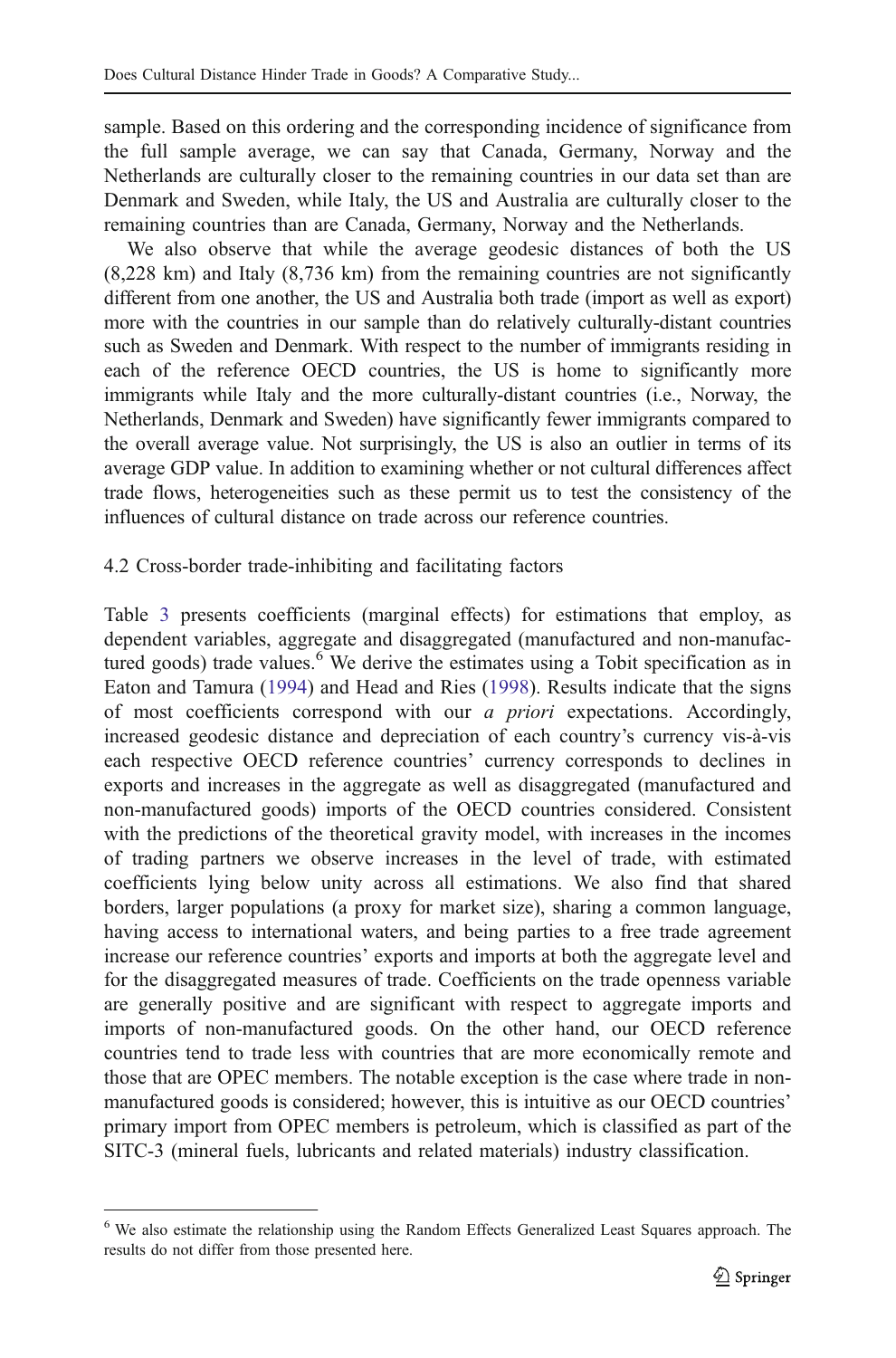| Dep. variable:                                                       | $ln$ imports $_{\text{ii}t}$ | ln non-manuf.<br>imports <sub>ijt</sub> | ln manuf.<br>imports <sub>iit</sub> | $ln$ exports <sub>iit</sub> | ln non-manuf.<br>exports <sub>ijt</sub> | ln manuf.<br>exports <sub>iit</sub> |
|----------------------------------------------------------------------|------------------------------|-----------------------------------------|-------------------------------------|-----------------------------|-----------------------------------------|-------------------------------------|
| In cultural distance <sub>ii</sub>                                   | $-0.7758$ <sup>a</sup>       | $-0.6172^b$                             | $-1.2148$ <sup>a</sup>              | $-0.1655$                   | $-1.235^{\rm a}$                        | $-0.1035$                           |
|                                                                      | (0.2313)                     | (0.2739)                                | (0.2467)                            | (0.1978)                    | (0.2308)                                | (0.196)                             |
| In immigrants <sub>iit</sub>                                         | $0.2107^a$                   | $0.2758^{\rm a}$                        | $0.222^{\rm a}$                     | $0.2443^{\rm a}$            | $0.1454^a$                              | $0.2673^{\rm a}$                    |
|                                                                      | (0.0258)                     | (0.0306)                                | (0.0275)                            | (0.0221)                    | (0.0257)                                | (0.0219)                            |
| In immigrants $_{ijt}$ ×                                             | 0.0607                       | $0.1066^b$                              | 0.0498                              | $0.1101^a$                  | $0.2592^{\text{a}}$                     | $0.0614^c$                          |
| In cultural distance <sub>ii</sub> $\times$                          | (0.0376)                     | (0.0446)                                | (0.0401)                            | (0.0322)                    | (0.0375)                                | (0.0319)                            |
| host country: Australia                                              |                              |                                         |                                     |                             |                                         |                                     |
| ln immigrants <sub>iit</sub> ×                                       | $0.062^{\circ}$              | 0.0015                                  | $0.1082^a$                          | $-0.0543^{\circ}$           | $-.1742$ <sup>a</sup>                   | $-0.1129$ <sup>a</sup>              |
| In cultural distance $_{ii}$ $\times$<br>host country: Canada        | (0.0371)                     | (0.0439)                                | (0.0396)                            | (0.0317)                    | (0.037)                                 | (0.0315)                            |
| ln immigrants <sub>iit</sub> ×                                       | $-0.0867^b$                  | $-0.1183^{\rm b}$                       | $-0.0232$                           | $-0.1248$ <sup>a</sup>      | 0.0166                                  | $-0.1259$ <sup>a</sup>              |
| In cultural distance $_{ii}$ $\times$<br>host country: Denmark       | (0.0409)                     | (0.0484)                                | (0.0436)                            | (0.0349)                    | (0.0408)                                | (0.0346)                            |
| In immigrants $_{\text{ii}t}$ $\times$                               | 0.0375                       | $0.0735^{\circ}$                        | 0.0495                              | 0.0091                      | $0.1276^{\rm a}$                        | 0.0007                              |
| In cultural distance <sub>ii</sub> $\times$<br>host country: Germany | (0.0375)                     | (0.0444)                                | (0.04)                              | (0.032)                     | (0.0374)                                | (0.0318)                            |
| ln immigrants <sub>iit</sub> ×                                       | 0.0231                       | $-0.013$                                | $0.071$ <sup>c</sup>                | $-0.0892$ <sup>a</sup>      | $0.0572^{\circ}$                        | $-0.1052$ <sup>a</sup>              |
| In cultural distance <sub>ii</sub> $\times$<br>host country:         | (0.0349)                     | (0.0413)                                | (0.0372)                            | (0.0298)                    | (0.0348)                                | (0.0296)                            |
| The Netherlands                                                      |                              |                                         |                                     |                             |                                         |                                     |
| In immigrants $_{\text{ijt}}$ $\times$                               | $-0.0865^{\rm b}$            | $-0.1499$ <sup>a</sup>                  | $-0.0941^{\rm b}$                   | $-0.2444$ <sup>a</sup>      | $-0.0661$ <sup>c</sup>                  | $-0.2596^{\rm a}$                   |
| In cultural distance <sub>ii</sub> $\times$<br>host country: Norway  | (0.0364)                     | (0.0431)                                | (0.0388)                            | (0.0311)                    | (0.0363)                                | (0.0309)                            |
| ln immigrants <sub>iit</sub> ×                                       | $-0.0167$                    | $-0.0099$                               | $-0.0307$                           | $-0.0435$                   | $0.0655^{\circ}$                        | $-0.0543$                           |
| In cultural distance <sub>ii</sub> $\times$<br>host country: Sweden  | (0.0393)                     | (0.0466)                                | (0.0419)                            | (0.0336)                    | (0.0392)                                | (0.0333)                            |
| In immigrants $_{\text{ii}t}$ $\times$                               | 0.0861 <sup>b</sup>          | $-0.0154$                               | $0.1468^a$                          | $-0.0362$                   | $0.2222^a$                              | $-0.0728^{b}$                       |
| In cultural distance <sub>ii</sub> $\times$<br>host country: US      | (0.0352)                     | (0.0417)                                | (0.0376)                            | (0.0301)                    | (0.0352)                                | (0.0299)                            |
| $\Delta$ ln exchange rate <sub>iit</sub>                             | $0.4108^{\rm a}$             | $0.4469$ <sup>a</sup>                   | $0.5933^{\rm a}$                    | $-0.342$ <sup>a</sup>       | $-0.6029$ <sup>a</sup>                  | $-0.1892$                           |
|                                                                      | (0.1434)                     | (0.1697)                                | (0.153)                             | (0.1227)                    | (0.1432)                                | (0.1216)                            |
| In geodesic distance <sub>ii</sub>                                   | $-0.3989$ <sup>a</sup>       | $-0.0796$                               | $-0.5593$ <sup>a</sup>              | $-0.4641$ <sup>a</sup>      | $-0.6899$ <sup>a</sup>                  | $-0.4411$ <sup>a</sup>              |
|                                                                      | (0.042)                      | (0.0497)                                | (0.0448)                            | (0.0359)                    | (0.0419)                                | (0.0356)                            |
| $ln$ GDP <sub>it</sub>                                               | $0.8615^{\rm a}$             | $0.8558^{\rm a}$                        | $0.9671^{\rm a}$                    | $0.6104^a$                  | $0.6428^{\rm a}$                        | $0.5983^{\rm a}$                    |
|                                                                      | (0.0562)                     | (0.0665)                                | (0.06)                              | (0.0481)                    | (0.0561)                                | (0.0476)                            |
| In trade openness <sub>it</sub>                                      | $0.3635^{\rm a}$             | $-0.0275$                               | $0.9783^{\rm a}$                    | 0.047                       | 0.1078                                  | 0.0584                              |
|                                                                      | (0.0727)                     | (0.0861)                                | (0.0776)                            | (0.0622)                    | (0.0726)                                | (0.0616)                            |
| In population $_{it}$                                                | $0.0631$ <sup>c</sup>        | $-0.0801^{\rm b}$                       | $0.119^{a}$                         | $0.0546^{\circ}$            | 0.029                                   | $0.0484^{\circ}$                    |
|                                                                      | (0.034)                      | (0.0403)                                | (0.0363)                            | (0.0291)                    | (0.034)                                 | (0.0288)                            |
| In economic remoteness <sub>it</sub>                                 | $-0.078$                     | $0.1274^{b}$                            | $-0.1452$ <sup>a</sup>              | $-0.1688$ <sup>a</sup>      | $-0.1421$ <sup>a</sup>                  | $-0.2011$ <sup>a</sup>              |
|                                                                      | (0.0492)                     | (0.0582)                                | (0.0525)                            | (0.0421)                    | (0.0491)                                | (0.0417)                            |
| Shared border <sub>ii</sub>                                          | $0.7473^a$                   | $1.2788^a$                              | 0.4321 <sup>b</sup>                 | $0.8551^{\rm a}$            | $0.9957$ <sup>a</sup>                   | $0.7551^{\rm a}$                    |
|                                                                      | (0.1621)                     | (0.1918)                                | (0.1729)                            | (0.1386)                    | (0.1617)                                | (0.1373)                            |
| Common language <sub>ii</sub>                                        | $0.2724^a$                   | $0.3915^a$                              | $0.195^{b}$                         | $0.3032^{\rm a}$            | $0.2664^a$                              | $0.4306^{\rm a}$                    |
|                                                                      | (0.0783)                     | (0.0927)                                | (0.0835)                            | (0.0669)                    | (0.0781)                                | (0.0663)                            |
| $FTA_{ijt}$                                                          | $0.2273^b$                   | $0.4192^a$                              | $0.2436^b$                          | $0.2241$ <sup>a</sup>       | $0.4639^{a}$                            | $0.1524^b$                          |
|                                                                      | (0.09)                       | (0.1065)                                | (0.096)                             | (0.077)                     | (0.0898)                                | (0.0763)                            |
| OPEC <sub>i</sub>                                                    | $-0.2795^{\circ}$            | $0.9305^{\rm a}$                        | $-2.2475^{\mathrm{a}}$              | $-0.1036$                   | $0.3211^b$                              | $-0.2759$ <sup>a</sup>              |
|                                                                      | (0.1267)                     | (0.15)                                  | (0.1352)                            | (0.1084)                    | (0.1264)                                | (0.1074)                            |
| Seaport <sub>i</sub>                                                 | $0.9291$ <sup>a</sup>        | $1.2957^{\rm a}$                        | $1.0264^{\rm a}$                    | $0.7254^{\rm a}$            | $0.9805^{\rm a}$                        | $0.6387$ <sup>a</sup>               |
|                                                                      | (0.0813)                     | (0.0964)                                | (0.0867)                            | (0.0695)                    | (0.0811)                                | (0.0689)                            |
| Constant                                                             | $-7.1652$ <sup>a</sup>       | $-11.9943$ <sup>a</sup>                 | $-8.765^{\rm a}$                    | 0.3432                      | 0.2197                                  | 0.6089                              |
|                                                                      | (1.7233)                     | (2.0398)                                | (1.8382)                            | (1.474)                     | (1.7191)                                | (1.4605)                            |
| N                                                                    | 3,618                        | 3,618                                   | 3,618                               | 3,618                       | 3,618                                   | 3,618                               |
| Pseudo- $R^2$                                                        | 0.25                         | 0.19                                    | 0.26                                | 0.27                        | 0.22                                    | 0.28                                |
| Adjusted $R^2$                                                       | 0.73                         | 0.67                                    | 0.68                                | 0.74                        | 0.65                                    | 0.73                                |

<span id="page-14-0"></span>Table 3 Aggregate, non-manufactured and manufactured goods imports and exports-tobit coefficients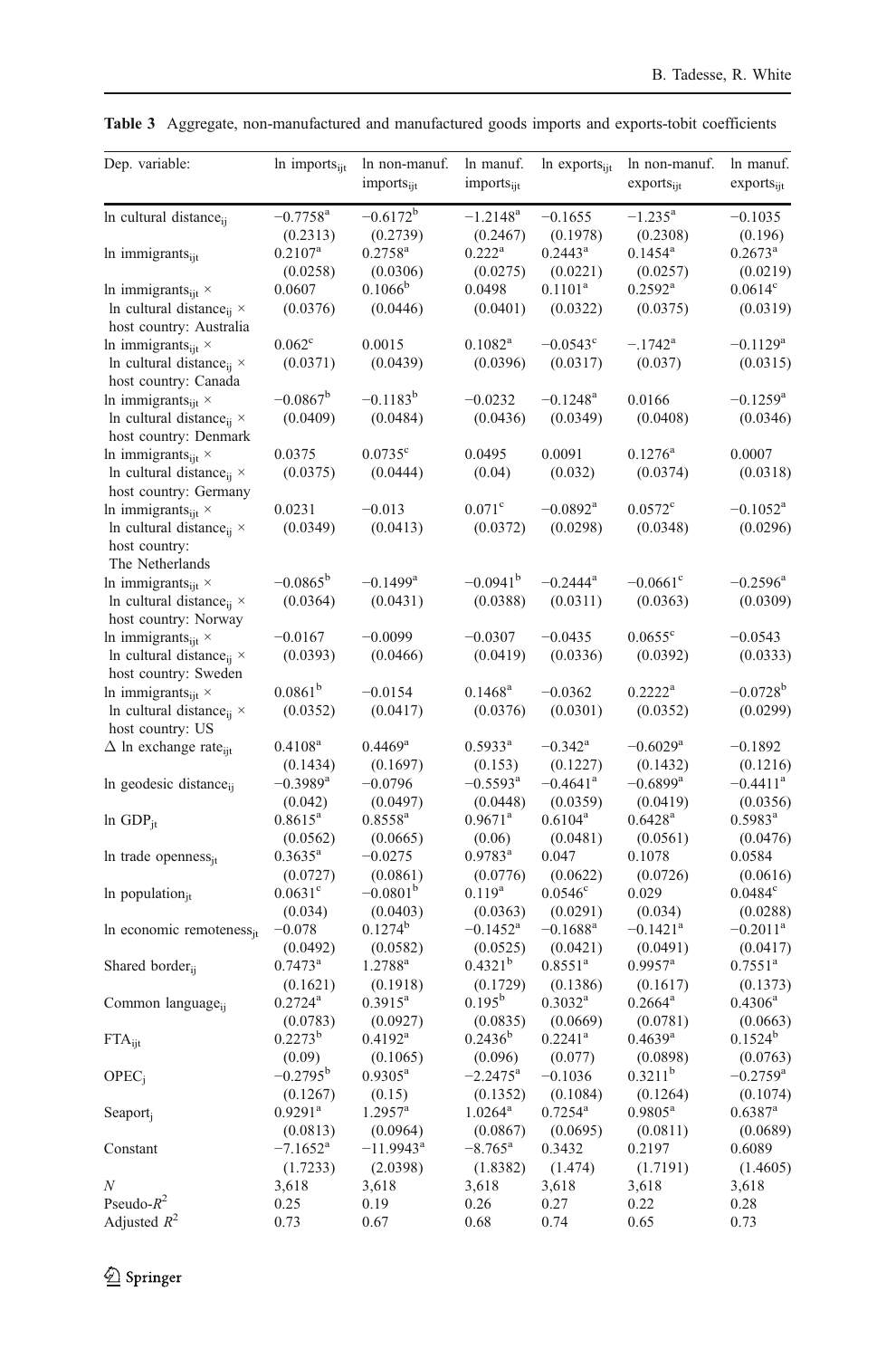| Dep. variable: | In imports <sub>iit</sub> | $imports_{ii}$  | $imports_{ii}$     |             | In non-manuf. In manuf. In exports <sub>iit</sub> In non-manuf. In manuf.<br>$exports_{\text{ii}}$ | $exports_{\text{ii}}$ |
|----------------|---------------------------|-----------------|--------------------|-------------|----------------------------------------------------------------------------------------------------|-----------------------|
| Log-likelihood | $-6.984$                  | $-7.551$        | $-7.207$           | $-6.433$    | $-6.973$                                                                                           | $-6,399$              |
| LR statistic   | 4.606 <sup>a</sup>        | $3.506^{\rm a}$ | 5.008 <sup>a</sup> | $4.758^{a}$ | $4.005^{\rm a}$                                                                                    | 5.098 <sup>a</sup>    |

#### Table 3 (continued)

Coefficients on dummy variables representing years and host countries not reported

<sup>a</sup> Statistical significance from the zero at the 1% level

<sup>b</sup> Statistical significance from the zero at the 5% level

 $\degree$  Statistical significance from the zero at the 10% level

4.3 Does cultural distance influence trade?

To determine whether cultural distance affects trade flows, we refer to the coefficients on the cultural distance variables. The signs of the corresponding coefficients, presented in Table [3,](#page-14-0) indicate that a rise in the degree to which the shared norms and values of people in one country differ from those in another country, a proxy for the lack of a minimum reservoir of trust and commitments required to complete cross-border trade deals, diminish our OECD countries' imports to a significant degree; however, for exports, while coefficients are negative across all estimations, cultural distance appears to only inhibit trade in nonmanufactured goods. Given that we employ the Tobit technique when estimating our model, resulting coefficients are not true elasticities. However, as the corresponding proportionality coefficients  $(\kappa)$  are small relative to the median exports or imports of each country, following Head and Ries ([1998\)](#page-24-0), we can heuristically interpret the coefficients as elasticity estimates. Accordingly, a 1% increase in the cultural distance between our reference OECD countries and their respective trading partners would reduce aggregate imports of the typical OECD country by 0.7758%. When disaggregated imports are considered, the trade-inhibiting influence of cultural distance is estimated to be 1.215% for imports of manufactured goods and 0.617% for imports of non-manufactured goods. Typically, however, our reference countries are heterogeneous in terms of their respective cultural distances from the trading partners considered and their socio-economic characteristics that facilitate or inhibit their trade flows; hence, the conclusion that cultural distance will have influences similar to that reflected by the "base effect" on country-specific trade (as indicated above) is erroneous. Below we highlight the variation in and quantify the effects of cultural distance on trade across our reference countries and disaggregated measures of trade.

#### 4.3.1 Proportional effects of cultural distance on trade across OECD countries

As our objective is to examine whether cultural distance affects trade flows and, if so, to quantify any variation in the effects across countries and thereby evaluate the consistency of the effects, we derive country-specific sensitivities (elasticities) of trade measures with respect to changes in the cultural distance variable by using the sum of the coefficients on the cultural distance variable  $(CD_{ii})$  and the terms that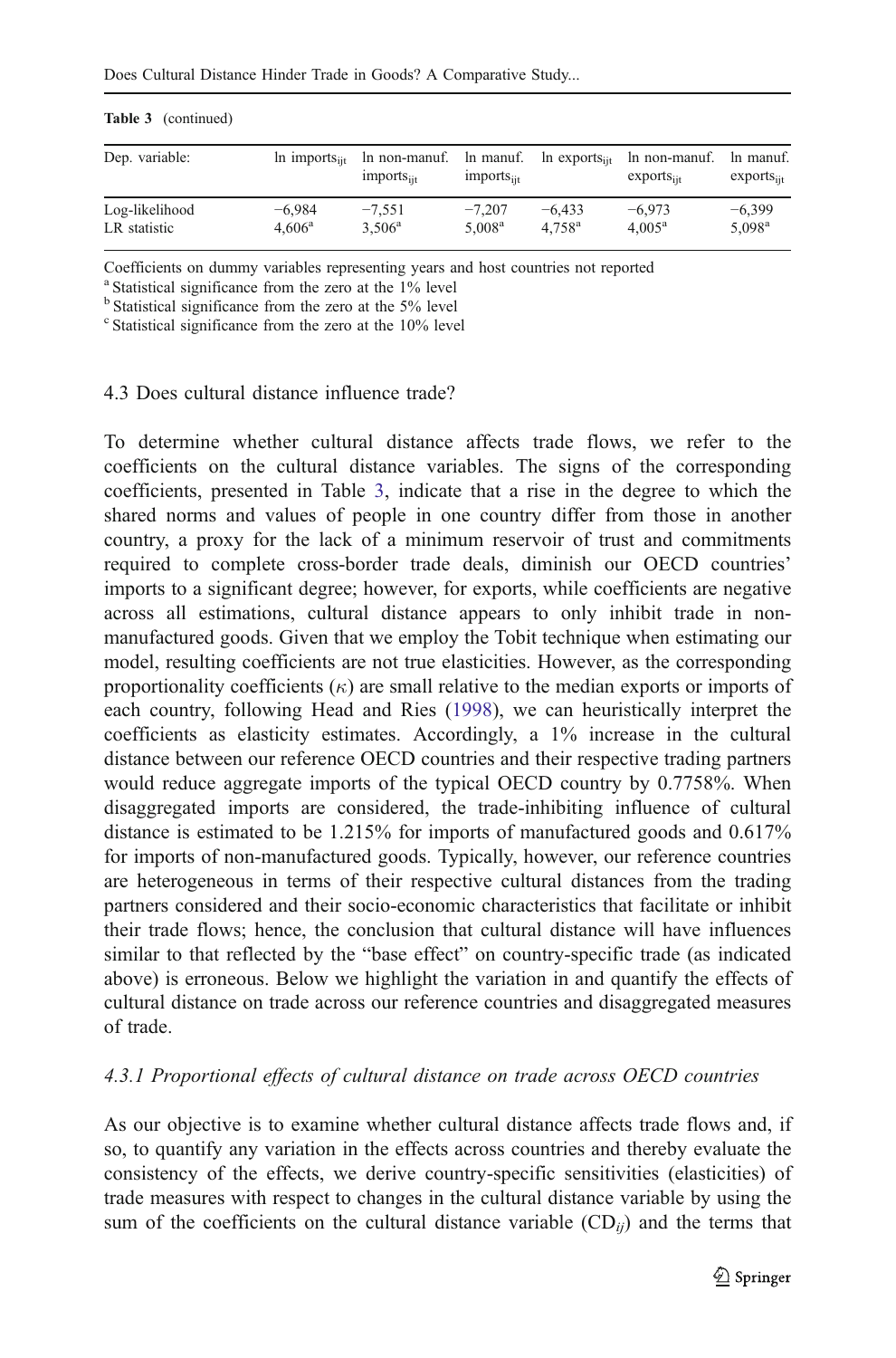interact the cultural distance variable with the stock of immigrants from each home country  $(IM_{ijt})$  and the reference OECD country-specific dummy  $(OECD_i)$  variables. As mentioned, the coefficient on the cultural distance variable captures the base effects of cultural distance on the trade measures employed, while the coefficients on the interaction terms capture variation from the base effect. The sum of the estimated base effect and the coefficients on the interaction terms thus gives the proportional effects of each country's cultural distance on the respective measures of trade. Table [4](#page-17-0) presents estimated country-specific proportional effects of cultural distance on imports of aggregate, manufactured and non-manufactured goods, as well as for each of the SITC one-digit industry sub-classifications of aggregate imports by our country of reference, computed and presented in the increasing order of each country's average cultural distance from the trading partners in our data set.

For each case, the proportional country-specific marginal effects of cultural distance are presented, starting with aggregate imports, followed by imports of nonmanufactured goods and corresponding industry sub-classifications (SITC-0 to SITC-4), and ending with the effect on imports of manufactured goods and its subclassifications (SITC-5 to SITC-9). Comparing proportional effects across reference countries and industry categories, we observe an interesting contrast: First, with increasing cultural distance, each country's aggregate and disaggregated imports of manufactured as well as non-manufactured goods significantly diminishes. Second, we observe that the trade-inhibiting effects of cultural distance appear to vary with the degree of the differences in shared norms and values between reference countries' and their trading partners; however, the effect does not always follow the increasing/ decreasing order of average cultural distance. For example, while a 10% increase in cultural distance is estimated to decrease aggregate imports from 6.897% for the US, 7.138% for Canada and 7.15% for Australia, a similar 10% increase in the degree to which shared norms and values among people in each of Denmark, Sweden and Norway differ from those in other trading partners, would lead to an 8.6% fall in the imports of both Denmark and Norway and decrease Sweden's imports by 7.9%. Third, while the proportional effect of cultural distance appears to be larger and more elastic with respect to imports of manufactured goods than of non-manufactured goods, the sensitivity of the effect is, in general, estimated to be near unity (i.e., unitary elastic). Among non-manufactured goods, we find that imports of SITC-4 industries (animal and vegetable oils, fats and waxes) followed by SITC-2 industries (crude materials, inedible, except fuels) and SITC-0 industries (food and live animals) exhibit the highest sensitivity to equal percentage increases in cultural distance.

Table [5](#page-18-0) presents the corresponding effects of cultural distance on each of the export measures employed in our estimations. Despite the insignificant coefficient on the cultural distance variable in the aggregate exports regression, computation of proportional country-specific and one-digit SITC industry-specific effects reveals that the degree to which shared norms and values among people in one country differ from those in other nations have substantial export-inhibiting effects, although with varying magnitudes. While the trade-inhibiting effect of cultural dissimilarity between nations is significant only with respect to the aggregate exports of Norway, we observe that it has significant negative effects, for each of the reference countries, on exports of manufactured goods in general, for the corresponding industry subclassifications and for three (SITC-2, SITC-3, and SITC-4) of the non-manufactured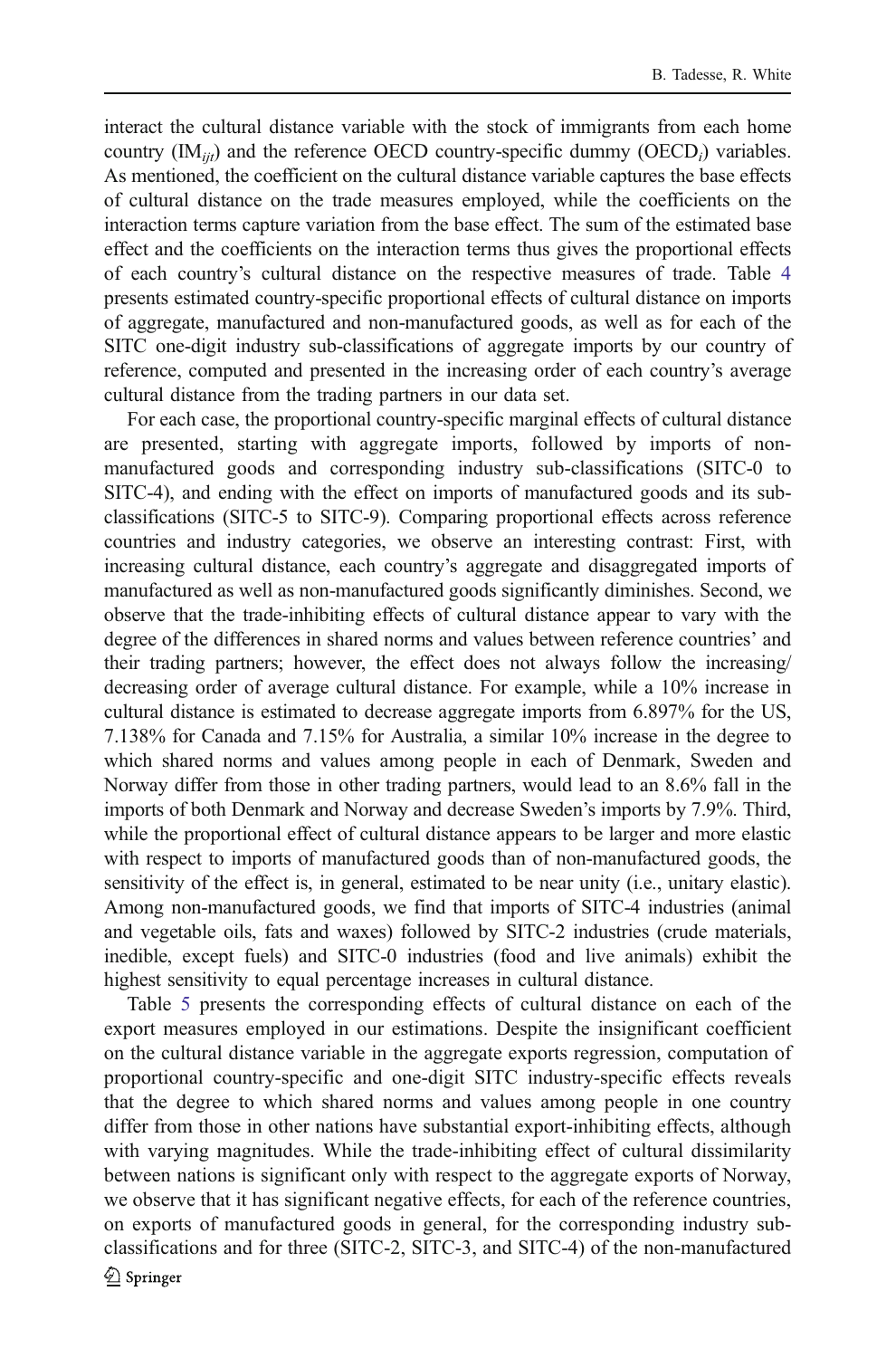Table 4 Proportional cultural distance effects, imports Table 4 Proportional cultural distance effects, imports

|                                                                                                                                                                                     | Average                                                                                                                                                                                                                                                               | Italy                                                                                                                                                                                                                                                                                                                                            | SU                                                                                                                                                                                                                                                                   | Australia                                                                                                                                                                                                                                                                      | Canada | Germany                                                                                                                                                                                                                                                                                                                 | Norway                                                                                                                                                                                                                                                                | Netherlands                                                                                                                                                                                                                                                                                        | Denmark                                                                                                                                                                                                                                                                                                                                                                                                                                                       | Sweden                                                                                                                                                                                                                                                                  |
|-------------------------------------------------------------------------------------------------------------------------------------------------------------------------------------|-----------------------------------------------------------------------------------------------------------------------------------------------------------------------------------------------------------------------------------------------------------------------|--------------------------------------------------------------------------------------------------------------------------------------------------------------------------------------------------------------------------------------------------------------------------------------------------------------------------------------------------|----------------------------------------------------------------------------------------------------------------------------------------------------------------------------------------------------------------------------------------------------------------------|--------------------------------------------------------------------------------------------------------------------------------------------------------------------------------------------------------------------------------------------------------------------------------|--------|-------------------------------------------------------------------------------------------------------------------------------------------------------------------------------------------------------------------------------------------------------------------------------------------------------------------------|-----------------------------------------------------------------------------------------------------------------------------------------------------------------------------------------------------------------------------------------------------------------------|----------------------------------------------------------------------------------------------------------------------------------------------------------------------------------------------------------------------------------------------------------------------------------------------------|---------------------------------------------------------------------------------------------------------------------------------------------------------------------------------------------------------------------------------------------------------------------------------------------------------------------------------------------------------------------------------------------------------------------------------------------------------------|-------------------------------------------------------------------------------------------------------------------------------------------------------------------------------------------------------------------------------------------------------------------------|
| Aggregate Imports                                                                                                                                                                   |                                                                                                                                                                                                                                                                       |                                                                                                                                                                                                                                                                                                                                                  |                                                                                                                                                                                                                                                                      |                                                                                                                                                                                                                                                                                |        |                                                                                                                                                                                                                                                                                                                         |                                                                                                                                                                                                                                                                       |                                                                                                                                                                                                                                                                                                    |                                                                                                                                                                                                                                                                                                                                                                                                                                                               |                                                                                                                                                                                                                                                                         |
|                                                                                                                                                                                     |                                                                                                                                                                                                                                                                       |                                                                                                                                                                                                                                                                                                                                                  |                                                                                                                                                                                                                                                                      |                                                                                                                                                                                                                                                                                |        |                                                                                                                                                                                                                                                                                                                         |                                                                                                                                                                                                                                                                       |                                                                                                                                                                                                                                                                                                    |                                                                                                                                                                                                                                                                                                                                                                                                                                                               |                                                                                                                                                                                                                                                                         |
| Non-manufactured goods imports                                                                                                                                                      |                                                                                                                                                                                                                                                                       |                                                                                                                                                                                                                                                                                                                                                  |                                                                                                                                                                                                                                                                      |                                                                                                                                                                                                                                                                                |        |                                                                                                                                                                                                                                                                                                                         |                                                                                                                                                                                                                                                                       |                                                                                                                                                                                                                                                                                                    |                                                                                                                                                                                                                                                                                                                                                                                                                                                               |                                                                                                                                                                                                                                                                         |
|                                                                                                                                                                                     |                                                                                                                                                                                                                                                                       |                                                                                                                                                                                                                                                                                                                                                  |                                                                                                                                                                                                                                                                      |                                                                                                                                                                                                                                                                                |        |                                                                                                                                                                                                                                                                                                                         |                                                                                                                                                                                                                                                                       |                                                                                                                                                                                                                                                                                                    |                                                                                                                                                                                                                                                                                                                                                                                                                                                               |                                                                                                                                                                                                                                                                         |
| SITC-0: food and live animals                                                                                                                                                       |                                                                                                                                                                                                                                                                       |                                                                                                                                                                                                                                                                                                                                                  |                                                                                                                                                                                                                                                                      |                                                                                                                                                                                                                                                                                |        |                                                                                                                                                                                                                                                                                                                         |                                                                                                                                                                                                                                                                       |                                                                                                                                                                                                                                                                                                    |                                                                                                                                                                                                                                                                                                                                                                                                                                                               |                                                                                                                                                                                                                                                                         |
|                                                                                                                                                                                     | $\begin{array}{l} 7659\\ 0.0627\\ 0.0328\\ 0.110\\ 0.111\\ 0.111\\ 0.000\\ 0.000\\ 0.000\\ 0.000\\ 0.000\\ 0.000\\ 0.000\\ 0.000\\ 0.000\\ 0.000\\ 0.000\\ 0.000\\ 0.000\\ 0.000\\ 0.000\\ 0.000\\ 0.000\\ 0.000\\ 0.000\\ 0.000\\ 0.000\\ 0.000\\ 0.000\\ 0.000\\ 0$ | $758^{\circ}$<br>$6.354$ )<br>$752^{\circ}$<br>$6.353$ )<br>$753^{\circ}$<br>$753^{\circ}$<br>$753^{\circ}$<br>$753^{\circ}$<br>$753^{\circ}$<br>$753^{\circ}$<br>$753^{\circ}$<br>$753^{\circ}$<br>$753^{\circ}$<br>$753^{\circ}$<br>$753^{\circ}$<br>$753^{\circ}$<br>$753^{\circ}$<br>$753^{\circ}$<br>$753^{\circ}$<br>$753^{\circ}$<br>$75$ | $\begin{array}{l} 6.6897\\ 0.1480\\ 0.4358\\ 0.6326\\ 0.439\\ 0.439\\ 0.439\\ 0.439\\ 0.439\\ 0.439\\ 0.439\\ 0.439\\ 0.439\\ 0.439\\ 0.439\\ 0.439\\ 0.439\\ 0.439\\ 0.439\\ 0.439\\ 0.439\\ 0.439\\ 0.439\\ 0.439\\ 0.439\\ 0.439\\ 0.439\\ 0.439\\ 0.439\\ 0.439$ | $0.7151^{4}$<br>$0.309$<br>$0.4936$<br>$0.506$<br>$0.506$<br>$0.506$<br>$0.506$<br>$0.506$<br>$0.506$<br>$0.506$<br>$0.506$<br>$0.506$<br>$0.506$<br>$0.506$<br>$0.506$<br>$0.506$<br>$0.506$<br>$0.506$<br>$0.506$<br>$0.507$<br>$0.507$<br>$0.507$<br>$0.507$<br>$0.507$<br> |        | $\begin{array}{l} 7383^{{}83} \\ 7383^{{}83} \\ 444 \\ 6410 \\ 7547 \\ 740 \\ 81 \\ 741 \\ 750 \\ 741 \\ 750 \\ 741 \\ 750 \\ 764 \\ 765 \\ 776 \\ 785 \\ 786 \\ 785 \\ 786 \\ 785 \\ 785 \\ 785 \\ 785 \\ 785 \\ 784 \\ 786 \\ 785 \\ 784 \\ 784 \\ 786 \\ 785 \\ 784 \\ 784 \\ 784 \\ 785 \\ 784 \\ 784 \\ 784 \\ 78$ | $\begin{array}{l} 6.6673\\ 0.973)\\ 0.6771\\ 0.163\\ 0.163\\ 0.163\\ 0.163\\ 0.163\\ 0.163\\ 0.163\\ 0.163\\ 0.164\\ 0.164\\ 0.165\\ 0.165\\ 0.166\\ 0.167\\ 0.167\\ 0.168\\ 0.167\\ 0.168\\ 0.163\\ 0.167\\ 0.168\\ 0.167\\ 0.168\\ 0.163\\ 0.168\\ 0.162\\ 0.163\\$ | $\begin{smallmatrix} (3.496)\\ (3.490)\\ (2.472)\\ (2.472)\\ (3.208)\\ (4.128)\\ (5.21)\\ (4.193)\\ (4.193)\\ (4.193)\\ (4.193)\\ (4.193)\\ (4.98)\\ (4.98)\\ (4.98)\\ (4.51)\\ (4.191)\\ (4.192)\\ (4.193)\\ (4.191)\\ (4.192)\\ (4.193)\\ (4.193)\\ (4.193)\\ (4.193)\\ (4.193)\\ (4.193)\\ (4.$ | $\begin{array}{l} \left( \begin{array}{l} 6655 \\ 6007 \\ 7558 \\ 6007 \\ \end{array} \right) \end{array} \begin{array}{l} \left( \begin{array}{l} 665 \\ 6007 \\ 6007 \\ \end{array} \right) \end{array} \begin{array}{l} \left( \begin{array}{l} 665 \\ 6007 \\ 6007 \\ \end{array} \right) \end{array} \begin{array}{l} \left( \begin{array}{l} 665 \\ 6007 \\ 6007 \\ \end{array} \right) \end{array} \begin{array}{l} \left( \begin{array}{l} 665 \\ 60$ |                                                                                                                                                                                                                                                                         |
| SITC-1: beverages and tobacco                                                                                                                                                       |                                                                                                                                                                                                                                                                       |                                                                                                                                                                                                                                                                                                                                                  |                                                                                                                                                                                                                                                                      |                                                                                                                                                                                                                                                                                |        |                                                                                                                                                                                                                                                                                                                         |                                                                                                                                                                                                                                                                       |                                                                                                                                                                                                                                                                                                    |                                                                                                                                                                                                                                                                                                                                                                                                                                                               |                                                                                                                                                                                                                                                                         |
|                                                                                                                                                                                     |                                                                                                                                                                                                                                                                       |                                                                                                                                                                                                                                                                                                                                                  |                                                                                                                                                                                                                                                                      |                                                                                                                                                                                                                                                                                |        |                                                                                                                                                                                                                                                                                                                         |                                                                                                                                                                                                                                                                       |                                                                                                                                                                                                                                                                                                    |                                                                                                                                                                                                                                                                                                                                                                                                                                                               |                                                                                                                                                                                                                                                                         |
| SITC-2: crude materials, inedible, except fuels                                                                                                                                     |                                                                                                                                                                                                                                                                       |                                                                                                                                                                                                                                                                                                                                                  |                                                                                                                                                                                                                                                                      |                                                                                                                                                                                                                                                                                |        |                                                                                                                                                                                                                                                                                                                         |                                                                                                                                                                                                                                                                       |                                                                                                                                                                                                                                                                                                    |                                                                                                                                                                                                                                                                                                                                                                                                                                                               |                                                                                                                                                                                                                                                                         |
|                                                                                                                                                                                     |                                                                                                                                                                                                                                                                       |                                                                                                                                                                                                                                                                                                                                                  |                                                                                                                                                                                                                                                                      |                                                                                                                                                                                                                                                                                |        |                                                                                                                                                                                                                                                                                                                         |                                                                                                                                                                                                                                                                       |                                                                                                                                                                                                                                                                                                    |                                                                                                                                                                                                                                                                                                                                                                                                                                                               |                                                                                                                                                                                                                                                                         |
| related material<br>SITC-3: mineral fuels, lubricantsand                                                                                                                            |                                                                                                                                                                                                                                                                       |                                                                                                                                                                                                                                                                                                                                                  |                                                                                                                                                                                                                                                                      |                                                                                                                                                                                                                                                                                |        |                                                                                                                                                                                                                                                                                                                         |                                                                                                                                                                                                                                                                       |                                                                                                                                                                                                                                                                                                    |                                                                                                                                                                                                                                                                                                                                                                                                                                                               |                                                                                                                                                                                                                                                                         |
|                                                                                                                                                                                     |                                                                                                                                                                                                                                                                       |                                                                                                                                                                                                                                                                                                                                                  |                                                                                                                                                                                                                                                                      |                                                                                                                                                                                                                                                                                |        |                                                                                                                                                                                                                                                                                                                         |                                                                                                                                                                                                                                                                       |                                                                                                                                                                                                                                                                                                    |                                                                                                                                                                                                                                                                                                                                                                                                                                                               |                                                                                                                                                                                                                                                                         |
| SITC-4: animal and vegetableoils, fats and waxes                                                                                                                                    |                                                                                                                                                                                                                                                                       |                                                                                                                                                                                                                                                                                                                                                  |                                                                                                                                                                                                                                                                      |                                                                                                                                                                                                                                                                                |        |                                                                                                                                                                                                                                                                                                                         |                                                                                                                                                                                                                                                                       |                                                                                                                                                                                                                                                                                                    |                                                                                                                                                                                                                                                                                                                                                                                                                                                               |                                                                                                                                                                                                                                                                         |
|                                                                                                                                                                                     |                                                                                                                                                                                                                                                                       |                                                                                                                                                                                                                                                                                                                                                  |                                                                                                                                                                                                                                                                      |                                                                                                                                                                                                                                                                                |        |                                                                                                                                                                                                                                                                                                                         |                                                                                                                                                                                                                                                                       |                                                                                                                                                                                                                                                                                                    |                                                                                                                                                                                                                                                                                                                                                                                                                                                               |                                                                                                                                                                                                                                                                         |
| Manufactured goods imports                                                                                                                                                          |                                                                                                                                                                                                                                                                       |                                                                                                                                                                                                                                                                                                                                                  |                                                                                                                                                                                                                                                                      |                                                                                                                                                                                                                                                                                |        |                                                                                                                                                                                                                                                                                                                         |                                                                                                                                                                                                                                                                       |                                                                                                                                                                                                                                                                                                    |                                                                                                                                                                                                                                                                                                                                                                                                                                                               |                                                                                                                                                                                                                                                                         |
|                                                                                                                                                                                     |                                                                                                                                                                                                                                                                       |                                                                                                                                                                                                                                                                                                                                                  |                                                                                                                                                                                                                                                                      |                                                                                                                                                                                                                                                                                |        |                                                                                                                                                                                                                                                                                                                         |                                                                                                                                                                                                                                                                       |                                                                                                                                                                                                                                                                                                    |                                                                                                                                                                                                                                                                                                                                                                                                                                                               |                                                                                                                                                                                                                                                                         |
| SITC-5: chemicals and relatedproducts, n.e.s.                                                                                                                                       |                                                                                                                                                                                                                                                                       |                                                                                                                                                                                                                                                                                                                                                  |                                                                                                                                                                                                                                                                      |                                                                                                                                                                                                                                                                                |        |                                                                                                                                                                                                                                                                                                                         |                                                                                                                                                                                                                                                                       |                                                                                                                                                                                                                                                                                                    |                                                                                                                                                                                                                                                                                                                                                                                                                                                               |                                                                                                                                                                                                                                                                         |
|                                                                                                                                                                                     |                                                                                                                                                                                                                                                                       |                                                                                                                                                                                                                                                                                                                                                  |                                                                                                                                                                                                                                                                      |                                                                                                                                                                                                                                                                                |        |                                                                                                                                                                                                                                                                                                                         |                                                                                                                                                                                                                                                                       |                                                                                                                                                                                                                                                                                                    |                                                                                                                                                                                                                                                                                                                                                                                                                                                               |                                                                                                                                                                                                                                                                         |
| SITC-6: manufactured goodsclassified by materia                                                                                                                                     |                                                                                                                                                                                                                                                                       |                                                                                                                                                                                                                                                                                                                                                  |                                                                                                                                                                                                                                                                      |                                                                                                                                                                                                                                                                                |        |                                                                                                                                                                                                                                                                                                                         |                                                                                                                                                                                                                                                                       |                                                                                                                                                                                                                                                                                                    |                                                                                                                                                                                                                                                                                                                                                                                                                                                               |                                                                                                                                                                                                                                                                         |
|                                                                                                                                                                                     |                                                                                                                                                                                                                                                                       |                                                                                                                                                                                                                                                                                                                                                  |                                                                                                                                                                                                                                                                      |                                                                                                                                                                                                                                                                                |        |                                                                                                                                                                                                                                                                                                                         |                                                                                                                                                                                                                                                                       |                                                                                                                                                                                                                                                                                                    |                                                                                                                                                                                                                                                                                                                                                                                                                                                               |                                                                                                                                                                                                                                                                         |
| ipment<br>SITC-7: machinery andtransport equ                                                                                                                                        |                                                                                                                                                                                                                                                                       |                                                                                                                                                                                                                                                                                                                                                  |                                                                                                                                                                                                                                                                      |                                                                                                                                                                                                                                                                                |        |                                                                                                                                                                                                                                                                                                                         |                                                                                                                                                                                                                                                                       |                                                                                                                                                                                                                                                                                                    |                                                                                                                                                                                                                                                                                                                                                                                                                                                               |                                                                                                                                                                                                                                                                         |
|                                                                                                                                                                                     |                                                                                                                                                                                                                                                                       |                                                                                                                                                                                                                                                                                                                                                  |                                                                                                                                                                                                                                                                      |                                                                                                                                                                                                                                                                                |        |                                                                                                                                                                                                                                                                                                                         |                                                                                                                                                                                                                                                                       |                                                                                                                                                                                                                                                                                                    |                                                                                                                                                                                                                                                                                                                                                                                                                                                               |                                                                                                                                                                                                                                                                         |
| articles<br>SITC-8: miscellaneousmanufactured                                                                                                                                       |                                                                                                                                                                                                                                                                       |                                                                                                                                                                                                                                                                                                                                                  |                                                                                                                                                                                                                                                                      |                                                                                                                                                                                                                                                                                |        |                                                                                                                                                                                                                                                                                                                         |                                                                                                                                                                                                                                                                       |                                                                                                                                                                                                                                                                                                    |                                                                                                                                                                                                                                                                                                                                                                                                                                                               |                                                                                                                                                                                                                                                                         |
|                                                                                                                                                                                     |                                                                                                                                                                                                                                                                       |                                                                                                                                                                                                                                                                                                                                                  |                                                                                                                                                                                                                                                                      |                                                                                                                                                                                                                                                                                |        |                                                                                                                                                                                                                                                                                                                         |                                                                                                                                                                                                                                                                       | $\begin{array}{c} (5.39) \\ 0.5126 \\ (1.493) \end{array}$                                                                                                                                                                                                                                         |                                                                                                                                                                                                                                                                                                                                                                                                                                                               |                                                                                                                                                                                                                                                                         |
| n.e.c<br>SITC-9: commodities andtransactions,                                                                                                                                       |                                                                                                                                                                                                                                                                       |                                                                                                                                                                                                                                                                                                                                                  |                                                                                                                                                                                                                                                                      |                                                                                                                                                                                                                                                                                |        |                                                                                                                                                                                                                                                                                                                         |                                                                                                                                                                                                                                                                       |                                                                                                                                                                                                                                                                                                    |                                                                                                                                                                                                                                                                                                                                                                                                                                                               |                                                                                                                                                                                                                                                                         |
|                                                                                                                                                                                     |                                                                                                                                                                                                                                                                       |                                                                                                                                                                                                                                                                                                                                                  |                                                                                                                                                                                                                                                                      |                                                                                                                                                                                                                                                                                |        |                                                                                                                                                                                                                                                                                                                         |                                                                                                                                                                                                                                                                       |                                                                                                                                                                                                                                                                                                    |                                                                                                                                                                                                                                                                                                                                                                                                                                                               | $9.5^{54}$<br>$(3.663)$<br>$(2.448)$<br>$(3.445)$<br>$(4.52)$<br>$(5.448)$<br>$(5.445)$<br>$(6.83)$<br>$(7.445)$<br>$(8.89)$<br>$(1.245)$<br>$(1.245)$<br>$(1.245)$<br>$(1.245)$<br>$(1.245)$<br>$(1.245)$<br>$(1.245)$<br>$(1.245)$<br>$(1.245)$<br>$(1.245)$<br>$(1.$ |
| Values presented in parentheses below average effects are standard deviations. Values presented below proportional immigrant effects are z-statistics. Z-statistics are constructed |                                                                                                                                                                                                                                                                       |                                                                                                                                                                                                                                                                                                                                                  |                                                                                                                                                                                                                                                                      |                                                                                                                                                                                                                                                                                |        |                                                                                                                                                                                                                                                                                                                         |                                                                                                                                                                                                                                                                       |                                                                                                                                                                                                                                                                                                    |                                                                                                                                                                                                                                                                                                                                                                                                                                                               |                                                                                                                                                                                                                                                                         |

Values presented in parentheses below average effects are standard deviations. Values presented below proportional immigrant effects are z-statistics.  $\forall$  where "CD" and "INTER" represent the cultural distance and interaction terms, respectively <sup>a</sup> Statistical significance from the zero at the 1% level Statistical significance from the zero at the 1% level  $\left(\widehat{\beta}_{\mathrm{CD}}\widehat{\beta}_{\mathrm{NTER}}\right)$  $\hat{\beta}_{CD} + \hat{\beta}_{NTER}$  ;  $\hat{\beta}_{CD}$  $\delta$ COVAR  $+2\times$  $\left(\widehat{\beta}_{\mathrm{NTER}}\right)$ þVAR  $\binom{\hat{\beta}_{\text{CD}}}{}$ as  $Z = \frac{\rho_c}{\text{VAR}}$  $\frac{1}{2}$ 

b Statistical significance from the zero at the 5% level  $b$  Statistical significance from the zero at the 5% level<br>  $c$  Statistical significance from the zero at the 10% level Statistical significance from the zero at the 10% level

<span id="page-17-0"></span>Does Cultural Distance Hinder Trade in Goods? A Comparative Study...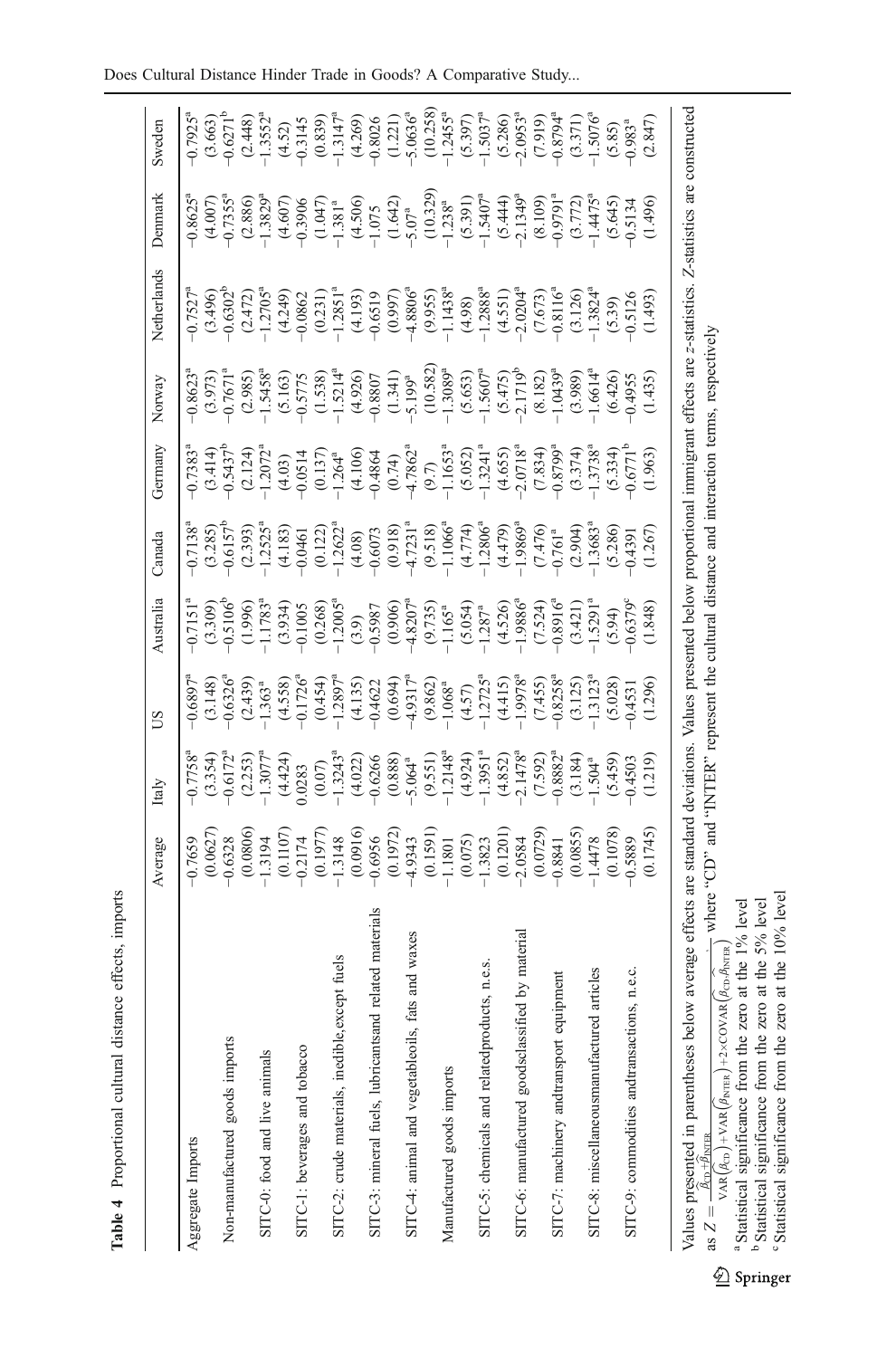Table 5 Proportional cultural distance effects, exports Table 5 Proportional cultural distance effects, exports

<span id="page-18-0"></span>

|                                                       | Averago                                                                                                                                                                                                                                                                                                               | Italy                                                                                                                                                                                                                                                                                                        | SU                                                                                                                                                                                                                                                                                                              | Australia                                                                                                                                                                                                                                                                                                                      | $\Box$ anada                                                                                                                                                                                                                                                                                                                  | Germany                                                                                                                                                                                                                                                                                                                          | Norway                                                                                                                                                                                                                                                                 | Netherlands                                                                                                                                                                                                                                                                                       | Denmark                                                                                                                                                                                                                                                                                    | Sweden                                                                                                                                                                                                                                                                                      |
|-------------------------------------------------------|-----------------------------------------------------------------------------------------------------------------------------------------------------------------------------------------------------------------------------------------------------------------------------------------------------------------------|--------------------------------------------------------------------------------------------------------------------------------------------------------------------------------------------------------------------------------------------------------------------------------------------------------------|-----------------------------------------------------------------------------------------------------------------------------------------------------------------------------------------------------------------------------------------------------------------------------------------------------------------|--------------------------------------------------------------------------------------------------------------------------------------------------------------------------------------------------------------------------------------------------------------------------------------------------------------------------------|-------------------------------------------------------------------------------------------------------------------------------------------------------------------------------------------------------------------------------------------------------------------------------------------------------------------------------|----------------------------------------------------------------------------------------------------------------------------------------------------------------------------------------------------------------------------------------------------------------------------------------------------------------------------------|------------------------------------------------------------------------------------------------------------------------------------------------------------------------------------------------------------------------------------------------------------------------|---------------------------------------------------------------------------------------------------------------------------------------------------------------------------------------------------------------------------------------------------------------------------------------------------|--------------------------------------------------------------------------------------------------------------------------------------------------------------------------------------------------------------------------------------------------------------------------------------------|---------------------------------------------------------------------------------------------------------------------------------------------------------------------------------------------------------------------------------------------------------------------------------------------|
| Aggregate exports                                     |                                                                                                                                                                                                                                                                                                                       |                                                                                                                                                                                                                                                                                                              |                                                                                                                                                                                                                                                                                                                 |                                                                                                                                                                                                                                                                                                                                |                                                                                                                                                                                                                                                                                                                               |                                                                                                                                                                                                                                                                                                                                  |                                                                                                                                                                                                                                                                        |                                                                                                                                                                                                                                                                                                   |                                                                                                                                                                                                                                                                                            |                                                                                                                                                                                                                                                                                             |
| Non-manufactured goods exports                        |                                                                                                                                                                                                                                                                                                                       |                                                                                                                                                                                                                                                                                                              |                                                                                                                                                                                                                                                                                                                 |                                                                                                                                                                                                                                                                                                                                |                                                                                                                                                                                                                                                                                                                               |                                                                                                                                                                                                                                                                                                                                  |                                                                                                                                                                                                                                                                        |                                                                                                                                                                                                                                                                                                   |                                                                                                                                                                                                                                                                                            |                                                                                                                                                                                                                                                                                             |
| SITC-0: food and live animals                         |                                                                                                                                                                                                                                                                                                                       |                                                                                                                                                                                                                                                                                                              |                                                                                                                                                                                                                                                                                                                 |                                                                                                                                                                                                                                                                                                                                |                                                                                                                                                                                                                                                                                                                               |                                                                                                                                                                                                                                                                                                                                  |                                                                                                                                                                                                                                                                        |                                                                                                                                                                                                                                                                                                   |                                                                                                                                                                                                                                                                                            |                                                                                                                                                                                                                                                                                             |
|                                                       |                                                                                                                                                                                                                                                                                                                       |                                                                                                                                                                                                                                                                                                              |                                                                                                                                                                                                                                                                                                                 |                                                                                                                                                                                                                                                                                                                                |                                                                                                                                                                                                                                                                                                                               |                                                                                                                                                                                                                                                                                                                                  |                                                                                                                                                                                                                                                                        |                                                                                                                                                                                                                                                                                                   |                                                                                                                                                                                                                                                                                            |                                                                                                                                                                                                                                                                                             |
| SITC-1: beverages and tobacco                         |                                                                                                                                                                                                                                                                                                                       |                                                                                                                                                                                                                                                                                                              |                                                                                                                                                                                                                                                                                                                 |                                                                                                                                                                                                                                                                                                                                |                                                                                                                                                                                                                                                                                                                               |                                                                                                                                                                                                                                                                                                                                  |                                                                                                                                                                                                                                                                        |                                                                                                                                                                                                                                                                                                   |                                                                                                                                                                                                                                                                                            |                                                                                                                                                                                                                                                                                             |
| cept fuels<br>SITC-2: crude materials, inedible, ex   | $\begin{array}{l} 1,1280 \\ -1,1280 \\ -1,1280 \\ -1,1280 \\ -1,1280 \\ -1,1280 \\ -1,1280 \\ -1,1280 \\ -1,1280 \\ -1,1280 \\ -1,1280 \\ -1,1280 \\ -1,1280 \\ -1,1280 \\ -1,1280 \\ -1,1280 \\ -1,1280 \\ -1,1280 \\ -1,1280 \\ -1,1280 \\ -1,1280 \\ -1,1280 \\ -1,1280 \\ -1,1280 \\ -1,1280 \\ -1,1280 \\ -1,12$ | $\begin{array}{l} 1655\\ -1235\\ -1235\\ 637)\\ -1235\\ -1235\\ -1235\\ -1235\\ -1235\\ -1235\\ -1235\\ -1235\\ -1235\\ -1235\\ -1235\\ -1235\\ -1235\\ -1235\\ -1235\\ -1235\\ -1235\\ -1235\\ -1235\\ -1235\\ -1235\\ -1235\\ -1235\\ -1235\\ -1235\\ -1235\\ -1235\\ -1235\\ -1235\\ -1235\\ -1235\\ -12$ | $\begin{array}{l} 72017 \\ -1.0128 \\ -1.0128 \\ -1.0129 \\ -1.01243 \\ -1.01243 \\ -1.01243 \\ -1.01243 \\ -1.01243 \\ -1.01243 \\ -1.01243 \\ -1.01243 \\ -1.01243 \\ -1.01243 \\ -1.01243 \\ -1.01243 \\ -1.01243 \\ -1.01243 \\ -1.01243 \\ -1.01243 \\ -1.01243 \\ -1.01243 \\ -1.01243 \\ -1.01243 \\ -1$ | $\begin{array}{l} 0.0554 \\ -0.9758 \\ -0.9758 \\ -0.912 \\ -0.9131 \\ -0.9131 \\ -0.9131 \\ -0.9131 \\ -0.914 \\ -0.9131 \\ -0.914 \\ -0.9131 \\ -0.914 \\ -0.911 \\ -0.911 \\ -0.911 \\ -0.911 \\ -0.911 \\ -0.911 \\ -0.911 \\ -0.911 \\ -0.911 \\ -0.911 \\ -0.911 \\ -0.911 \\ -0.911 \\ -0.911 \\ -0.911 \\ -0.911 \\ -$ | $\begin{array}{l} 0.2198 \\ 0.1186 \\ 0.576 \\ -1.0608 \\ 0.610 \\ -1.188 \\ -1.188 \\ -1.188 \\ -1.188 \\ -1.188 \\ -1.188 \\ -1.188 \\ -1.188 \\ -1.188 \\ -1.189 \\ -1.189 \\ -1.190 \\ -1.190 \\ -1.190 \\ -1.190 \\ -1.190 \\ -1.190 \\ -1.190 \\ -1.190 \\ -1.190 \\ -1.190 \\ -1.190 \\ -1.190 \\ -1.190 \\ -1.190 \\$ | $\begin{array}{l} 154 \\ 0.849 \\ -1.1078 \\ -6.693 \\ -1.1078 \\ -6.693 \\ -1.694 \\ -1.695 \\ -2.196 \\ -2.196 \\ -2.196 \\ -2.196 \\ -2.196 \\ -2.196 \\ -2.196 \\ -2.196 \\ -2.196 \\ -2.196 \\ -2.196 \\ -2.196 \\ -2.196 \\ -2.196 \\ -2.196 \\ -2.196 \\ -2.196 \\ -2.196 \\ -2.196 \\ -2.196 \\ -2.196 \\ -2.196 \\ -2.$ | $-6.208$<br>$-1.3011$<br>$-1.3011$<br>$-1.3010$<br>$-1.3010$<br>$-1.3010$<br>$-1.3010$<br>$-1.3010$<br>$-1.3010$<br>$-1.3010$<br>$-1.3010$<br>$-1.3010$<br>$-1.3010$<br>$-1.3010$<br>$-1.3010$<br>$-1.3010$<br>$-1.3010$<br>$-1.3010$<br>$-1.3010$<br>$-1.3010$<br>$-$ | $\begin{array}{l} 2547\\ -1.1778\\ -6.455\\ 0\\ 4.821\\ -1.1778\\ -1.1778\\ -1.177\\ -1.177\\ -1.177\\ -1.171\\ -1.171\\ -1.173\\ -1.173\\ -1.173\\ -1.173\\ -1.173\\ -1.173\\ -1.173\\ -1.173\\ -1.173\\ -1.173\\ -1.173\\ -1.173\\ -1.173\\ -1.174\\ -1.175\\ -1.176\\ -1.176\\ -1.176\\ -1.17$ | $\begin{array}{l} 2293\\ 71.7187\\ -1.7187\\ -1.7187\\ -1.7187\\ -1.7187\\ -1.7187\\ -1.7187\\ -1.7187\\ -1.7187\\ -1.7187\\ -1.7187\\ -1.7187\\ -1.7187\\ -1.7187\\ -1.7187\\ -1.7187\\ -1.7187\\ -1.7187\\ -1.7187\\ -1.7187\\ -1.7187\\ -1.7187\\ -1.7187\\ -1.7187\\ -1.7180\\ -1.718$ | $\begin{array}{l} 209\\ -11.1695\\ -1.1695\\ -1.1695\\ -1.1695\\ -1.1695\\ -1.1695\\ -1.1695\\ -1.1695\\ -1.1695\\ -1.1695\\ -1.1695\\ -1.1695\\ -1.1695\\ -1.1695\\ -1.1695\\ -1.1695\\ -1.1695\\ -1.1695\\ -1.1695\\ -1.1695\\ -1.1695\\ -1.1695\\ -1.1695\\ -1.1695\\ -1.1695\\ -1.1695$ |
|                                                       |                                                                                                                                                                                                                                                                                                                       |                                                                                                                                                                                                                                                                                                              |                                                                                                                                                                                                                                                                                                                 |                                                                                                                                                                                                                                                                                                                                |                                                                                                                                                                                                                                                                                                                               |                                                                                                                                                                                                                                                                                                                                  |                                                                                                                                                                                                                                                                        |                                                                                                                                                                                                                                                                                                   |                                                                                                                                                                                                                                                                                            |                                                                                                                                                                                                                                                                                             |
| related mate<br>SITC-3: mineral fuels, lubricants and |                                                                                                                                                                                                                                                                                                                       |                                                                                                                                                                                                                                                                                                              |                                                                                                                                                                                                                                                                                                                 |                                                                                                                                                                                                                                                                                                                                |                                                                                                                                                                                                                                                                                                                               |                                                                                                                                                                                                                                                                                                                                  |                                                                                                                                                                                                                                                                        |                                                                                                                                                                                                                                                                                                   |                                                                                                                                                                                                                                                                                            |                                                                                                                                                                                                                                                                                             |
|                                                       |                                                                                                                                                                                                                                                                                                                       |                                                                                                                                                                                                                                                                                                              |                                                                                                                                                                                                                                                                                                                 |                                                                                                                                                                                                                                                                                                                                |                                                                                                                                                                                                                                                                                                                               |                                                                                                                                                                                                                                                                                                                                  |                                                                                                                                                                                                                                                                        |                                                                                                                                                                                                                                                                                                   |                                                                                                                                                                                                                                                                                            |                                                                                                                                                                                                                                                                                             |
| waxe<br>SITC-4: animal and vegetable oils, f          |                                                                                                                                                                                                                                                                                                                       |                                                                                                                                                                                                                                                                                                              |                                                                                                                                                                                                                                                                                                                 |                                                                                                                                                                                                                                                                                                                                |                                                                                                                                                                                                                                                                                                                               |                                                                                                                                                                                                                                                                                                                                  |                                                                                                                                                                                                                                                                        |                                                                                                                                                                                                                                                                                                   |                                                                                                                                                                                                                                                                                            |                                                                                                                                                                                                                                                                                             |
|                                                       |                                                                                                                                                                                                                                                                                                                       |                                                                                                                                                                                                                                                                                                              |                                                                                                                                                                                                                                                                                                                 |                                                                                                                                                                                                                                                                                                                                |                                                                                                                                                                                                                                                                                                                               |                                                                                                                                                                                                                                                                                                                                  |                                                                                                                                                                                                                                                                        |                                                                                                                                                                                                                                                                                                   |                                                                                                                                                                                                                                                                                            |                                                                                                                                                                                                                                                                                             |
| Manufactured goods exports                            |                                                                                                                                                                                                                                                                                                                       |                                                                                                                                                                                                                                                                                                              |                                                                                                                                                                                                                                                                                                                 |                                                                                                                                                                                                                                                                                                                                |                                                                                                                                                                                                                                                                                                                               |                                                                                                                                                                                                                                                                                                                                  |                                                                                                                                                                                                                                                                        |                                                                                                                                                                                                                                                                                                   |                                                                                                                                                                                                                                                                                            |                                                                                                                                                                                                                                                                                             |
|                                                       |                                                                                                                                                                                                                                                                                                                       |                                                                                                                                                                                                                                                                                                              |                                                                                                                                                                                                                                                                                                                 |                                                                                                                                                                                                                                                                                                                                |                                                                                                                                                                                                                                                                                                                               |                                                                                                                                                                                                                                                                                                                                  |                                                                                                                                                                                                                                                                        |                                                                                                                                                                                                                                                                                                   |                                                                                                                                                                                                                                                                                            |                                                                                                                                                                                                                                                                                             |
| cts, n.e.s<br>SITC-5: chemicals and related produ     |                                                                                                                                                                                                                                                                                                                       |                                                                                                                                                                                                                                                                                                              |                                                                                                                                                                                                                                                                                                                 |                                                                                                                                                                                                                                                                                                                                |                                                                                                                                                                                                                                                                                                                               |                                                                                                                                                                                                                                                                                                                                  |                                                                                                                                                                                                                                                                        |                                                                                                                                                                                                                                                                                                   |                                                                                                                                                                                                                                                                                            |                                                                                                                                                                                                                                                                                             |
|                                                       |                                                                                                                                                                                                                                                                                                                       |                                                                                                                                                                                                                                                                                                              |                                                                                                                                                                                                                                                                                                                 |                                                                                                                                                                                                                                                                                                                                |                                                                                                                                                                                                                                                                                                                               |                                                                                                                                                                                                                                                                                                                                  |                                                                                                                                                                                                                                                                        |                                                                                                                                                                                                                                                                                                   |                                                                                                                                                                                                                                                                                            |                                                                                                                                                                                                                                                                                             |
| ed by materia<br>SITC-6: manufactured goods classifi  |                                                                                                                                                                                                                                                                                                                       |                                                                                                                                                                                                                                                                                                              |                                                                                                                                                                                                                                                                                                                 |                                                                                                                                                                                                                                                                                                                                |                                                                                                                                                                                                                                                                                                                               |                                                                                                                                                                                                                                                                                                                                  |                                                                                                                                                                                                                                                                        |                                                                                                                                                                                                                                                                                                   |                                                                                                                                                                                                                                                                                            |                                                                                                                                                                                                                                                                                             |
|                                                       |                                                                                                                                                                                                                                                                                                                       |                                                                                                                                                                                                                                                                                                              |                                                                                                                                                                                                                                                                                                                 |                                                                                                                                                                                                                                                                                                                                |                                                                                                                                                                                                                                                                                                                               |                                                                                                                                                                                                                                                                                                                                  |                                                                                                                                                                                                                                                                        |                                                                                                                                                                                                                                                                                                   |                                                                                                                                                                                                                                                                                            |                                                                                                                                                                                                                                                                                             |
| upmen<br>SITC-7: machinery and transport equ          |                                                                                                                                                                                                                                                                                                                       |                                                                                                                                                                                                                                                                                                              |                                                                                                                                                                                                                                                                                                                 |                                                                                                                                                                                                                                                                                                                                |                                                                                                                                                                                                                                                                                                                               |                                                                                                                                                                                                                                                                                                                                  |                                                                                                                                                                                                                                                                        |                                                                                                                                                                                                                                                                                                   |                                                                                                                                                                                                                                                                                            |                                                                                                                                                                                                                                                                                             |
|                                                       |                                                                                                                                                                                                                                                                                                                       |                                                                                                                                                                                                                                                                                                              |                                                                                                                                                                                                                                                                                                                 |                                                                                                                                                                                                                                                                                                                                |                                                                                                                                                                                                                                                                                                                               |                                                                                                                                                                                                                                                                                                                                  |                                                                                                                                                                                                                                                                        |                                                                                                                                                                                                                                                                                                   |                                                                                                                                                                                                                                                                                            |                                                                                                                                                                                                                                                                                             |
| articles<br>SITC-8: miscellaneous manufactured        |                                                                                                                                                                                                                                                                                                                       |                                                                                                                                                                                                                                                                                                              |                                                                                                                                                                                                                                                                                                                 |                                                                                                                                                                                                                                                                                                                                |                                                                                                                                                                                                                                                                                                                               |                                                                                                                                                                                                                                                                                                                                  |                                                                                                                                                                                                                                                                        |                                                                                                                                                                                                                                                                                                   |                                                                                                                                                                                                                                                                                            |                                                                                                                                                                                                                                                                                             |
|                                                       |                                                                                                                                                                                                                                                                                                                       |                                                                                                                                                                                                                                                                                                              |                                                                                                                                                                                                                                                                                                                 |                                                                                                                                                                                                                                                                                                                                |                                                                                                                                                                                                                                                                                                                               |                                                                                                                                                                                                                                                                                                                                  |                                                                                                                                                                                                                                                                        |                                                                                                                                                                                                                                                                                                   |                                                                                                                                                                                                                                                                                            |                                                                                                                                                                                                                                                                                             |
| is, n.e.c<br>SITC-9: commodities and transaction      |                                                                                                                                                                                                                                                                                                                       |                                                                                                                                                                                                                                                                                                              |                                                                                                                                                                                                                                                                                                                 |                                                                                                                                                                                                                                                                                                                                |                                                                                                                                                                                                                                                                                                                               |                                                                                                                                                                                                                                                                                                                                  |                                                                                                                                                                                                                                                                        |                                                                                                                                                                                                                                                                                                   |                                                                                                                                                                                                                                                                                            |                                                                                                                                                                                                                                                                                             |
|                                                       |                                                                                                                                                                                                                                                                                                                       |                                                                                                                                                                                                                                                                                                              |                                                                                                                                                                                                                                                                                                                 |                                                                                                                                                                                                                                                                                                                                |                                                                                                                                                                                                                                                                                                                               |                                                                                                                                                                                                                                                                                                                                  |                                                                                                                                                                                                                                                                        |                                                                                                                                                                                                                                                                                                   |                                                                                                                                                                                                                                                                                            |                                                                                                                                                                                                                                                                                             |

See Table 4 notes See Table [4](#page-17-0) notes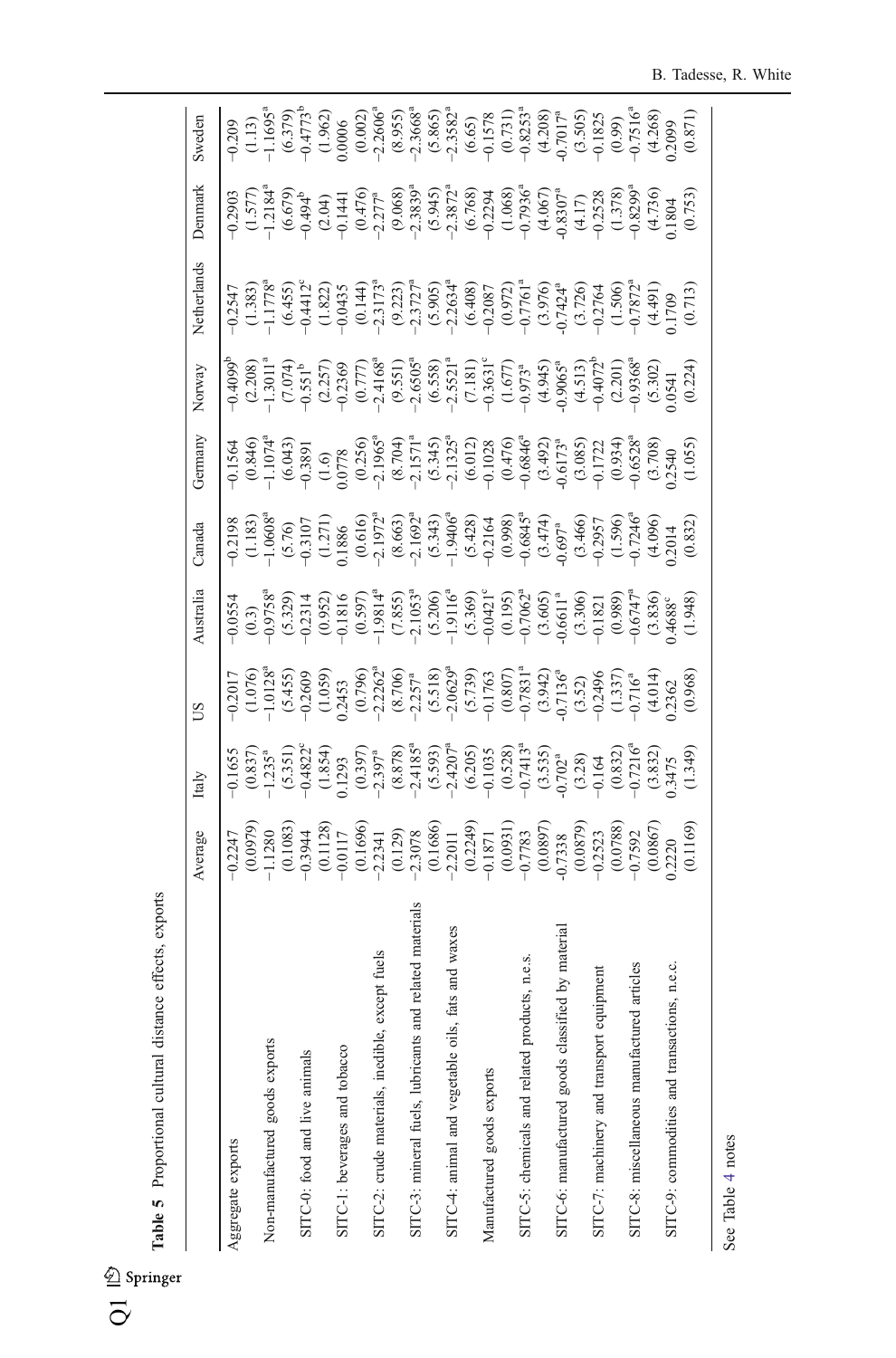<span id="page-19-0"></span>

|                                                                                                                  | Average                        | Italy                                                                             | SO                                                                                                                                                                                                                                                                                                                                                                                                                                     | Australia                                                                                                              | Canada                                                                                                                                                     | Germany                                                                                                                      | Norway                                                                                  | Netherlands Denmark                                                                                                                                                         |                                                                                                                    | Sweden                                                                                                    |
|------------------------------------------------------------------------------------------------------------------|--------------------------------|-----------------------------------------------------------------------------------|----------------------------------------------------------------------------------------------------------------------------------------------------------------------------------------------------------------------------------------------------------------------------------------------------------------------------------------------------------------------------------------------------------------------------------------|------------------------------------------------------------------------------------------------------------------------|------------------------------------------------------------------------------------------------------------------------------------------------------------|------------------------------------------------------------------------------------------------------------------------------|-----------------------------------------------------------------------------------------|-----------------------------------------------------------------------------------------------------------------------------------------------------------------------------|--------------------------------------------------------------------------------------------------------------------|-----------------------------------------------------------------------------------------------------------|
| Aggregate exports <sub>iit</sub>                                                                                 | 7,707,204<br>(0.27)            | $-4,837,590$<br>(0.17)                                                            | $-21,244,089$                                                                                                                                                                                                                                                                                                                                                                                                                          |                                                                                                                        |                                                                                                                                                            |                                                                                                                              | $-4,040,171$                                                                            | $-8,146,335$                                                                                                                                                                | $-2,974,787$                                                                                                       | $-4,570,687$<br>(0.43)                                                                                    |
| Non-manufactured goods exportsiit                                                                                | 7,379,619<br>(1.56)            | 3,193,276                                                                         | $(0.26)$<br>$-13,862,781$<br>$-16,155,463$<br>$-16,155,463$<br>$(0.23)$<br>$-106,411,982$<br>$-14,382,183$                                                                                                                                                                                                                                                                                                                             | $747,982$<br>$(0.07)$<br>$(0.07)$<br>$(1.28)$<br>$(1.28)$<br>$(1.28)$<br>$(1.333)$<br>$(0.06)$<br>$(0.94)$<br>$(0.94)$ | $-9,065,865$<br>$-0.50$<br>$-11,664,051$<br>$-11,64,313$<br>$-6,546,313$<br>$-25,627,270$<br>$-26,19,162$<br>$-3,619,162$<br>$-3,619,162$<br>$-35,019,034$ | $-14,047,331$<br>$-14,047,33$<br>$-7,293,725$<br>$-7,293,725$<br>$-15,60,080$<br>$+6,60,600$<br>$+6,435,803$<br>$-7,249,453$ | $(0.62)$<br>-8,494,103<br>(1.96)                                                        | $\begin{array}{l} (0.40) \\ -11,593,616 \\ -1,533 \\ (1.83) \\ -4,620,741 \\ \hline 2,476,059 \\ -2,149,472 \\ \hline 1,249,472 \\ \hline 0.98) \\ -26,441,832 \end{array}$ | $(0.51)$<br>$-3,807,924$<br>$(-2.13)$<br>$(-1,633,773)$<br>$(0.40)$<br>$-8,707,873$<br>$(-1,51)$<br>$(-1,444,382)$ |                                                                                                           |
| Manufactured goods exports <sub>iit</sub>                                                                        | 4,968,287<br>(0.21)            | $(1.23)$<br>$-2,757,705$<br>$(0.10)$<br>$-20,744,661$<br>$(0.77)$<br>$-3,319,878$ |                                                                                                                                                                                                                                                                                                                                                                                                                                        |                                                                                                                        |                                                                                                                                                            |                                                                                                                              |                                                                                         |                                                                                                                                                                             |                                                                                                                    | $-2,837,957$<br>$(2,41)$<br>$(3,61)$ ,548<br>$(0,33)$<br>$(1,63)$<br>$(1,63)$<br>$(1,63)$<br>$-1,885,205$ |
| Aggregate imports <sub>iit</sub>                                                                                 | 29,784,434                     |                                                                                   |                                                                                                                                                                                                                                                                                                                                                                                                                                        |                                                                                                                        |                                                                                                                                                            |                                                                                                                              | $\begin{array}{r} -1,208,425 \\ (0.55) \\ -5,821,007 \\ (1.30) \\ -834,010 \end{array}$ |                                                                                                                                                                             |                                                                                                                    |                                                                                                           |
| Non-manufactured goods imports <sub>iit</sub>                                                                    | 4,048,754<br>(0.98)            |                                                                                   |                                                                                                                                                                                                                                                                                                                                                                                                                                        |                                                                                                                        |                                                                                                                                                            |                                                                                                                              |                                                                                         |                                                                                                                                                                             |                                                                                                                    |                                                                                                           |
| Manufactured goods imports <sub>iit</sub>                                                                        | 38,761,554<br>(1.52)<br>(0.83) | 25,949,061<br>(0.62)<br>(1.21)                                                    | $(0.83)$<br>-140,501,716<br>(1.39)                                                                                                                                                                                                                                                                                                                                                                                                     | $(0.67)$<br>-9,806,518<br>(1.53)                                                                                       | (1.49)                                                                                                                                                     | $(0.73)$<br>$-75,116,537$<br>(1.57)                                                                                          | $(1.15)$<br>$-7,412,718$<br>(1.97)                                                      | (1.77)                                                                                                                                                                      | $(1.29)$<br>-10,067,736<br>(2.17)                                                                                  | $-18,538,831$<br>(1.29)<br>(2.57)                                                                         |
| distance effects presented in Tables<br>corresponding average annual values<br>Estimates are based on an assumed |                                |                                                                                   | 4 and 5. Figures in parentheses are percentages that indicate the size of estimated aggregate effects of cultural distance relative to<br>of each trade measure (presented in Table 2). Values in bold font correspond to significant proportional effects. Average values, presented in<br>1% increase in average cultural distance values and are derived using mean values presented in Table 2 and estimated proportional cultural |                                                                                                                        |                                                                                                                                                            |                                                                                                                              |                                                                                         |                                                                                                                                                                             |                                                                                                                    |                                                                                                           |

column (a), are non-weighted arithmetic averages

column (a), are non-weighted arithmetic averages

| $\sim$ to $+$ to $\sim$                                                                    |
|--------------------------------------------------------------------------------------------|
|                                                                                            |
| i<br>Ş<br>l                                                                                |
|                                                                                            |
|                                                                                            |
| ļ<br>$\overline{a}$                                                                        |
| :<br>l                                                                                     |
| ֦֧ׅ֧ׅ֦֧ׅ֦֧ׅ֧ׅ֧ׅ֧ׅ֧ׅ֧֧ׅ֧ׅ֧ׅ֧ׅ֧ׅ֧֧֚֚֚֚֚֚֚֚֚֚֚֚֚֚֚֚֚֬֕֓֡֜֓֜֓֡֜֓֡֜֓֜֓֜֓֜֓֜֓֞֜֓֜֜֜֜֝֬<br>l<br>i |
| í                                                                                          |
| ì                                                                                          |
| ı<br>י<br> }                                                                               |
|                                                                                            |

trade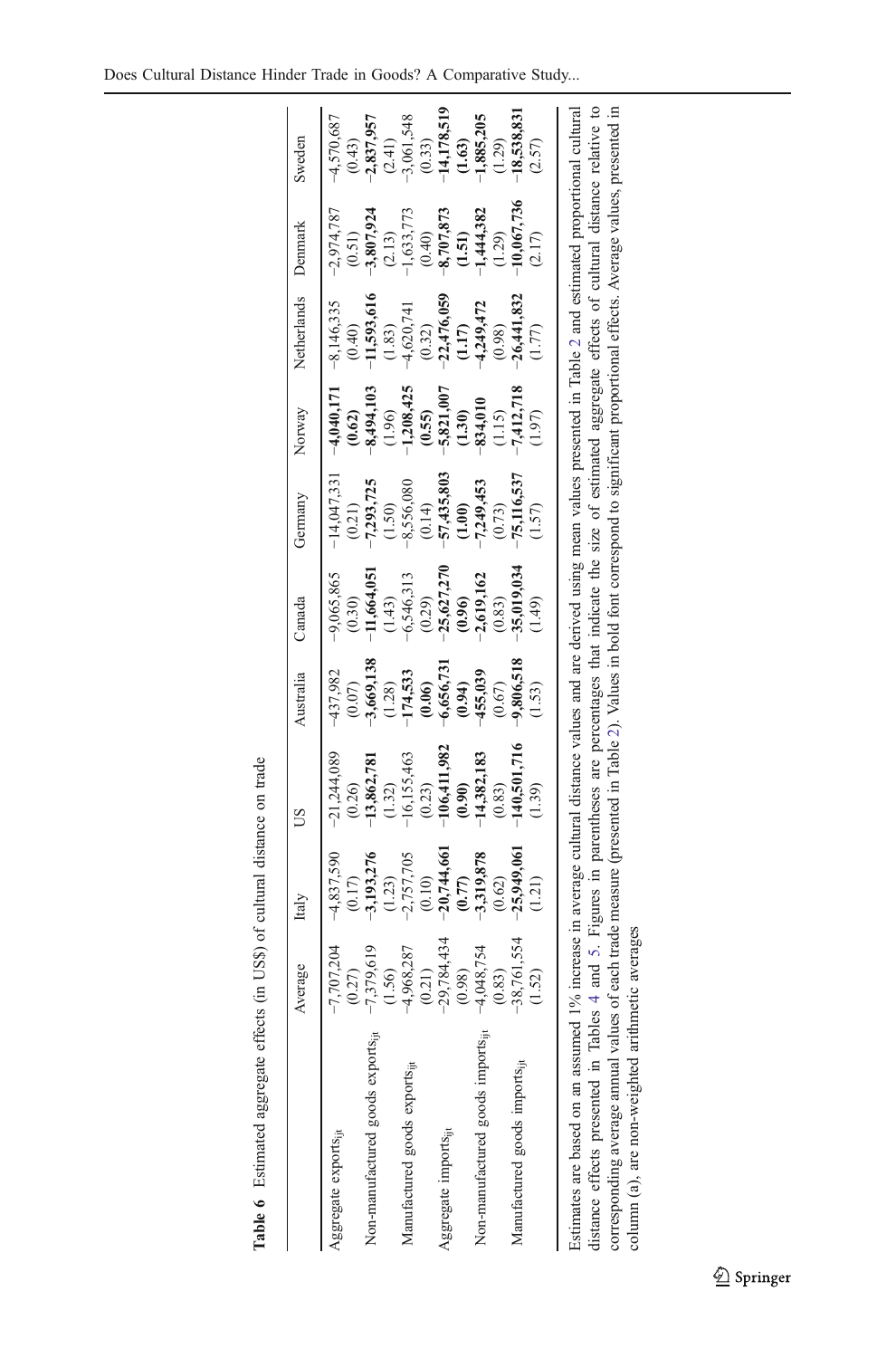goods sub-classifications. We also find that the effects of cultural distance are more pronounced for exports of manufactured goods.

In Tables [4](#page-17-0) and [5,](#page-18-0) we observe negative and significant effects of cultural distance on imports regardless of the trade measure employed as the dependent variable; however, the same pattern of significance is not found when we consider the influence of cultural distance on exports. Across all OECD reference countries, the estimated effects of cultural distance are negative for aggregate, non-manufactured and manufactured goods exports, yet we find consistent statistical significance, across our cohort of OECD countries, only when exports of non-manufactured goods are employed as the dependent variable. Considering the effects reported for each onedigit SITC classification provides greater insight into the lack of a consistent negative and significant cultural distance effect. In Table [5](#page-18-0), we see a consistently negative and significant influence of cultural distance among manufactured goods (i.e., SITC-5, SITC-6 and SITC-8 levels of detail). Aggregation to include exports of all manufactured goods (i.e. SITC-5 through SITC-9) results in much of the statistical significance being lost. Similarly, aggregation across all SITC classifications, to the aggregate exports level of detail, results in a general loss of statistical significance.

Our results suggest that the effects of cultural distance vary across countries and, at times, across a given country's exports and imports, whether at the aggregate or disaggregated levels of detail. While empirically verifiable accounts of the reasons for the variation in such effects across product types is not possible based on our current analysis, plausible reasons for the differences in the sensitivity of different goods to cultural distance may include differences in the responsiveness of consumers of different products to transaction costs that may be attributed to cultural differences and demonstration effects as well as to variation in the importance of each product classification relative to the corresponding aggregate export and import demand functions. Similarly, differences in the sensitivity of imports and exports to cultural distance across the one-digit SITC sub-classifications may result from differences in the cultural values and attitudes embedded in the different products. From the results reported, we can conclude that cultural distance does inhibit both imports and exports; however, the effects appear to be more consistent for imports than for exports.

Given the observed heterogeneities in the socio-economic characteristics of our cohort of OECD members, particularly in terms of their economic sizes, highlighting the economic significance of the effects of cultural distance on trade is warranted. In Table [6,](#page-19-0) we present the effect (in dollar terms) of an assumed 1% increase in the average cultural distance value for each reference country on the corresponding measures of trade. The effects are derived using the average annual values of each country's trade, presented in Table [2](#page-11-0), and estimated proportional cultural distance coefficients that are presented in Tables [4](#page-17-0) and [5](#page-18-0). In order to facilitate comparison across countries that vary in their economic size, we also present the percentage values of the effects of cultural distance computed relative to the average annual values of each country's corresponding measure of trade. The figures in the table indicate that a 1% increase in the average cultural distance of each reference country reduces their respective annual average trade values by an amount that varies from as low as \$174,533 for Australia's exports of manufactured goods to as high as \$140.5 million for US average annual imports of manufactured goods. Comparing these values to each country's observed average annual trade, we find that cultural dissimilarities between nations reduces the level of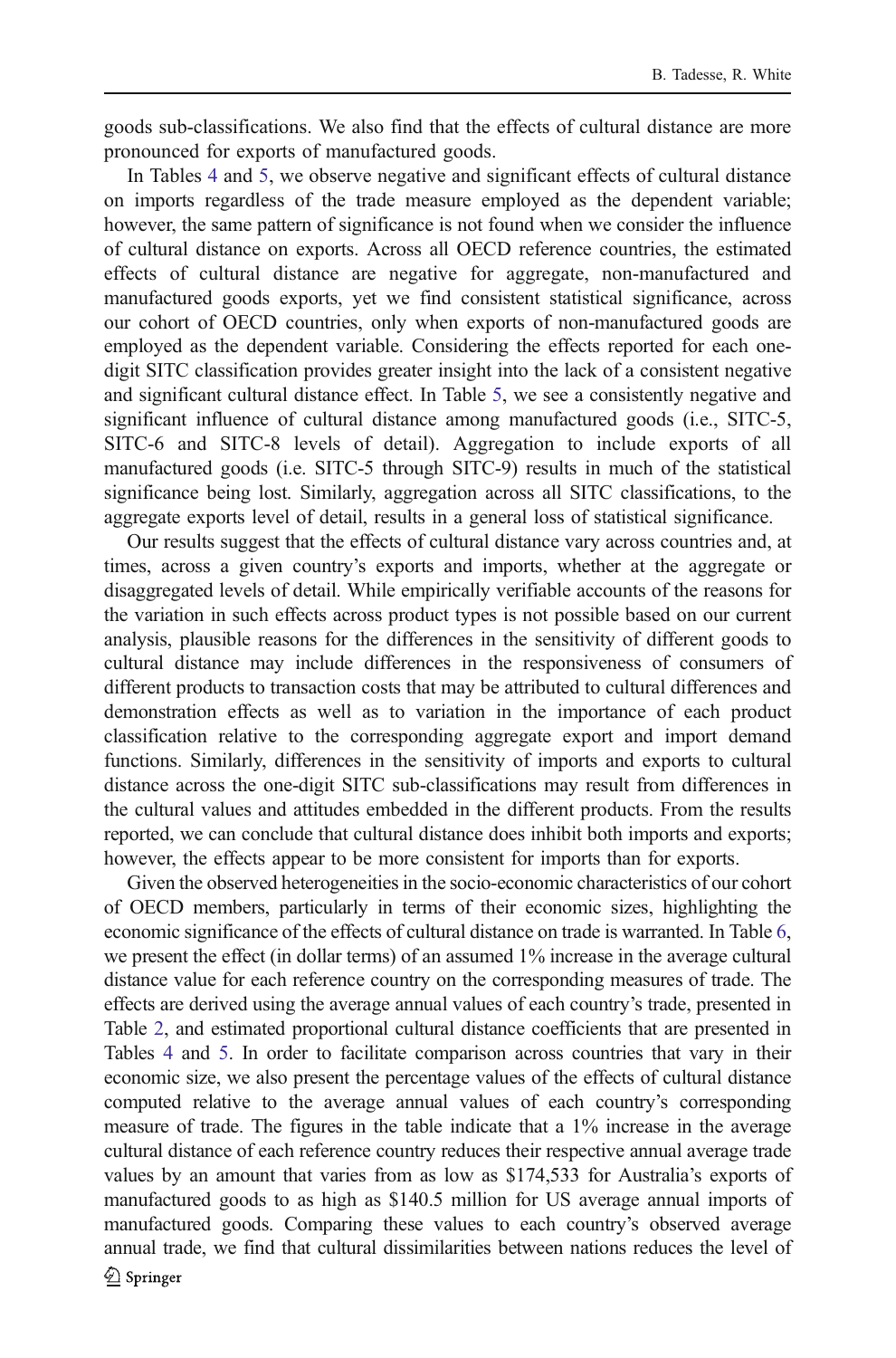<span id="page-21-0"></span>trade by as much as 2.57% (Sweden's imports of manufactured goods), clearly indicating that differences in shared norms and values among people in different countries have statistically significant economic effects on trade flows.

#### 4.4 Immigrants, cultural distance and trade

While the US and Italy are, on average, the least culturally-distant OECD countries in our data, they are also hosts to significantly different sizes of immigrant populations. Values presented in Table [2](#page-11-0) indicate that, with an average immigrant stock of 314,454, the US immigrant population exceeds, by far, the full sample average and thus that of Italy (12,520). Although it is not the principle objective of this paper, our analysis permits us to ask whether, and to what extent, immigrants act to offset the tradeinhibiting effects of cultural distance. The coefficients on the immigrant stock variables are positive and significant in all estimations. The implication is that through the use of their superior knowledge about their host and home countries, business and network connections, which help to reduce lax contract enforcement and to satisfy preferences for home goods, especially when substitutes are not available in their host countries, immigrants exert pro-export and pro-import effects in nearly all of our reference countries. The degree to which the pro-trade effects of immigrants offset the trade-inhibiting effects of cultural distance can be observed from the signs and magnitudes of the coefficients on the interaction terms:  $\hat{\alpha}_{3i}$ . From Table [3,](#page-14-0) while the negative sign of  $\hat{\alpha}_1$  indicates the trade-inhibiting effect of cultural distance, the positive sign of  $\hat{\alpha}_2$  indicates the pro-trade effect of immigrants. Wherever  $\hat{\alpha}_{3i}$  is positive and significant, we can conclude that the pro-trade effects of immigrants offset the tradeinhibiting effects of cultural distance observed in the particular reference country. Accordingly, we find that immigrants are able to offset the trade-inhibiting effects of cultural distance in Australia (on imports of non-manufactured goods and exports of aggregate, manufactured and non-manufactured goods), Canada (on imports of aggregate and manufactured goods), Germany (on exports as well as imports of nonmanufactured goods), and the US (for aggregate and manufactured goods imports as well as exports of non-manufactured goods). In all other countries and for all other measures of trade, the trade-inhibiting effects of cultural distance are so large that corresponding coefficients on the interaction terms are consistently negative, indicating an inability of immigrants to offset the trade-inhibiting effects of differences in shared norms and values among people in different countries.

#### 5 Conclusions

Driven in part by the increased integration of economies, the fragmentation of production processes often designed to take advantage of differences in resource endowments, the development of new technologies, variation in comparative advantage across stages of production, and increased use of the Internet, the volume of trade that involves individuals from politically- and culturally-distinct nations has been on the rise. Using bilateral trade data that span the years 1996–2001 for nine OECD reference countries and 58 other countries for which cultural distances can be calculated, and after accounting for standard trade facilitating/inhibiting variables often included in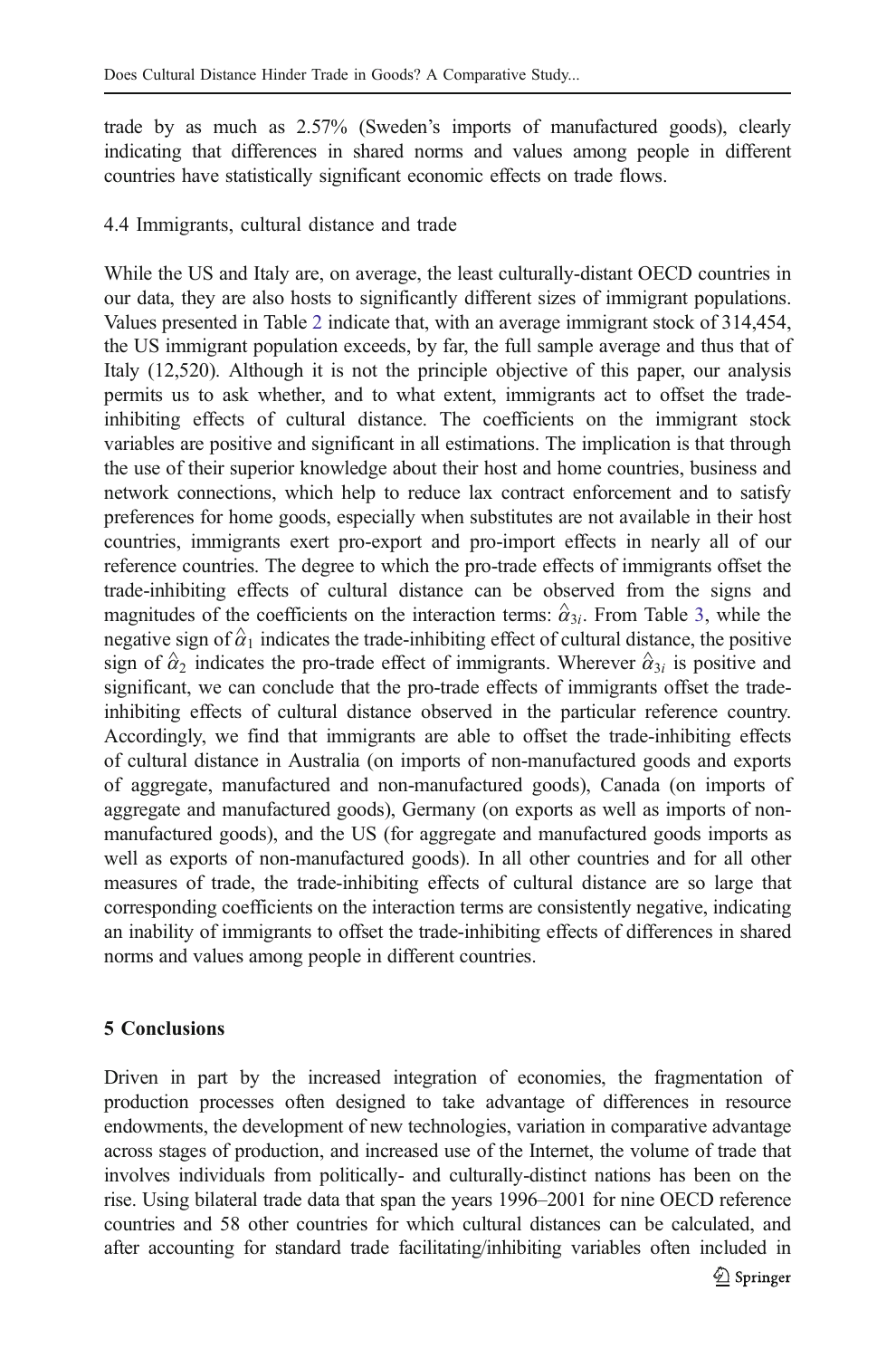<span id="page-22-0"></span>empirical trade studies, we show that cultural dissimilarity has a statistically significant and economically considerable negative influence on the volume of trade flows. While varying in magnitudes, observed effects are consistent across our set of OECD reference countries for aggregate, manufactured, and non-manufactured goods as well as for one-digit SITC-level disaggregated measures of trade. We also document that immigrants exert economically significant pro-trade effects; however, their ability to offset the trade-inhibiting effects of cultural dissimilarity is limited.

Our findings have important policy implications: First, econometrically, estimates from prior studies, in which the effect of cultural distance on trade is not accounted for may be biased. Second, the consistently negative influence of cultural distance on trade in goods across our heterogonous cohort of OECD countries indicates that, while attempting to increase the volume of international trade undertaken by their constituencies, policymakers may wish to seek ways and means for reducing the costs associated with the building the trust and commitments necessary to initiate and complete trade deals. Lastly, immigrants play greater roles in facilitating trade than is usually discussed in the literature: often fully or partially offsetting the influences of cultural dissimilarities between people in their host and home nations. Given these implications, we believe that our findings will initiate further interest in this subject among researchers in international trade, sociologists, and economic geographers. While considering alternative measures of cultural distance, future research needs to assess the effects at two levels: on the likelihood of trade to occur and on the intensification of the existing level of trade.

# Appendix 1: country listing

Albania, Algeria, Argentina, Armenia, Australia, Austria, Azerbaijan, Bangladesh, Belgium, Brazil, Bulgaria, Canada, Chile, China, Colombia, Croatia, Czech Republic, Denmark, Dominican Republic, Egypt, El Salvador, Estonia, Finland, France, Germany, Greece, Hungary, Iceland, India, Indonesia, Ireland, Israel, Italy, Japan, Jordan, Korea (Rep.), Latvia, Luxembourg, Macedonia, Mexico, Morocco, Netherlands, New Zealand, Nigeria, Norway, Pakistan, Peru, Philippines, Poland, Portugal, Romania, Russian Federation, Slovak Republic, Slovenia, South Africa, Spain, Sweden, Switzerland, Tanzania, Turkey, Uganda, Ukraine, United Kingdom, United States, Uruguay, Venezuela, Vietnam, Zimbabwe.

#### Appendix 2: immigrant stock data and estimate construction

Data for Australia, Canada, Denmark, the Netherlands, Norway, Sweden and the US represent foreign-born populations by country of birth, while data for Germany and Italy represent foreign-born populations by country of nationality. Immigrant stock data are from national statistic agencies and have been compiled by the Migration Policy Institute ([2007\)](#page-24-0). For six of the nine host countries in our data set, Denmark (Danmarks Statistik), Germany (Statistiches Bundesamt), Italy (Istituto Nazionale di Statistica), Norway (Statistisk Sentralbyrå), the Netherlands (Centraal Bureau voor de Statistiek) and the US (US Census Bureau), immigrant stock data are complete to 2 Springer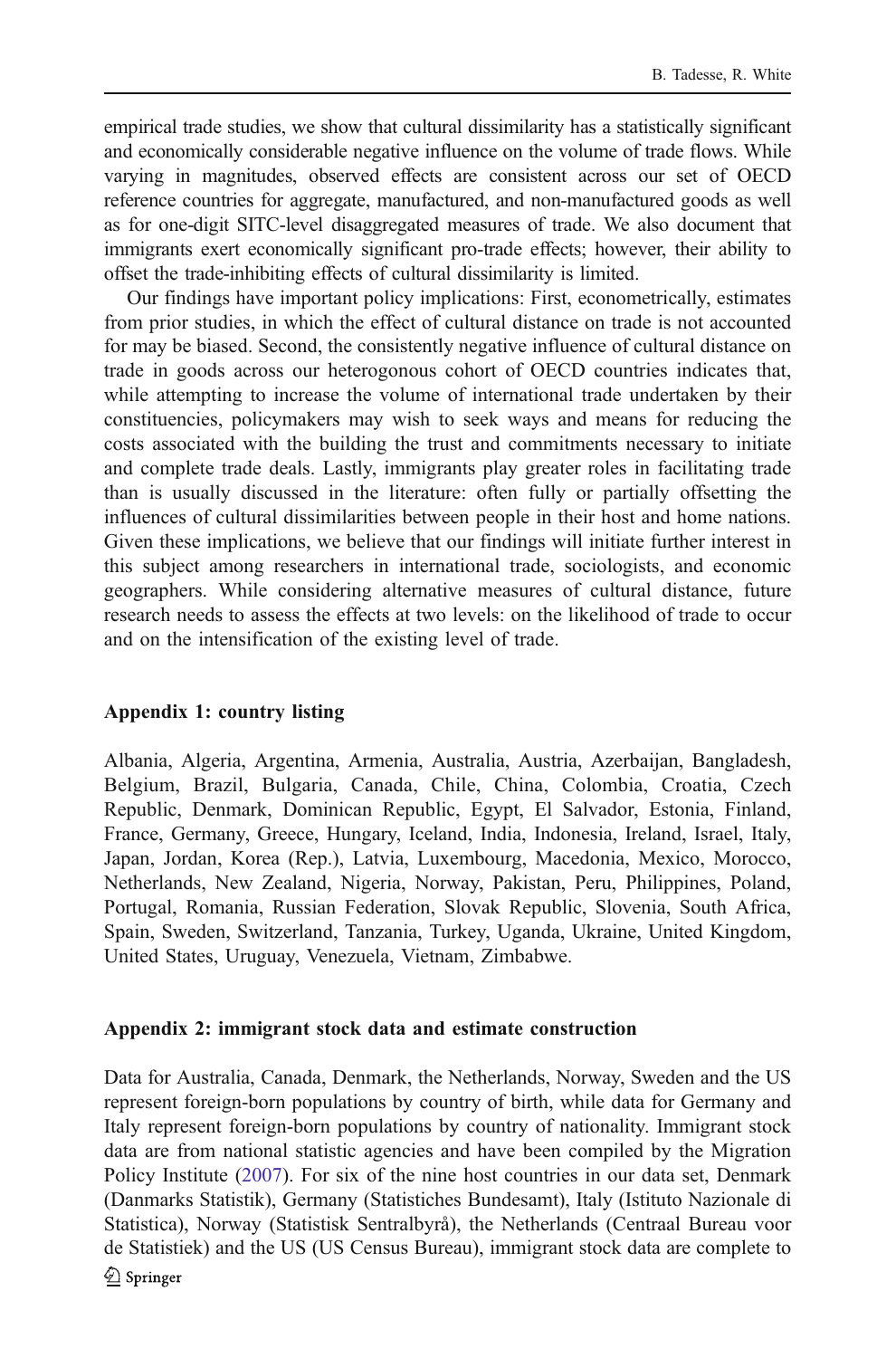<span id="page-23-0"></span>the extent that the statistical agency provides annual immigrant stock values for the years 1996–2001. Due to a lack of data, immigrant stock values are estimated for 1997–2000, for Australia (Australian Bureau of Statistics) and Canada (Statistics Canada), and for 1996–1998 for Sweden (Statistiska Centralbyrån). Available immigrant stock values are accepted as correct and are employed as benchmark values. Inflow data (reported along with available stock data by the noted statistical agencies) is used to estimate stocks for all other years. For example, immigrant stocks for Canada, for the years 1997–2000, are constructed as  $IM_{ijt} = IM_{ij1996} + \sum_{1997}^{t} IN_{ijt} + \rho_j$ .  $IN_{ijt}$  is the immigrant inflow from country j to country i (in this case, Canada) during year t. is an adjustment factor accounting for return migration and deaths of immigrants during non-benchmark years. The adjustment factor is the immigrant stock from country  $j$  in Canada during 2001 less the sum of immigrants from country  $i$  in Canada in 1996 and the inflow from  $IM_{ij2001} - \left( IM_{ij1996} + \sum_{y=1997}^{2001} \right)$  $\left( \frac{1}{1 \cdot M_{ij} 1996 + \sum_{i=1}^{2001} N_{ijt}} \right)$ 

country *j* during the years 1997–2001 divided by five:  $\rho_j =$ Immigrant stock variables for Australia and Sweden are ex- $\frac{y=1997}{5}$ . Immigrant stock variables for Australia and Sweden are estimated similarly.

# Appendix 3

|  | Table 7 Data sources/notes |  |
|--|----------------------------|--|
|  |                            |  |

| Variables                   | Sources/notes                                                                                                                                                                                                                                                                                               |
|-----------------------------|-------------------------------------------------------------------------------------------------------------------------------------------------------------------------------------------------------------------------------------------------------------------------------------------------------------|
| Import/export series        | Source OECD STAN database (OECD 2007): Trade data (in 1,000s of<br>1995 US dollars) represent trade in goods and are at the aggregate, non-<br>manufactured, manufactured, and one-digit SITC industry levels of detail                                                                                     |
| Cultural distance           | Author's calculations based on data from the World Values Survey and<br>European Values Survey (Inglehart et al. 2004 and Hagenaars et al. 2003)                                                                                                                                                            |
| Immigrants                  | Migration Policy Institute (MPI 2007): See "Appendix 2" for a listing of<br>host country national statistical agencies that provided data to the MPI and<br>for additional detail regarding construction of the data series                                                                                 |
| Geodesic distance           | Authors' calculations using great circle method; distances are measured in<br>kilometers between capital cities                                                                                                                                                                                             |
| Gross domestic product      | World Development Indicators (World Bank 2006): data are measured in<br>100,000s of 1995 US dollars                                                                                                                                                                                                         |
| Population                  | World Development Indicators (World Bank 2006): data are measured in<br>1,000s                                                                                                                                                                                                                              |
| Trade openness              | Authors' calculations based on data from the World Development<br>Indicators (World Bank 2006)                                                                                                                                                                                                              |
| Economic remoteness         | Authors' calculations based on derived great circle distances and data from<br>the World Development Indicators (World Bank 2006)                                                                                                                                                                           |
| Exchange rate               | International Financial Statistics (IMF 2007) and www.oanda.com                                                                                                                                                                                                                                             |
| Common language             | CIA World Factbook (CIA 2006)                                                                                                                                                                                                                                                                               |
| FTA (free trade agreements) | Trade agreements considered include ANZCERTA, APEC, EFTA, EU/EEC<br>and NAFTA (Ghosh and Yamarik 2004) as well as Canada-Israel FTA,<br>Europe Agreements between EU members and candidates for EU<br>membership (Bulgaria, Hungary, Poland and Romania), EU-Israel FTA,<br>EU-Mexico FTA and US-Israel FTA |
| OPEC                        | www.opec.org                                                                                                                                                                                                                                                                                                |
| Seaport                     | n.a.                                                                                                                                                                                                                                                                                                        |
| Border                      | n.a.                                                                                                                                                                                                                                                                                                        |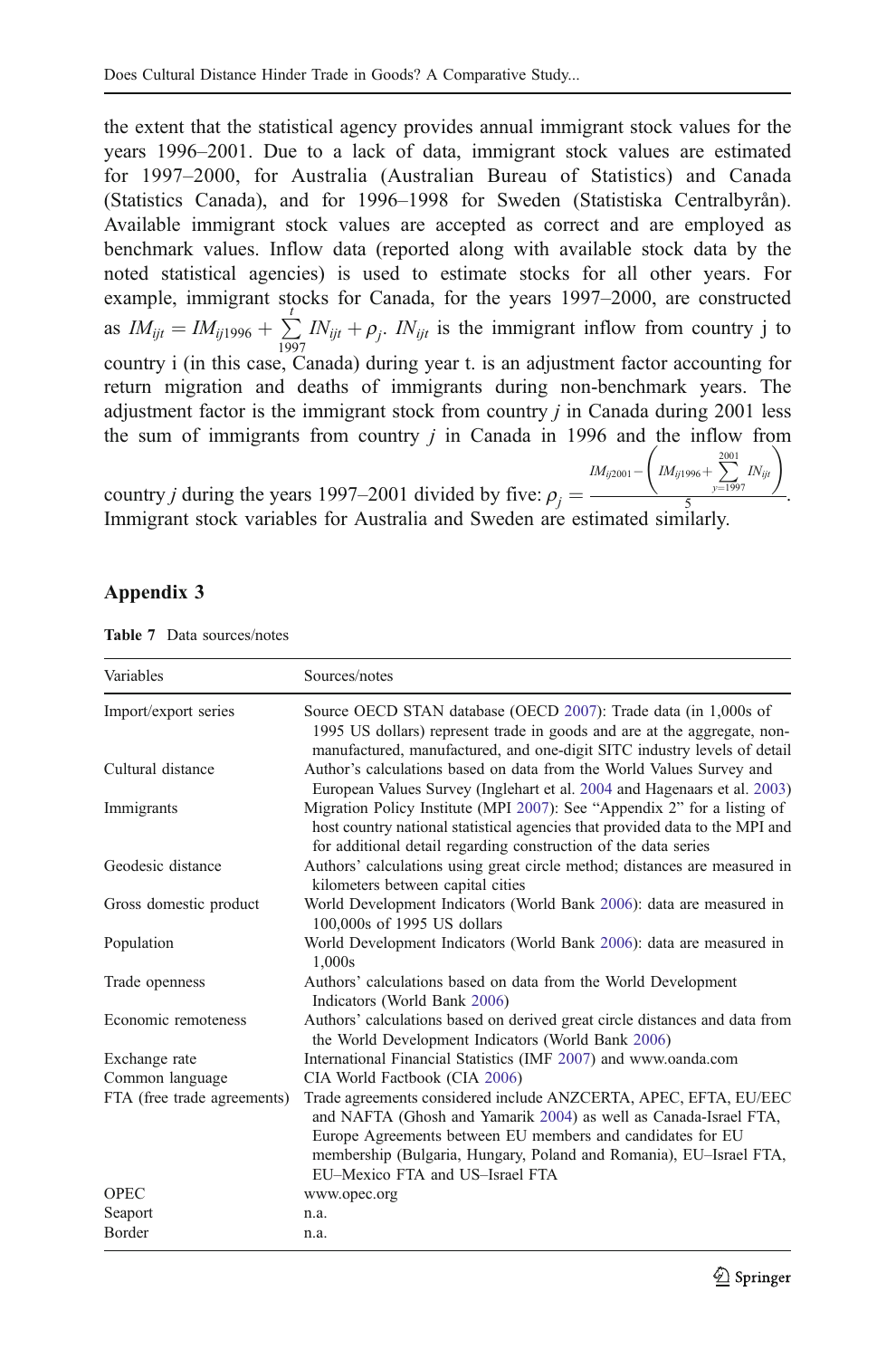#### <span id="page-24-0"></span>References

- Anderson JE (1979) A theoretical foundation for the gravity equation. Am Econ Rev 69(1):106–116 March
- Anderson E, Gatignon H (1996) Modes of foreign entry: a transaction cost analysis and propositions. J Int Bus Stud 17(3):1–26 September doi[:10.1057/palgrave.jibs.8490432](http://dx.doi.org/10.1057/palgrave.jibs.8490432)
- Agarwal S (1994) Socio-cultural distance and the choice of joint ventures: a contingency perspective. J Int Mark 2:63–80
- Barkema HG, Shenkar O, Vermeulen F, Bell JHJ (1997) Working abroad, working with others: How firms learn to operate international joint ventures. Acad Manage J 40(2):426–442 April doi:[10.2307/256889](http://dx.doi.org/10.2307/256889)
- Boisso D, Ferrantino M (1997) Economic distance, cultural distance, and openness in international trade: empirical puzzles. J Econ Integration 12(4):456–484 December
- Campbell NCG, Graham JL, Jolibert A, Meissner HG (1988) Marketing negotiations in France, Germany, the United Kingdom, and the United States. J Mark 52(2):49–62 April doi:[10.2307/1251264](http://dx.doi.org/10.2307/1251264)
- Deardorff AV (2004) Local comparative advantage: trade costs and the pattern of trade. Research Seminar in International Economics Discussion Paper #500, University of Michigan
- Dunlevy JA (2006) The impact of corruption and language on the pro-trade effect of immigrants: Evidence from the American States. Rev Econ Stat 88(1):182–186 July
- Eaton J, Tamura A (1994) Bilateralism and regionalism in Japanese and U.S. trade and foreign direct investment patterns. J Jpn Int Econ 8(4):478–510 December doi:[10.1006/jjie.1994.1025](http://dx.doi.org/10.1006/jjie.1994.1025)
- Ghosh S, Yamarik S (2004) Are regional trading agreements trade creating? An application of extreme bounds analysis. J Int Econ 63(2):369–395 July doi[:10.1016/S0022-1996\(03\)00058-8](http://dx.doi.org/10.1016/S0022-1996(03)00058-8)
- Gould DM (1994) Immigration links to the home country: empirical implications for US bilateral trade flows. Rev Econ Stat 76(2):302–316 May doi[:10.2307/2109884](http://dx.doi.org/10.2307/2109884)
- Graham JL, Kim DK, Lin C-Y, Robinson M (1988) Buyer-seller negotiations around the Pacific Rim: Differences in fundamental exchange processes. J Consum Res 15(1):48–54 June doi:[10.1086/209144](http://dx.doi.org/10.1086/209144)
- Guiso L, Sapienza P, Zingales L (2005) Cultural biases in economic exchange, National Bureau of Economic Research Working Paper No. 11005. NBER, Cambridge
- Hagenaars J, Kalman L, Moors G (2003) Exploring Europe's basic values map. In: Arts W, Hagenaars J, Halman L (eds) The cultural diversity of European unity. Koninklijke Brill, Boston
- Head K, Ries J (1998) Immigration and trade creation: econometric evidence from Canada. Can J Econ 31 (1):47–62 February doi[:10.2307/136376](http://dx.doi.org/10.2307/136376)
- Hofstede G (1980) Culture's consequences: international difference in work related values. Sage, Beverly Hills
- Hutchinson WK (2002) Does ease of communication increase trade? Commonality of language and bilateral trade. Scott J Polit Econ 49(5):544–556 November doi[:10.1111/1467-9485.00247](http://dx.doi.org/10.1111/1467-9485.00247)
- Inglehart R, Basanez M, Diez-Medrano J, Halman L, Luijkx R (eds) (2004) In: Human beliefs and values: a cross-cultural sourcebook based on the 1999–2002 values surveys. Siglo Veintiuno Editores, S.A. de C.V., Mexico City
- International Monetary Fund (IMF) (2007) International financial statistics [computer file]. IMF, Washington, DC (November)
- Kogut B, Singh H (1988) The effect of national culture on the choice of entry mode. J Int Bus Stud 19 (3):411–432 September doi:[10.1057/palgrave.jibs.8490394](http://dx.doi.org/10.1057/palgrave.jibs.8490394)
- Larimo J (2003) Form of investment by Nordic firms in world markets. J Bus Res 56(10):791–803 October doi[:10.1016/S0148-2963\(02\)00467-8](http://dx.doi.org/10.1016/S0148-2963(02)00467-8)
- Linders G-J, Slangen A, deGroot HLF, Beugelsdijk S (2005) Cultural and Institutional Determinants of Bilateral Trade. Tinbergen Institute Discussion Paper-TI-2005-074/3, The Netherlands
- Migration Policy Institute (2007) Country and comparative data, Washington, DC. [http://www.](http://www.migrationinformation.org/datahub/comparative.cfm) [migrationinformation.org/datahub/comparative.cfm](http://www.migrationinformation.org/datahub/comparative.cfm). Accessed November, 2007
- Neal M (1998) The culture factor: cross-national management and foreign venture. MacMillan, Houndmills
- Organization for Economic Cooperation and Development (OECD) (2007) SourceOECD STAN Bilateral Trade Database. <http://fiordiliji.sourceoecd.org/vl=7411482/cl=27/nw=1/rpsv/home.htm>. Accessed November, 2007
- Ranjan P, Tobias J (2005) Bayes and gravity, WP# 05026. Iowa State University, Ames (October)
- Tadesse B, White R (2007) Cultural distance as a determinant of bilateral trade flows: Do immigrants counter the effect of cultural differences? Appl Econ Lett (in press)